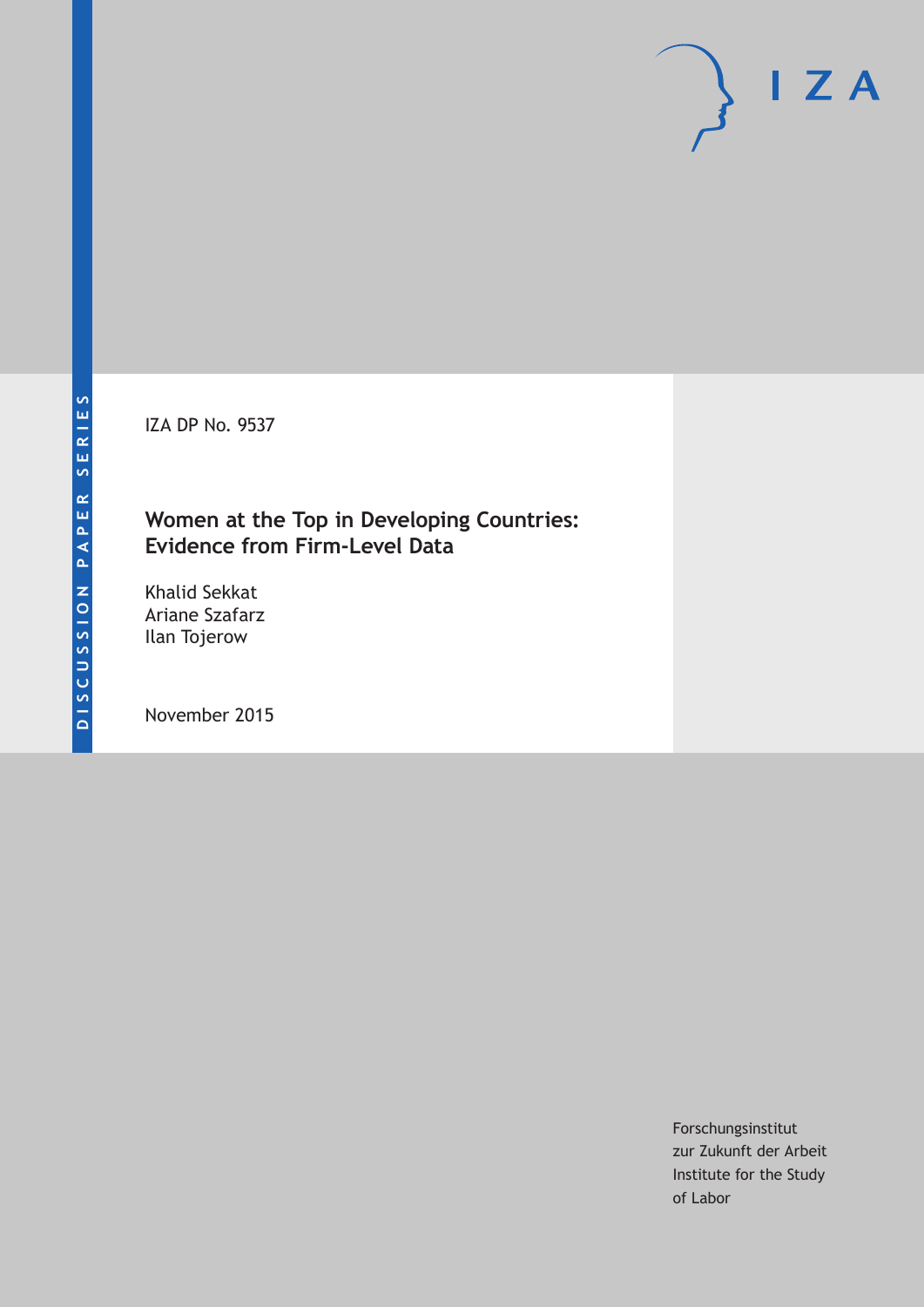# **Women at the Top in Developing Countries: Evidence from Firm-Level Data**

# **Khalid Sekkat**

*Université Libre de Bruxelles (ULB), Centre Emile Bernheim (CEB)* 

### **Ariane Szafarz**

*ULB, SBS-EM, CEB and CERMi* 

### **Ilan Tojerow**

*ULB, SBS-EM, CEB, DULBEA and IZA*

# Discussion Paper No. 9537 November 2015

IZA

P.O. Box 7240 53072 Bonn Germany

Phone: +49-228-3894-0 Fax: +49-228-3894-180 E-mail: iza@iza.org

Any opinions expressed here are those of the author(s) and not those of IZA. Research published in this series may include views on policy, but the institute itself takes no institutional policy positions. The IZA research network is committed to the IZA Guiding Principles of Research Integrity.

The Institute for the Study of Labor (IZA) in Bonn is a local and virtual international research center and a place of communication between science, politics and business. IZA is an independent nonprofit organization supported by Deutsche Post Foundation. The center is associated with the University of Bonn and offers a stimulating research environment through its international network, workshops and conferences, data service, project support, research visits and doctoral program. IZA engages in (i) original and internationally competitive research in all fields of labor economics, (ii) development of policy concepts, and (iii) dissemination of research results and concepts to the interested public.

IZA Discussion Papers often represent preliminary work and are circulated to encourage discussion. Citation of such a paper should account for its provisional character. A revised version may be available directly from the author.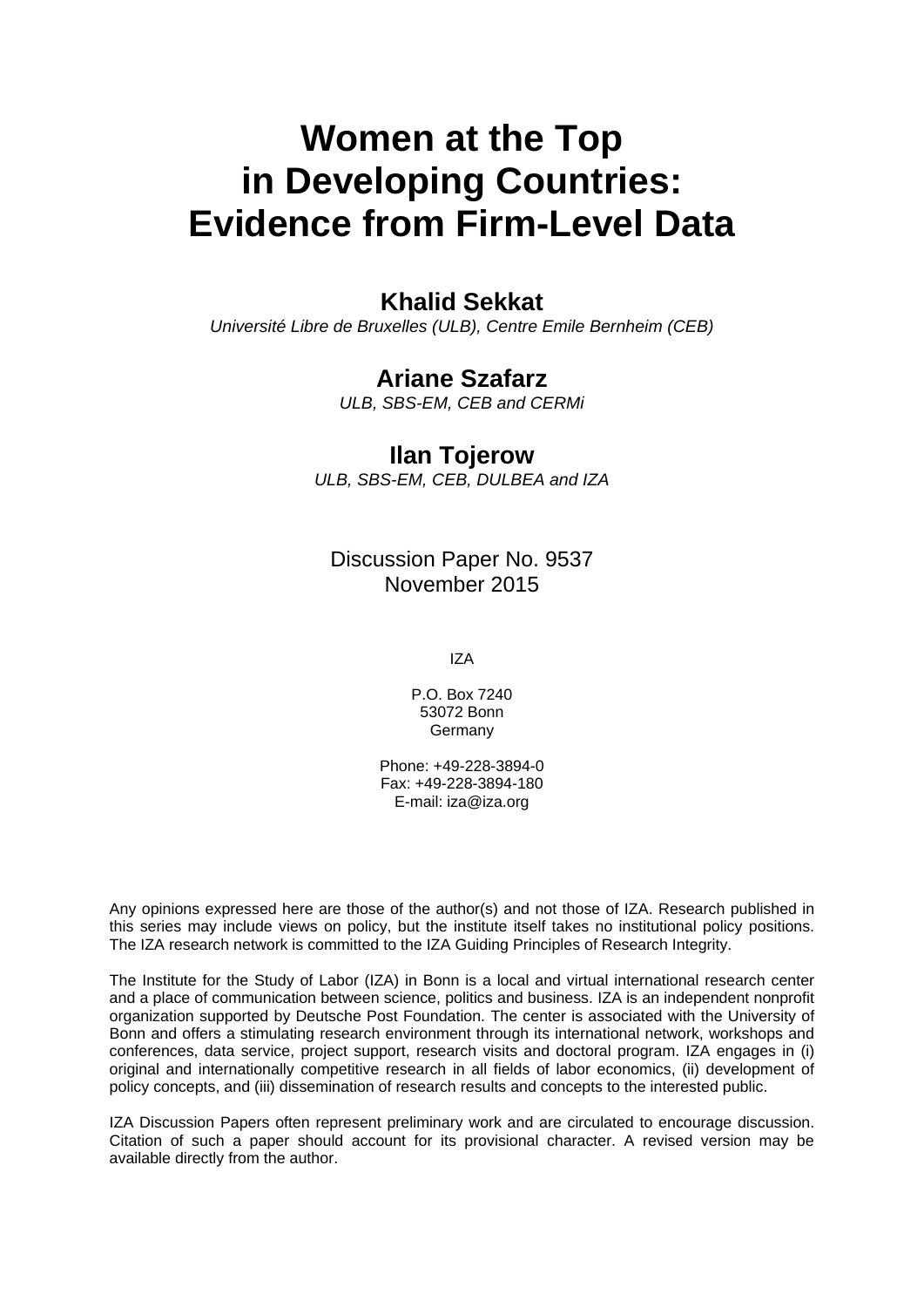IZA Discussion Paper No. 9537 November 2015

# **ABSTRACT**

# **Women at the Top in Developing Countries: Evidence from Firm-Level Data**

This paper uses worldwide firm-level data to scrutinize the governance factors that favor gender diversity in leadership positions. Our results reveal that the gender of the dominant shareholder is key. The chief executive of firms with a female dominant shareholder has a significantly higher probability of being a woman than in other firms. The effect is even more pronounced when the female shareholder holds a higher share of the capital and when the firm is foreign-owned. Our results suggest that "old boys' club" ownership structures are a major impediment to the empowerment of female talent in developing countries.

JEL Classification: O15, J71, G32, M51, D22

Keywords: gender, diversity, ownership, leadership, CEO, development

Corresponding author:

Ilan Tojerow Université Libre de Bruxelles Solvay Brussels School of Economics and Management 50, Av. F.D. Roosevelt CP 114/02 1050 Brussels **Belgium** E-mail: itojerow@ulb.ac.be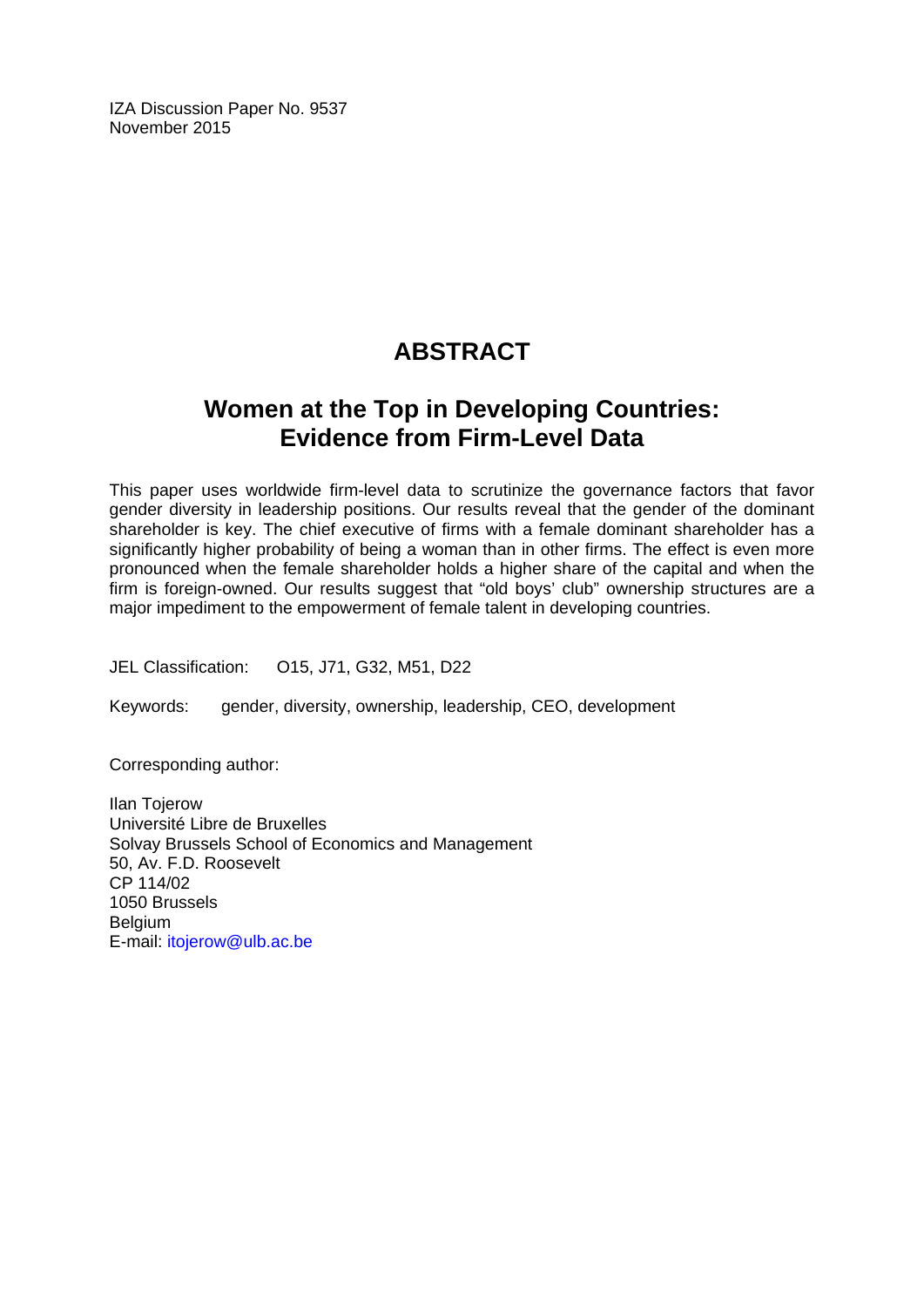#### **1. Introduction**

 $\overline{a}$ 

Economic development rests heavily upon the effective utilization of talent<sup>1</sup> by corporations. Since talent is scarce, especially in developing countries (Schuler et al., 2011), any waste of it may be costly, not only to the firms but to the whole economy.<sup>2</sup> Beyond fairness concerns, therefore, discriminatory practices, glass ceilings and other impediments to talent utilization may be detrimental to economic development. This paper wonders whether factors linked to ownership and corporate governance might explain why some firms in the developing world are more reluctant than others to hire female chief executive officers (CEOs). We concentrate specifically on ownership characteristics. Using worldwide firm-based data from the World Bank, we discover that one key factor relates to the gender of the dominant shareholder. All else equal, when the dominant shareholder is a woman, the CEO is also much more likely to be a woman. The effect is even more pronounced when the dominant shareholder holds a higher share of the capital and when the firm is foreign-owned. Our results suggest that "old boys' club" ownership structures are a significant barrier to the empowerment of female talent in developing countries.

Ownership is dominated by men. For instance, in the U.K. in 2004 a meager 15% or so of enterprises were female-owned (Carter and Marlow, 2006). Even in the U.S., often cited as a model to emulate, women-owned firms accounted for only 28% of all businesses (Carter and Marlow, 2006). Little evidence for developing countries is available. Exceptions include the study by Bruhn (2009), which shows that while the percentage of female-owned firms is relatively high for micro-enterprises in Latin America<sup>3</sup> (although lower than 50%, except in

<sup>&</sup>lt;sup>1</sup> Talent refers to workforces with high level of human capital. This expression emerged in the late 1990s when the McKinsey consulting firm mentioned "the war for talent" (Vaiman et al., 2012). According to Hewlett and Rashid (2010), discriminatory behaviors present a major problem for multinational companies, which rely on talent to fulfill their growth expectations on emerging markets.

<sup>&</sup>lt;sup>2</sup> The literature on the demography of organizations shows that talent is not randomly assigned (Williams and O'Reilly, 1998). In particular, talent is attracted by diversity (Florida, 2002).

<sup>&</sup>lt;sup>3</sup> More precisely, the study is about Argentina, Bolivia, Brazil, Ecuador, Honduras, Mexico, Peru and Uruguay.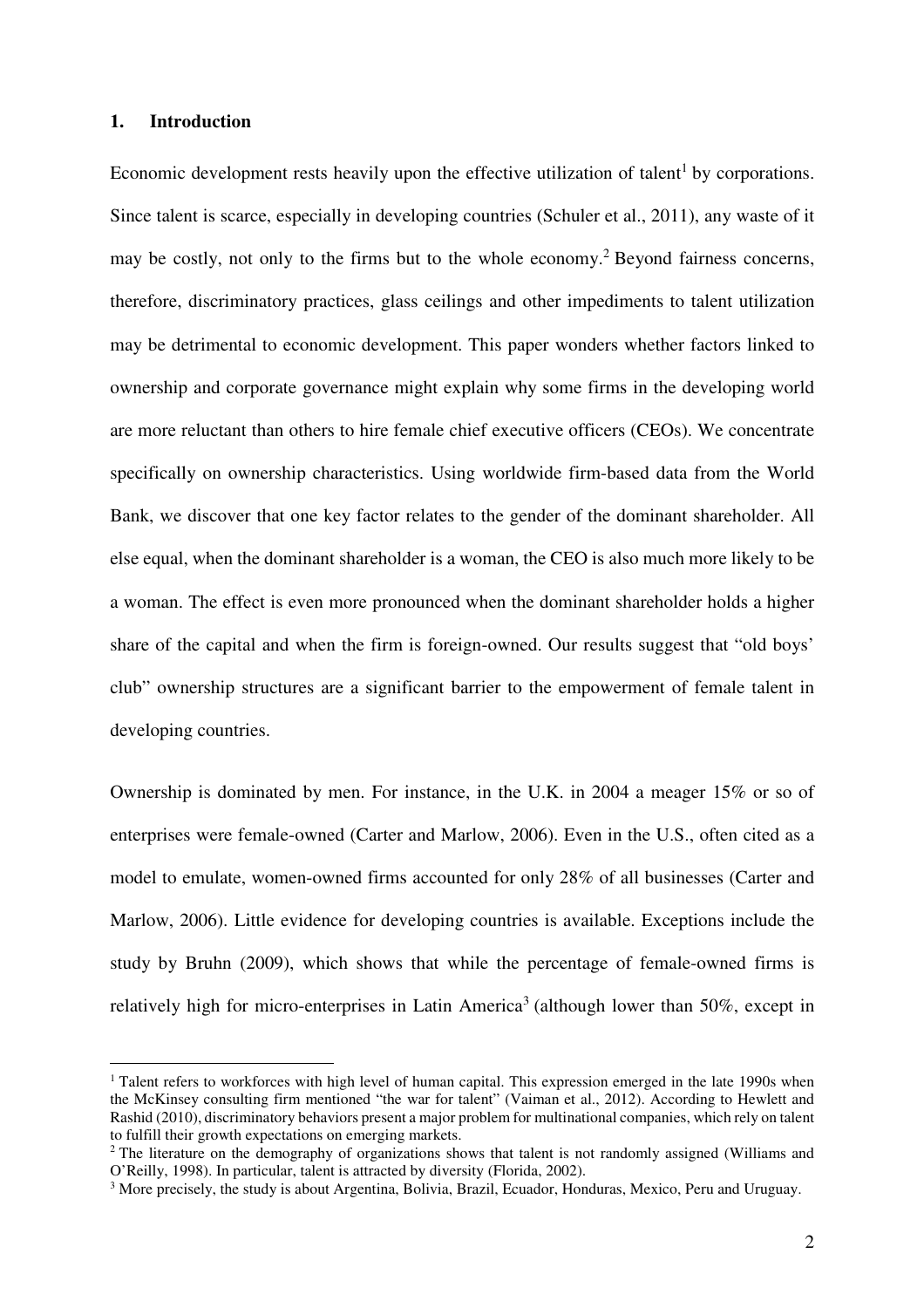Honduras), it never reaches 20% for larger businesses. According to the figures in the 2014 Global Entrepreneurship Monitor report, the same is true of many other developing countries.

Although gender diversity in the top management is recognized as a potential driver of firm performance (Oakley, 2000; Krishnan et al., 2005; Smith et al., 2006), the lack of women in leadership positions is one of the most persistent features of today's corporate world. This holds true in both developed and developing countries. <sup>4</sup> Even countries at the cutting edge of women's rights, such as those in Scandinavia, feel compelled to impose quotas in order to raise the proportion of women in the boardroom (Pande and Ford, 2011). The mistrust of female CEOs is objectivized by Lee and James (2007), who find that U.S. investors' reactions to the announcements of women CEOs are significantly more negative than in the case of their male counterparts. In emerging countries, the situation is worse. Weak legal protection is often associated with explicitly discriminatory behaviors in the workplace (Hewlett and Rashid, 2010). Muravyev et al*.* (2009) provide evidence that the gender gap in access to finance for entrepreneurs is inversely related to the country's level of financial development. The authors interpret their findings as consistent with taste-based discrimination.

Profit-seeking alone is insufficient to combat efficiently the under-utilization of female talent in corporations (Rosén 2003; Méon and Szafarz, 2011). The empirical literature confirms that gender discrimination persists in the labor market (Altonji and Blank, 1999; Blau and Kahn, 2000). Evidence reveals the existence of a trade-off between the economic cost of discrimination (Becker, 1957), and the psychological cost that bigoted shareholders face when hiring employees from groups they dislike. In particular, the social affinity theory postulates that employers feel more comfortable hiring people with whom they share characteristics, such as gender (Dillingham et al., 1994; Szafarz, 2011). In modern corporations, however, the

<sup>4</sup> According to Pande and Ford (2011), the average share of women in the board of directors is 11.9% in Europe, 9.9% in the Americas, 6.5% in the Asia-Pacific region, and 3.2% in the Middle East and North Africa.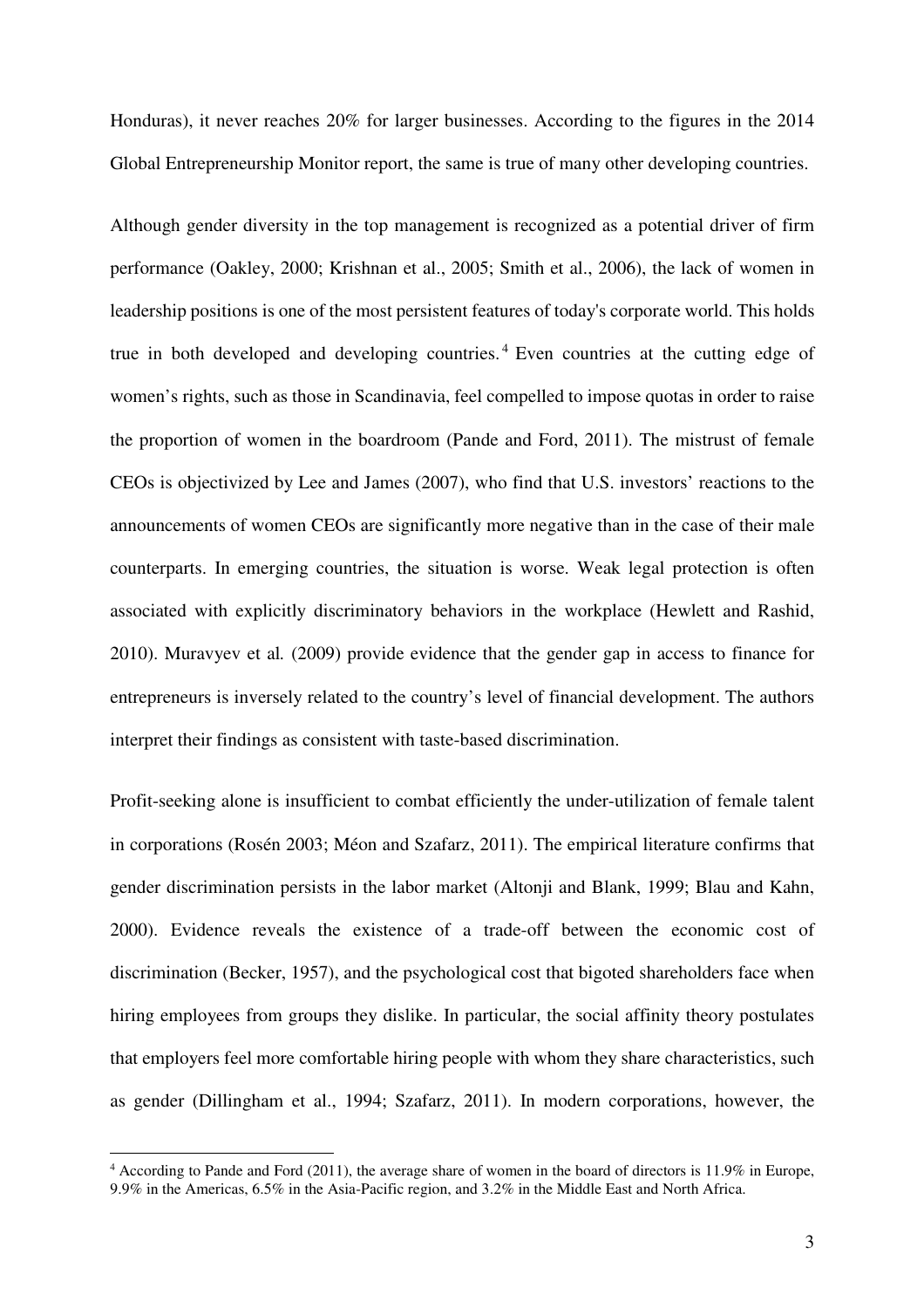involvement of shareholders in the hiring of top managers varies; in consequence, not only the size of the firm and its governance structure should matter, but also the power and characteristics of any dominant shareholder.

According to the gender affinity hypothesis,<sup>5</sup> a female dominant shareholder would prefer to hire a female CEO. So far, the hypothesis has not been tested under this specification. Actually, little is known about the impact of shareholders' genders on the gender-friendliness of their corporations. The few studies analyzing the impact of the employer's gender on the promotion and pay of female employees proxy the employer's gender by that of the firm's CEO or top manager. In this stream of literature, Bell (2005) and Cardoso and Winter-Ebmer (2010) find that female employees are better treated in female-led firms. These results lend credence to the gender affinity hypothesis. The impact is, however, limited to fair readjustments in gender gaps, since no discrimination against male employees has been documented.

So far, the influence of the gender of the dominant shareholder, if any, remains unexplored. This paper fills the gap by exploiting a World Bank database of detailed information on more than 30,000 firms active in 74 developing countries over the 2009-2012 period. Our results reveal that the presence of women among shareholders has a strong impact on the probability of having a female CEO. This outcome remarkably resists a substantial collection of robustness checks and extensions of the estimated probit model. In sum, our empirical exercise suggests that gender affinity in the C-suite is a major driver for supporting female talent in developing countries.

<sup>&</sup>lt;sup>5</sup>The gender affinity effect (or "women for women") stems from political science. In particular, scholars have shown that in U.S. elections women tend to vote for female candidates (Brians, 2005; Dolan, 2008). Interestingly, Dillingham et al. (1994) observe from votes in a professional association that the same-gender preference is stronger among women than among men.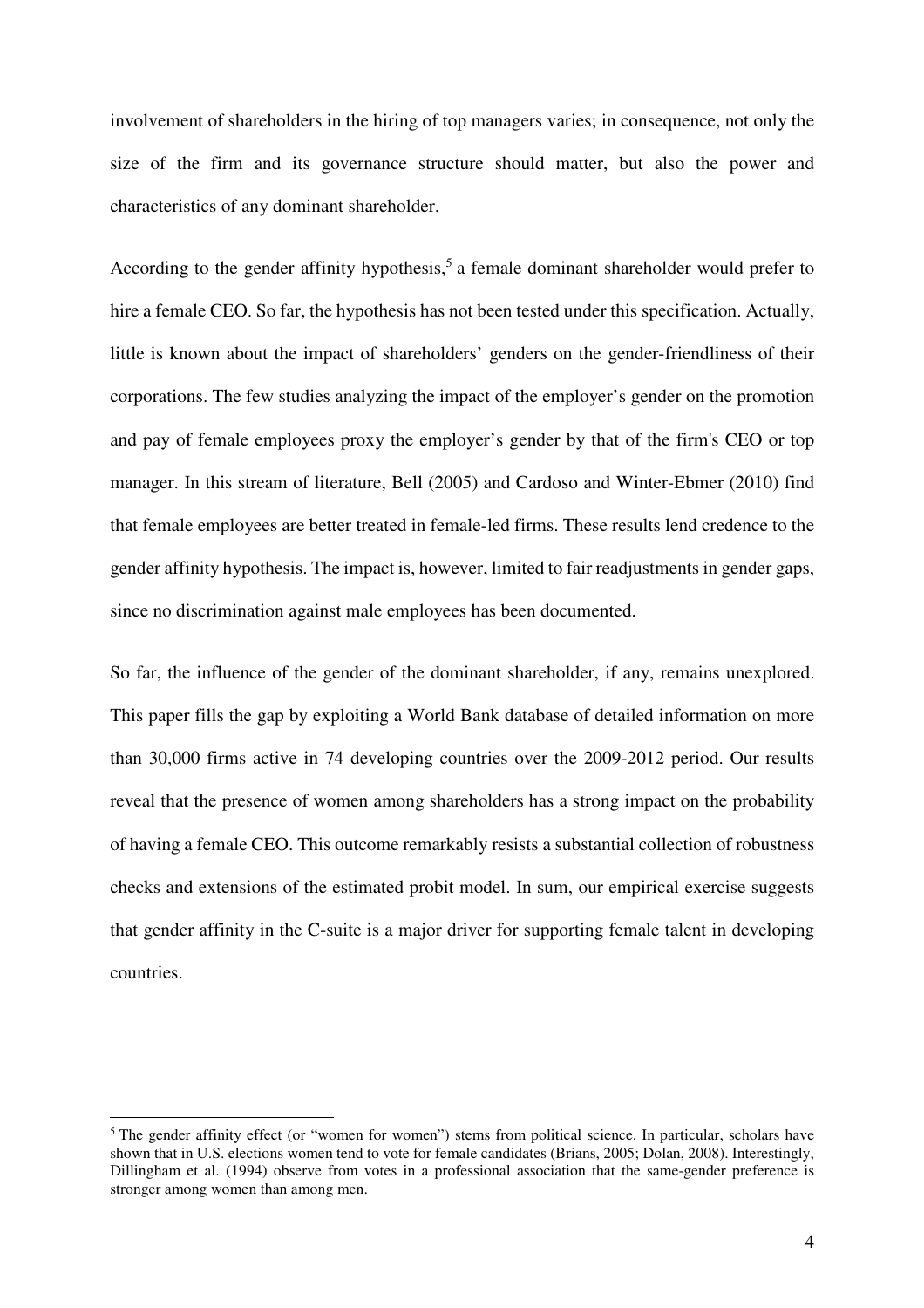The remainder of the paper is organized as follows. Section 2 presents the theoretical background on female corporate leadership. Section 3 describes our dataset while Section 4 is devoted to the empirical analysis. Section 5 includes robustness checks and extensions. Section 6 concludes.

#### **2. Theoretical Background**

Our topic of interest lies at the intersection of three fields: development, corporate governance, and gender studies. Even though development levels and cultural gaps can seriously interact with corporate governance mechanisms, our literature review includes evidence from both the South and the North, while prioritizing articles dealing with the developing world.

Research on female corporate leadership in developing countries is limited. Plausibly, this is because the scarcity of female corporate leaders makes it difficult to address gender matching empirically (Fine, 2009). Exceptions include the recent study by Navarro and Gallo (2014), who uncover the positive effect that female CEOs have on performance. Using a worldwide database, the authors show that female CEOs take less risk than their male counterparts, but they increase job opportunities for women. Hypothetically, women leaders in developing countries lack support from their colleagues and subordinates, and this has a negative effect on their business performances. To test the lack-of-support hypothesis, Field et al. (2014) invite a random sample of customers of India's largest women's bank to attend business counseling with a friend. The authors observe that the presence of the chosen accompanying person has a significantly positive impact on both business success and household income. The effect is even more pronounced among clients from restrictive social backgrounds. Field et al. (2014)'s findings are in line with the hypothesis that women lack on-site peer support. In the context of hybrid organizations, namely financial cooperatives in Senegal, Périlleux and Szafarz (2015)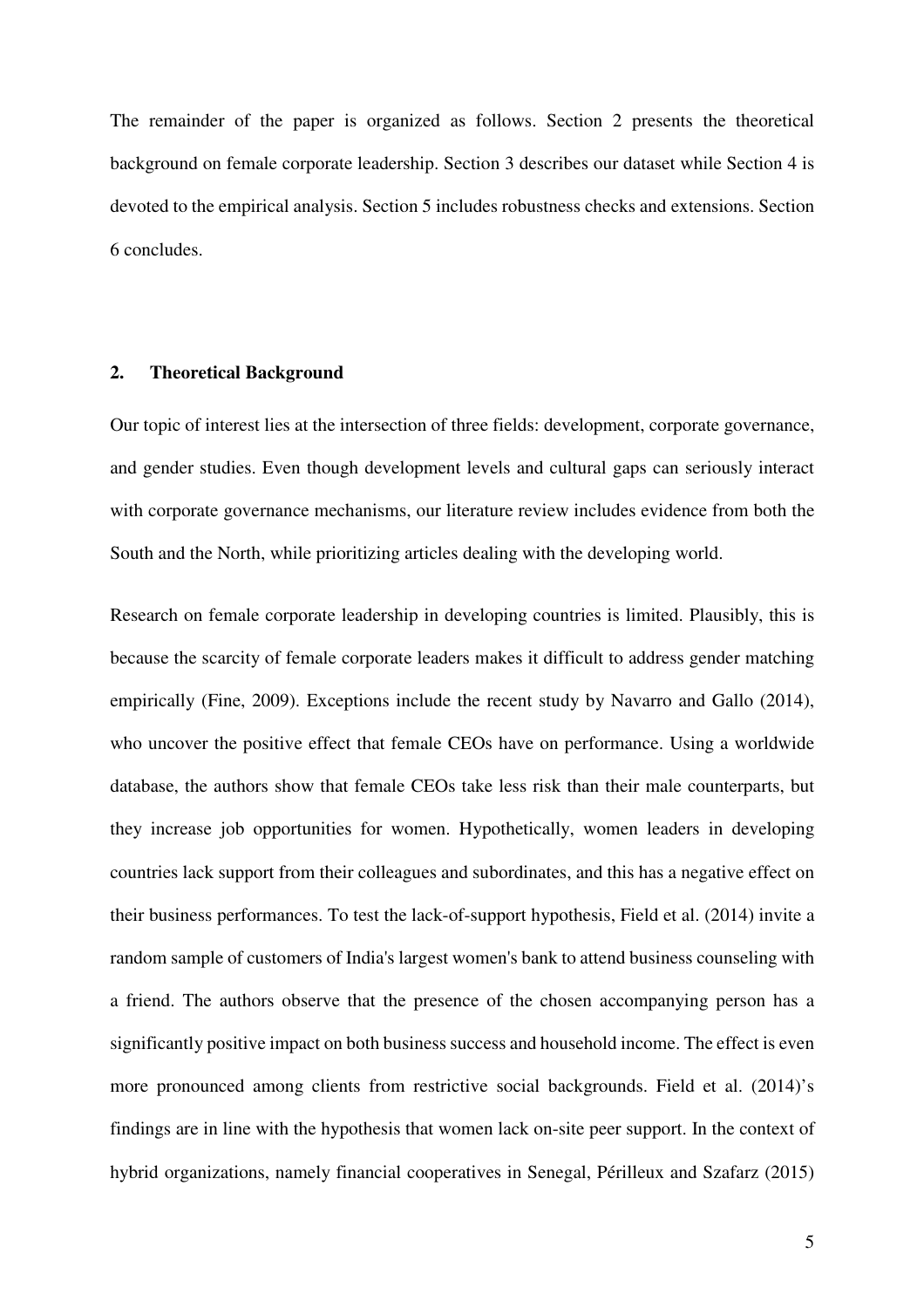show that female CEOs actively support the social objectives of female-dominated boards. In contrast, male CEOs associated with female-dominated boards tend to mitigate the social outcomes aimed at by their boards. The problem is that, in the field, only 20% of femaledominated boards are associated with a female CEO. Therefore, one should not confuse women's motivation with their ability to affect decision-making (Das, 2014).

Evidence on gendered leadership in developed countries is also relevant to our purpose. Using a linked employer-employee dataset on German firms, Gagliarducci and Paserman (2014) study the interaction between the gender compositions of the top two layers of management. They observe that women in the top layer exhibit worse business performances than their male counterparts, but only when surrounded entirely by men. The impact is reversed as the share of women in the second layer of management increases, a finding consistent with male employees being reluctant to work in a women-led environment. Hence, for women leaders who anticipate this sort of behavior from their male subordinates, a preference for hiring females makes perfect sense. This attitude could also explain why gender affinity is more a female story than a male one. If female subordinates work equally well under the authority of men and women, then taste aside—male leaders have no rationale for preferring male subordinates over female ones. In a study on family-controlled Italian firms, Amore et al. (2014) find that the number of women sitting on the board has a positive impact on the operating profitability of female CEOs. The effect is reduced for large firms and those located in regions with prevalent gender prejudices. Arguably, the impact of female board members depends on their perceived strength within the firm. Flabbi et al. (2014) confirm that the performance of female-led firms increases with the share of female employees.

Overall, gender affinity appears to be a major driver of corporate female leadership. However, there are two (non-mutually exclusive) ways to theorize gender affinity in corporations. The first—and probably most obvious—one refers to homophily, i.e., the preference for people

6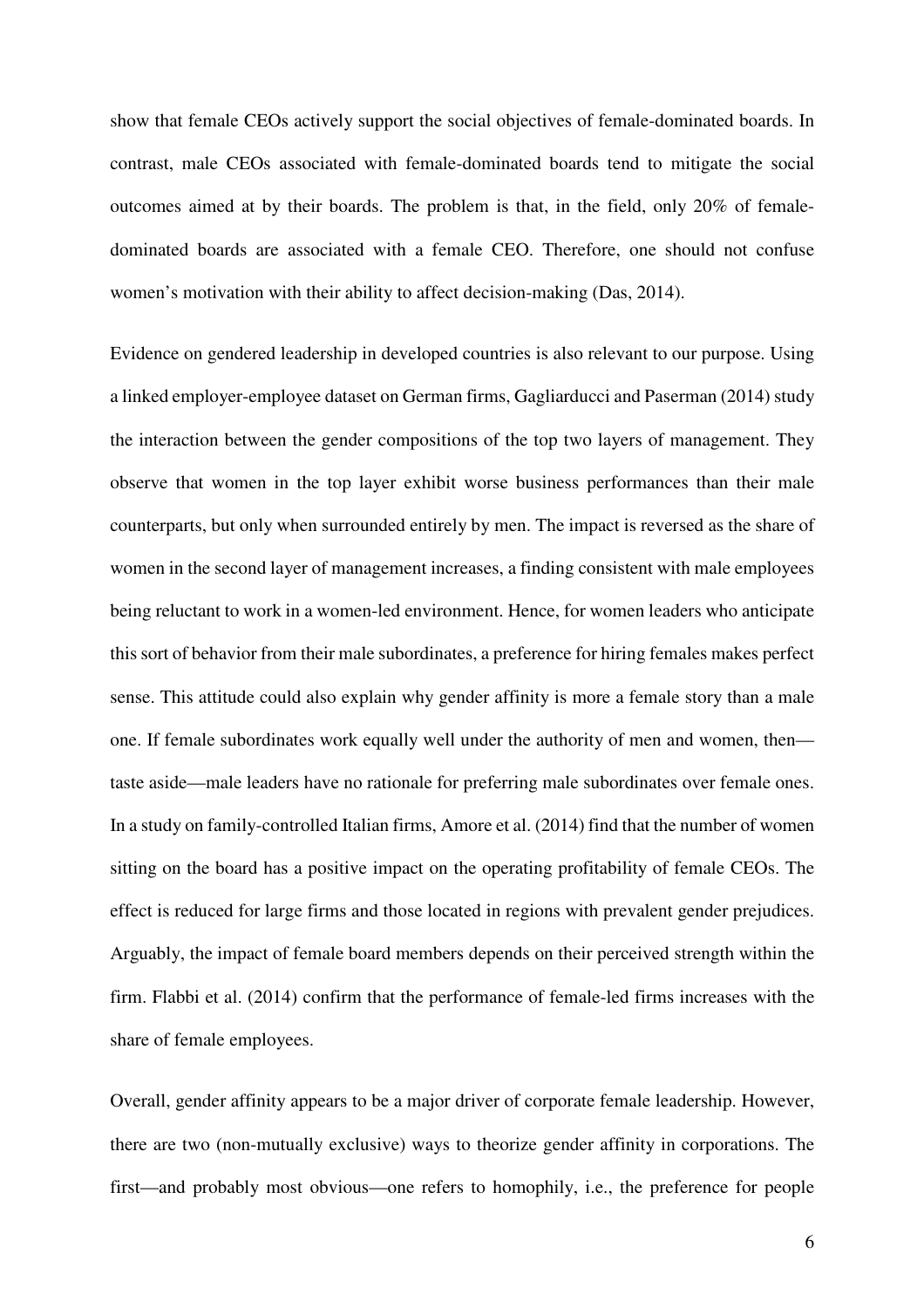sharing characteristics with oneself. For instance, Westphal and Zajac (1995) rely on an assortative-matching model to explain that powerful CEOs in Fortune/Forbes 500 companies manage to appoint new board members who are demographically similar to themselves. In addition, the authors document that similarity between the CEO and the board leads to higher CEO compensation. The second approach to gender affinity introduces rational motivations explaining why women would rationally benefit from working with same-sex colleagues and subordinates. Typically, the reasons stem from the fact that (some) men in the workplace behave in a way that can harm their female colleagues and supervisors. Most of the literature tends to endorse the second view. Precisely, the "women for women" preference could simply result from female leaders' professional ambition rather than from homophily. Still, in situations where same-gender solidarity is less profitable, the reverse pattern ("women against women") may occur. In particular, the so-called queen bee syndrome (Staines et al., 1974) refers to female leaders who make career progress more difficult for other women.<sup>6</sup> Last, gender affinity could stem from the reduction in asymmetric information that results from professional interactions between same-sex agents. Cornell and Welch (1996) develop a model that opposes taste-base discrimination *à la* Becker (1957) to "screening discrimination", where an employer can make a more accurate judgment of job applicants belonging to the same population group as he or she does. In particular, the model predicts that screening discrimination is more probable in sectors where skill is harder to observe. Bostic (2003) transposes this sorting problem to the credit industry. Regardless of the market of interest, this stream of literature suggests an interpretation of cultural (or gender) affinity as relating to a "common bond" that makes it easier to assess same-group applicants.

<sup>&</sup>lt;sup>6</sup> Sheppard and Aquino (2014) claim that women's same-sex conflict is overly problematized. Bednar and Gicheva (2014) make the case for going beyond gender matching in mentoring relationships.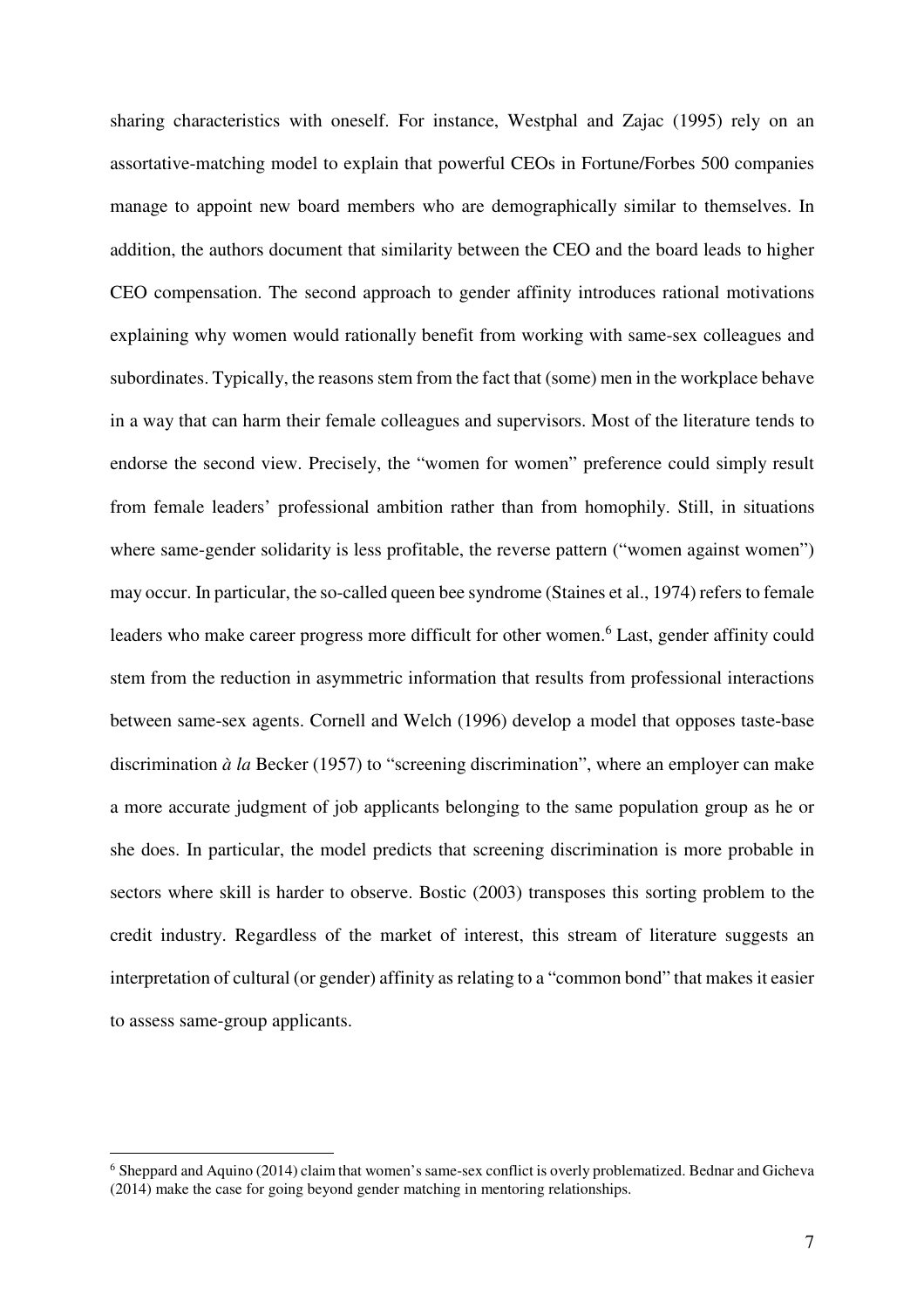Ownership features other than gender affinity can contribute to the empowerment of women leaders. Olcott and Oliver (2014) note that foreign takeover has a positive impact on prospects for women in Japan. Possibly, however, this outcome is specific to that country, where the percentage of female managers is very low by developed-economies standards. Using data from Korea, Siegel et al. (2010) show that firms with foreign ownership are keener than local ones to exploit opportunities associated with hiring women and discriminated-against minorities. Heyman et al. (2013) observe that the competitive pressure following mergers and takeovers can bring about an increase in the share of female staff. These results confirm the findings of Black and Strahan (2001) showing that prior to deregulation, banks were able to discriminate against women in rent sharing.<sup>7</sup> Hirsch and Mueller (2014) show that Germany's owner-run firms exhibit higher gender pay gaps than manager-run firms. However, the authors attribute their results to differences in leadership models rather than to discrimination.

In sum, evidence originating chiefly from developing countries tends to support the hypothesis that female ownership has a positive influence on the incidence of female CEOs. However, it is premature to jump to conclusions: not only are the observations dispersed in time and space, but the econometric methods are barely comparable and authors interpret their findings in different ways. Consequently, there is room for a large-spectrum international study with the ambition to contribute to expand knowledge on worldwide gender affinity in leadership. The Enterprise Surveys collected by the World Bank probably constitute the first database that can be used to perform such a study in developing countries.

<sup>&</sup>lt;sup>7</sup> Rycx and Tojerow (2004) and Navon and Tojerow (2013) highlight the importance of rent sharing in explaining gender discrimination (by showing that the gender wage gap in less profitable firms is partly attributable to the segregation of women.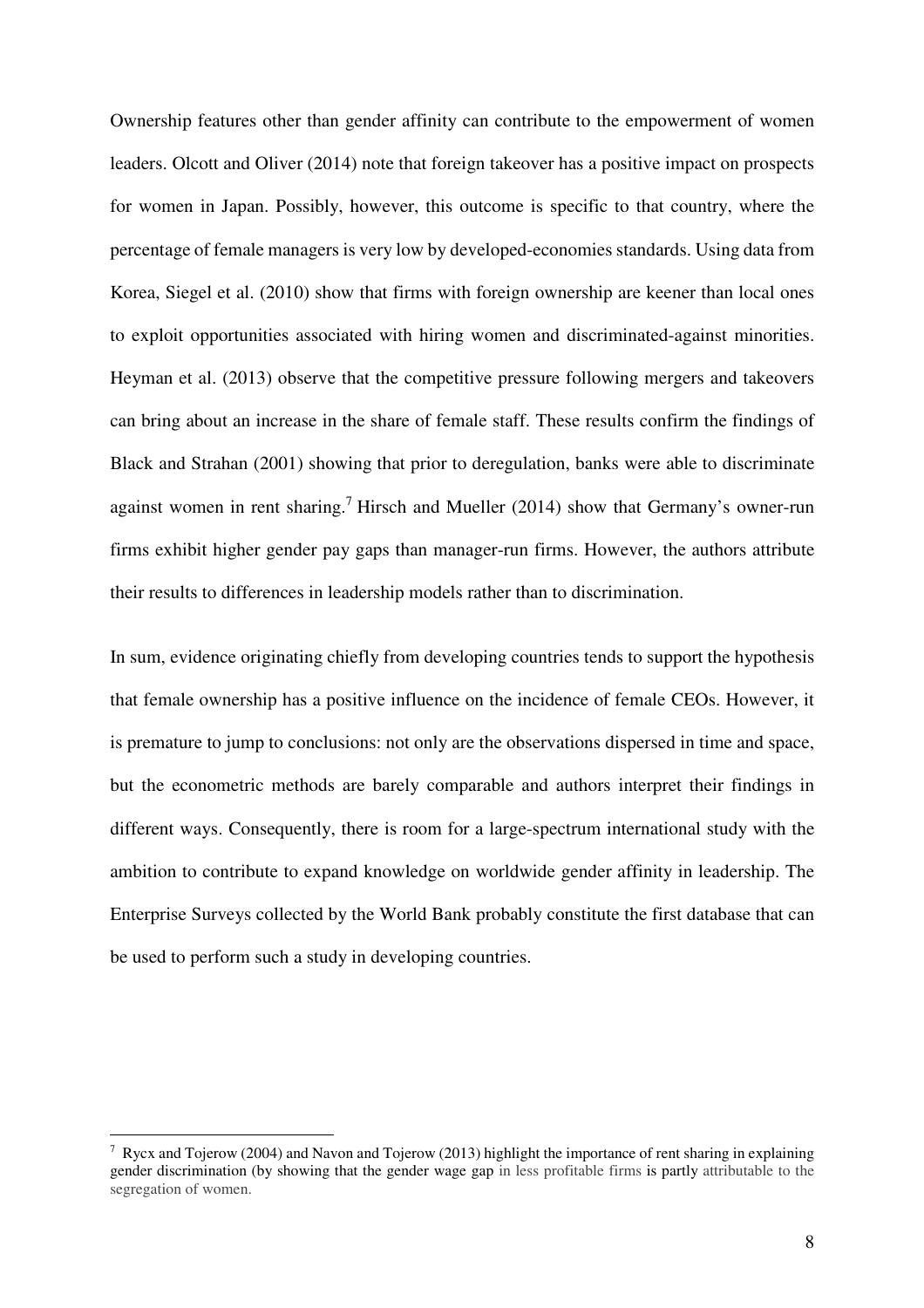#### **3. Data and Descriptive Statistics**

#### *3.1. Data*

Our empirical analysis is based on a set of comparable country firm-level surveys, the Enterprise Surveys. These surveys resulted from a World Bank initiative aimed at collecting comparable firm-level information from more than 100 countries concerning the management and financing characteristics of companies as well as business environment issues related to corruption, infrastructure, crime, competition, and performance measurement. The Enterprise surveys assess firms of all ownership types, sizes and sectors. Together they form the first extended country-comparable firm-level collection of reliable data sourced directly from owners and top managers, using the same methodology and offering global coverage of developing economies. Hence, the Enterprise Surveys allow a detailed analysis, both across and within countries, of the gender ownership structure within firms and the impact of the top manager's gender.<sup>8</sup>

Altogether 31,541 firms in 74 countries were polled across a three-year period from 2008 to 2012.<sup>9</sup> Central for our research questions, our sample contains detailed information on ownership, including concentration, private/public composition, and gendered structure. The gender dimension is captured through two variables that are seldom available in surveys. First, the presence of females among the owners is given for all the firms in our dataset. Second, when relevant, the surveys indicate the sex of the largest owner. The second variable overcomes a significant limitation of the first insofar as it provides information on the magnitude of female empowerment within the firm ownership. This information is, however, available only for a

<sup>8</sup> See www.enterprisesurveys.org for more details.

<sup>&</sup>lt;sup>9</sup> See Table A1 in the Appendix for details on the sample composition broken down by country.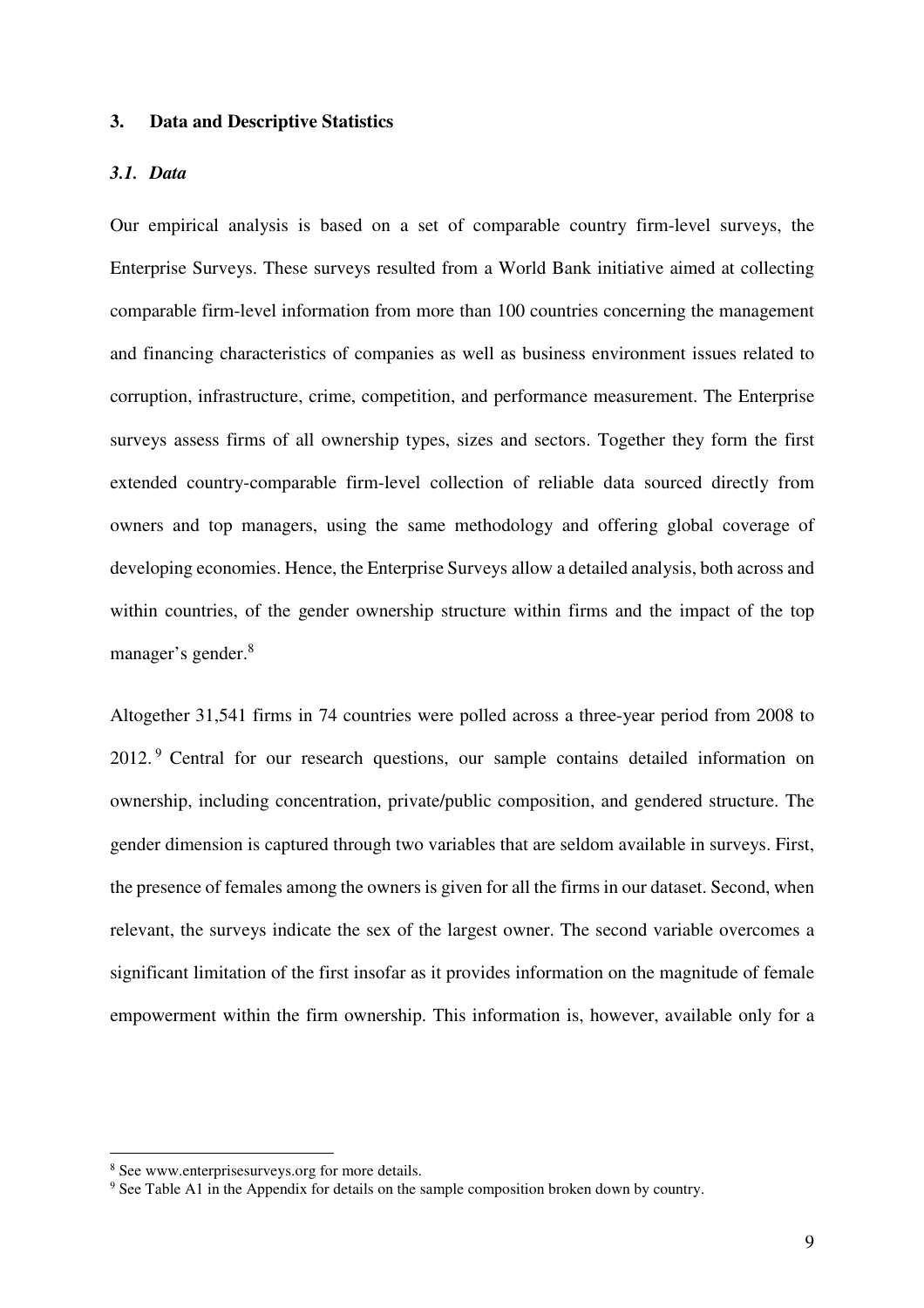subsample of firms located in African countries. In addition, the dataset includes characteristics of the firm (size, legal status, sector) and its CEO (gender and work experience).<sup>10</sup>

#### *3.2. Descriptive Statistics*

Table 2 presents the sample statistics both globally and broken down by subsamples of interest. In the first subsample, we exclude firms owned individually by a single woman to eliminate cases where the owner is also the CEO. For a similar reason, the second subsample focuses only on firms with more than five employees. Last, descriptive statistics are given for firms in three specific segments: firms with less than 50% of public ownership, firms with foreign ownership below 50%, and firms with no owner above 50%. These same groups are used in the empirical section.

In the full sample, 16% of the firms have a female CEO and 39% of them have a female among their owners. The percentage of women CEOs is relatively stable (and below 20%) across subsamples. One notable exception concerns the firms with female owners, where the percentage reaches 30%, suggesting a connection between female ownership and female leadership.

#### [Table 1]

Table 1 also indicates that 27% of the firms in our sample are sole proprietorships; only 9% have a share of foreign ownership above 50%; and 65% have a dominant shareholder (holding over 50% of the shares). Most of the firms are located in Latin America. The manufacturing sector is the most frequent.

#### [Table 2]

<sup>&</sup>lt;sup>10</sup> Table A2 in the Appendix provides a detailed description of all the variables.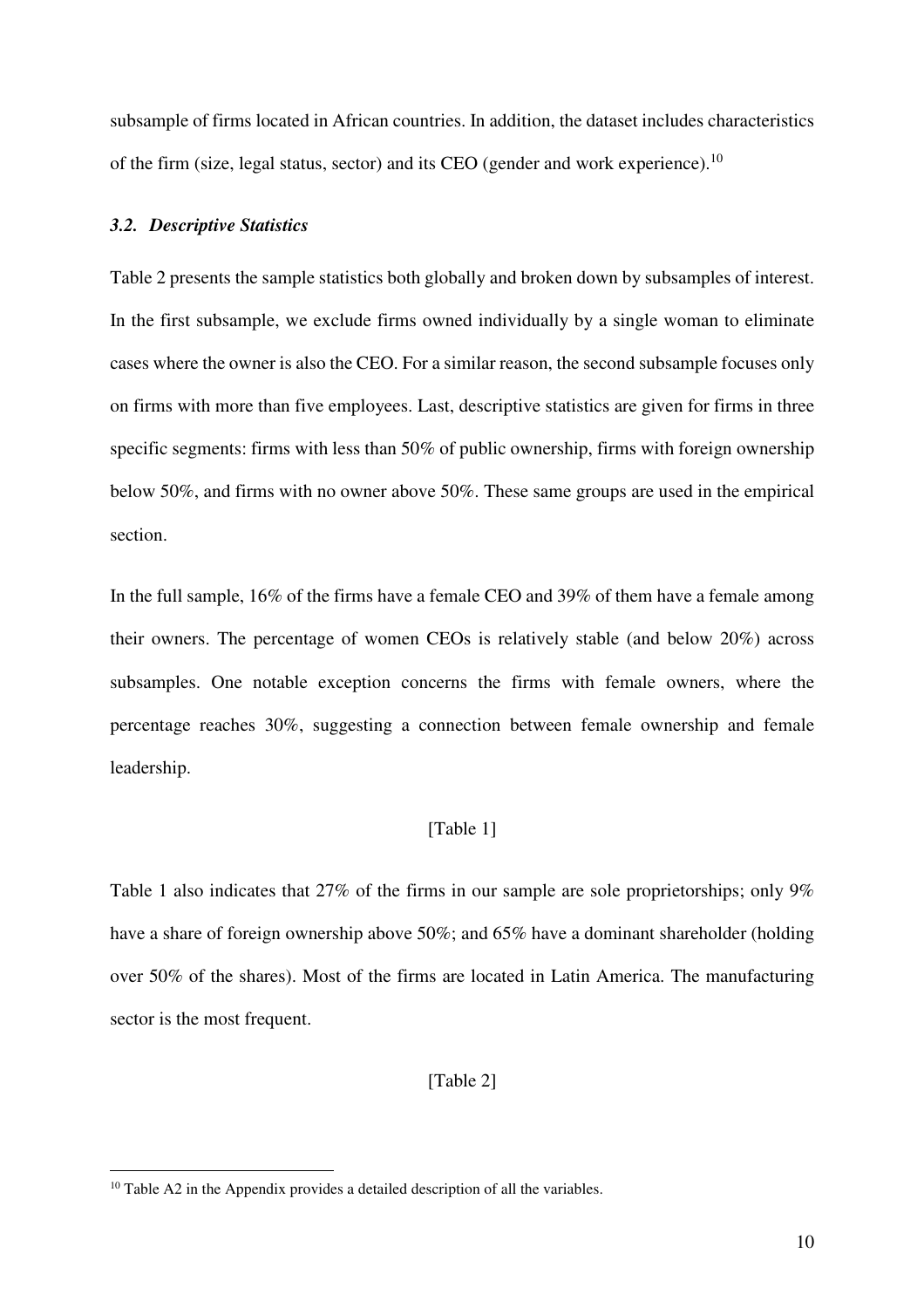Table 2 reports the results of tests of equal means for firms with female and male CEOs, respectively. Firms with a male CEO tend to be larger, older, and more resistant to managerial turnover than those led by a female. Interestingly, the presence of female owners is significantly more likely in firms with a female CEO.

#### [Table 3]

Table 3 breaks down by country the percentages of firms with a female CEO and with female owners. The figures exhibit wide variations across regions and countries. In the former Communist bloc, the number of female-led firms varies between less than 10% in Azerbaijan and around 30% in Belarus and Latvia, while the percentage of firms with female owners is insignificant in Azerbaijan, but very high in Kyrgyzstan (61%). In Latin America, the average percentages are low, with Chile and Argentina having less than 10% of female-led firms, as opposed to Nicaragua with more than 25%. Africa is the only region where several countries, such as Angola, Botswana and Rwanda, have absolutely no firms with female owners. However, the overall average female ownership share is similar to that of other regions. In contrast, the African percentages of female CEOs are extremely low, and the average–13%–is by far the lowest in the world. Only three African countries (Lesotho, Liberia and Rwanda) reach the 20% threshold. With 19% of female-led firms and 44% of firms with female owners, the figures for Asia resemble those for the former Communist bloc.

The regressions in the next sections will investigate whether the variations in female ownership can explain the prevalence of female leadership, while controlling for firm-specific and country-specific variables.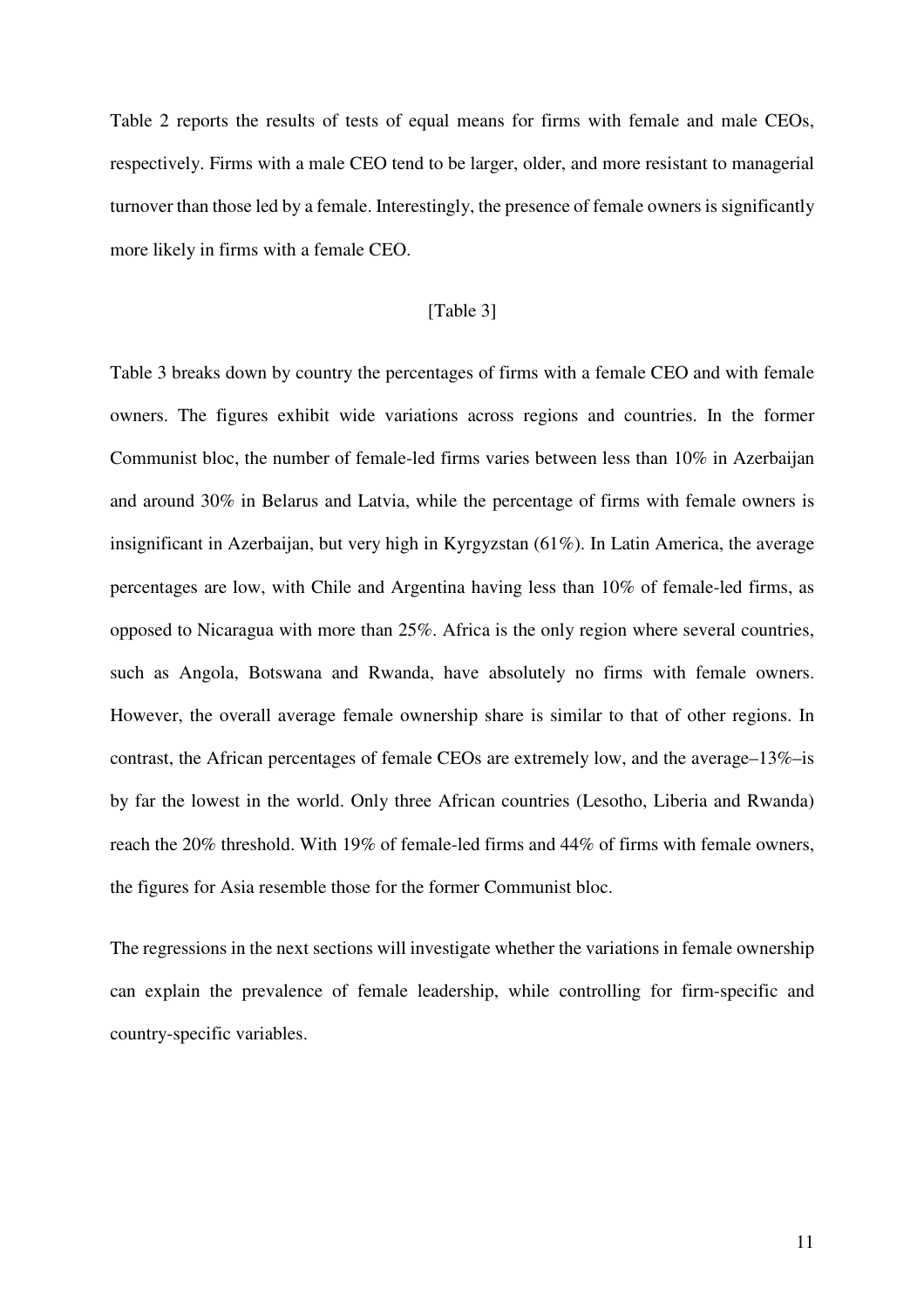#### **4. Empirical Analysis**

#### *4.1. Estimation Strategy*

To explore the relationship between ownership characteristics and the CEO's gender, we estimate a probit model explaining the likelihood of having a female top manager in the firm. The model has several variables relating to female ownership and controls, which include industry and country dummy variables. It is written as:

$$
Prob(CEOi = 1) = f(FemOwneri, Ei, Sectori, Countryi)
$$
\n(1)

where  $CEO_i$  is a dummy variable taking value 1 if firm  $i$ 's CEO is a woman, and 0 otherwise; FemOwner<sub>i</sub> is a dummy variable taking value 1 if firm *i* has a female owner, and 0 otherwise;  $E_i$  is the CEO's experience (in years); Sector<sub>i</sub> denotes the sector-fixed effect (17 sectors covering both manufacturing and services); and  $Country<sub>i</sub>$  is the country-fixed effect.

To robustify our approach, we run the estimation of Eq. (1) on both the full sample and several sub-samples. The first subsample excludes the sole-proprietorship firms with a female owner. This exclusion is meant to address the potential bias attributable to the presence of firms in which the female owner and the female CEO coincide. Our second subsample excludes firms with more than five employees to bypass family firms, where a family connection between the CEO and the owner(s) is probable. Both these subsamples dismiss firms for which the distinction between shareholders and manager is blurred.

We also consider three subsamples that exhibit special ownership characteristics that can interfere with gender considerations. First, we handle the subsample made up of firms with public ownership below 50%, because public and private sectors do not necessarily share the same employment policies. Second, we use the subsample that excludes firms with more than 50% foreign ownership. There is an abundant literature showing that foreign-owned and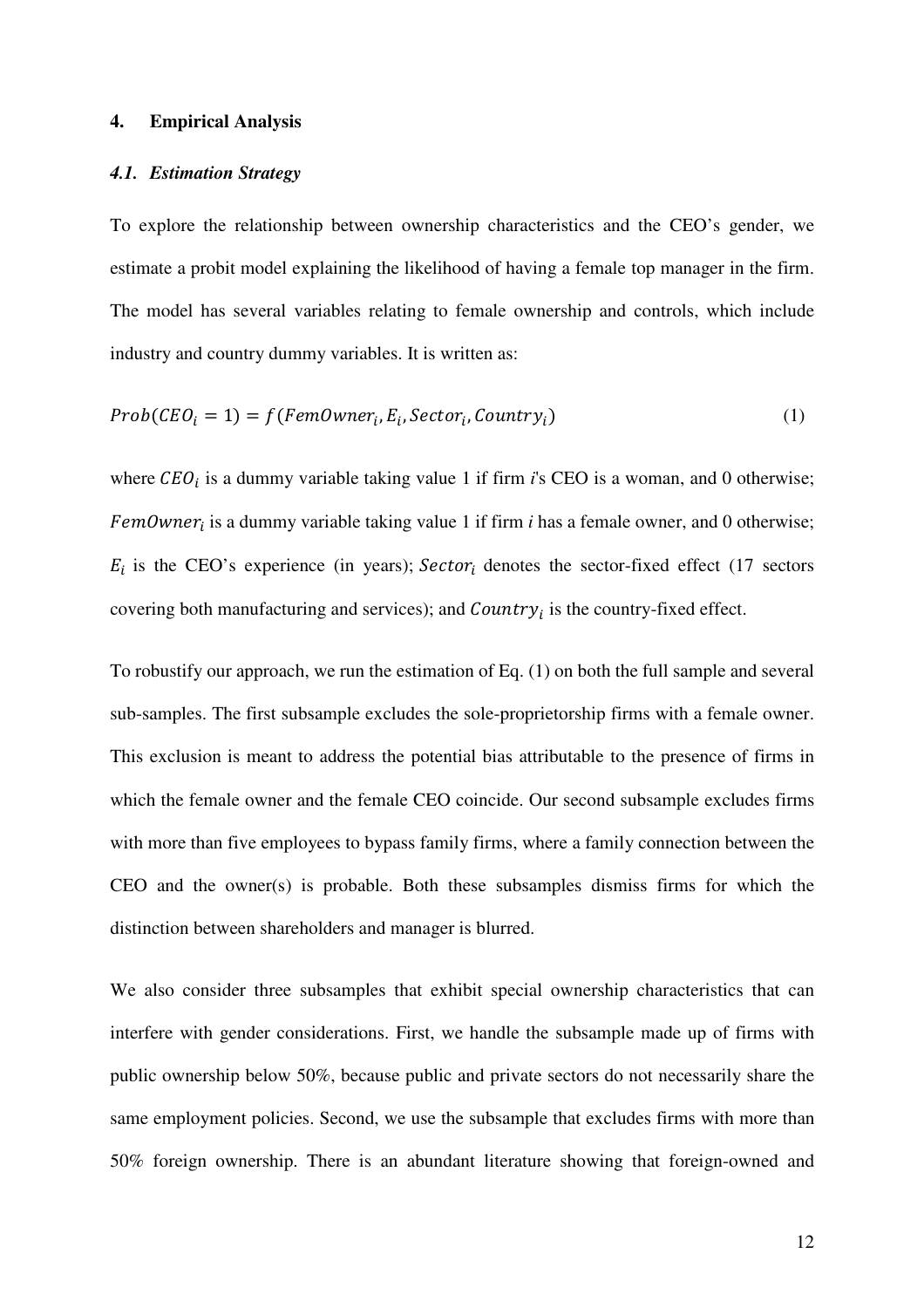domestic firms exhibit different behaviors (see, for instance, Vishwasrao and Bosshardt, 2001). Here, the idea is to acknowledge that foreign ownership can mitigate the impact of local culture, including governance characteristics (Lensink et al., 2008) and gendered aspects (Olcott and Olivier, 2014). The third ownership dimension we explore relates to the dispersion of ownership. If ownership is dispersed, each individual owner, male or female, has less impact on the firm's management. We run the regression in Eq. (1) on the subsample of firms without a majority owner.

Once the likelihood of gender affinity in the owner-manager relationship is high enough, we turn to understanding its emergence. Along the lines of the cultural affinity theory proposed by Cornell and Welch (1996) and Bostic (2003), we oppose taste-based to common-bond gender affinity. In our context, taste-based affinity would mean that female owners prefer to interact with women CEOs more than male owners do, while common-bond gender affinity would correspond to owners of firms making a more accurate assessment of the skills of same-sex CEOs. To oppose these two types of gender affinity we run new regressions, including interactions between sector and female ownership. Stronger impact in more feminized sectors would suggest that the *common-bond* hypothesis substantiates our findings rather than the *testbased* one. Practically, we test differences across sectors by adding to Eq. (1) interaction terms between female ownership and sectoral affiliation.

Last, since we include country-fixed effects in all specifications, our results should be understood as explaining country-specific variations in female leadership.

#### *4.2. Regression Results*

Table 4 presents the estimation results for all the probit specifications introduced in sub-section 4.1 to estimate the impact of female ownership on the prevalence of female CEOs. Our coefficients of interest lie in first row of Table 4. Importantly, regardless of the specification,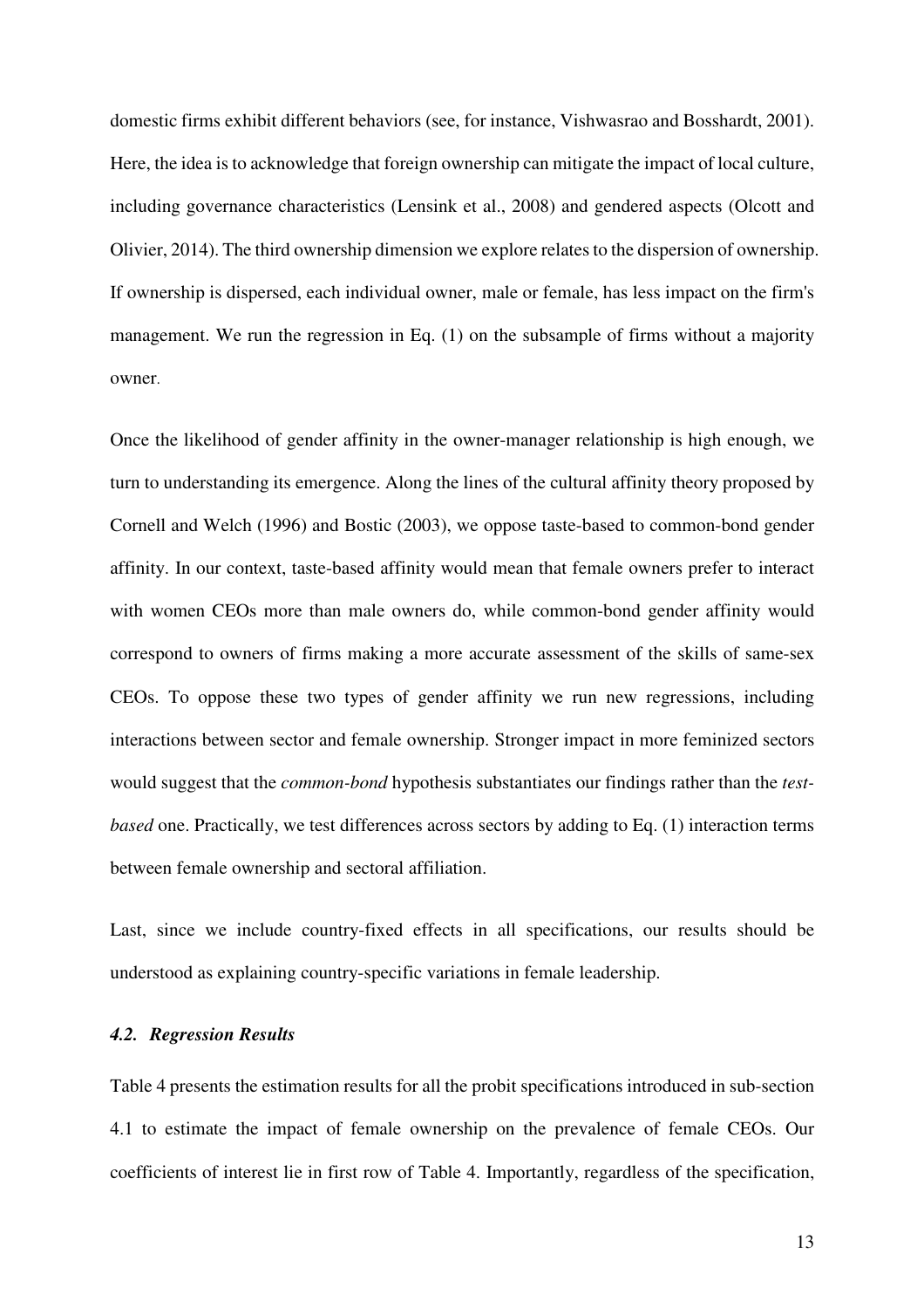the coefficients are all significantly positive at the 1% level, suggesting that female ownership is a key determinant of the likelihood of having a female CEO. In the full-sample estimation with country- and sector-fixed effects (column (2)), the marginal effect reaches 23.7 percentage points. Since 16% of the firms have a female CEO, $^{11}$  this would correspond to an increase of 39.7% in the number of female CEOs, which represents an increase of 250%.

#### [Table 4]

The results in column (3) concern the subsample excluding firms with female sole ownership. Interestingly, these results validate the previous ones: the marginal effect of female ownership participation on the probability of having a female CEO is 20 percentage points, and statistically significant at the 1% level. Hence, the role played by female owners in increasing the probability of having a female CEO cannot be driven by the firms that have a female ownermanager. In the next specification, we consider the subsample made up of firms with more than five employees, in order to avoid family firms where the owner and the CEO are either the same person or closely related. In column (4) of Table 4, the results line up with the previous ones, thereby strengthening the evidence, and confirming the importance of female ownership participation in utilizing female talent.

While specifications (5) to (7) in Table 4 highlight the fact that ownership features can influence the intensity of the impact of female ownership on the manager's gender, none of them puts the actual significance of the link into question. Column (5) and (6) focus on firms with less than 50% public ownership and less than 50% foreign ownership, respectively. Keeping in mind that we are dealing with samples in which the prevalence of female CEOs is 15% and 16%, respectively (see Table 1), both regressions confirm that female ownership considerably increases the probability of having a woman as CEO. Finally, we explore whether the dispersion

 $11$  See the first column in Table 1.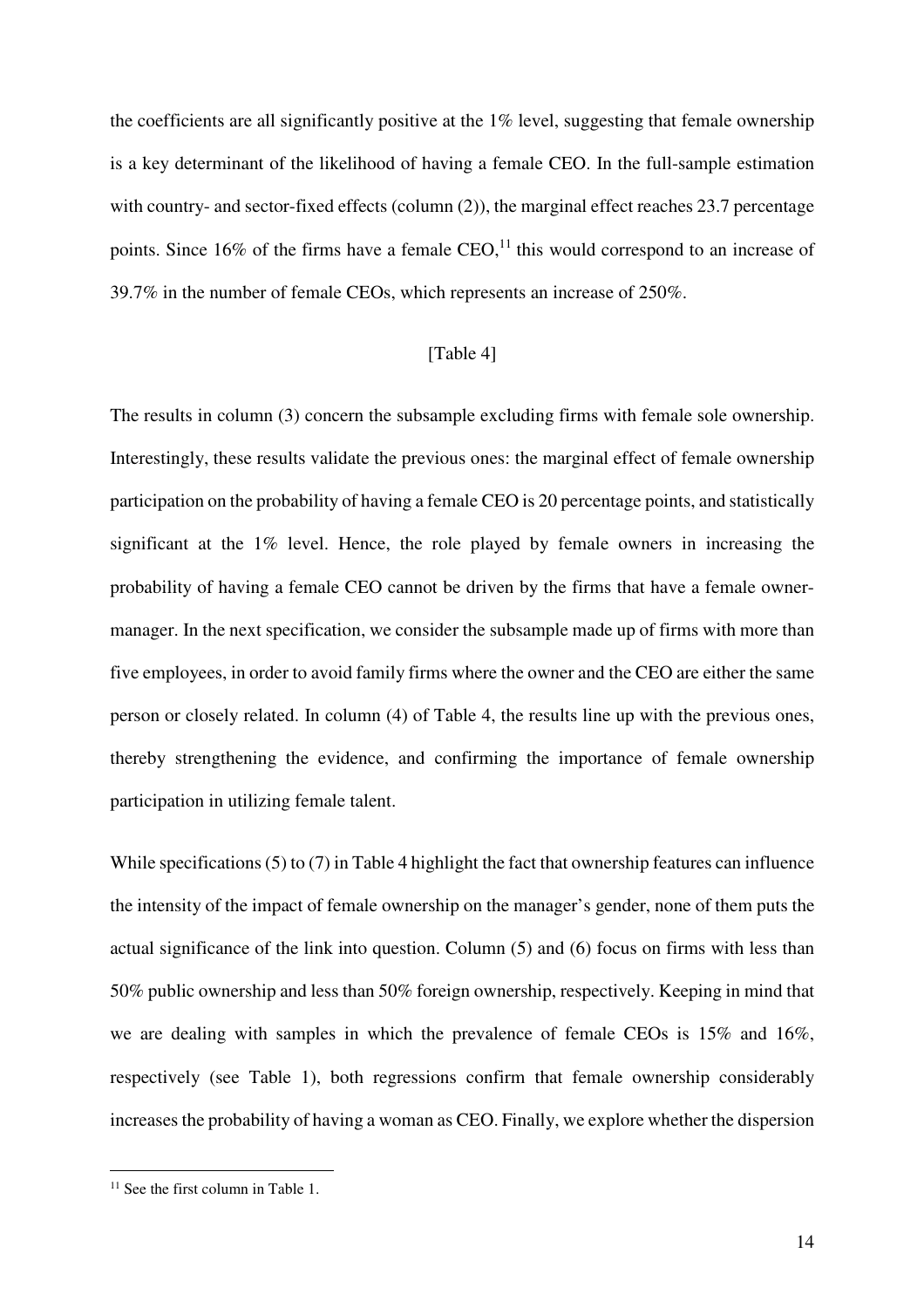of ownership has anything to do with the way female ownership influences the presence of a women CEO. The possible channel is that a female has less impact in the shareholder meetings of dispersed firms than in those of closely-held firms. The results reported in Column (7) show that the effect of female ownership resists the limitation to firms with dispersed ownership.

Column (8) goes one step further by imposing all the previous restrictions simultaneously, and so using the sample made up of the 3,525 firms in which it is hardest for a female owner to have a significant impact. Again, the main result comes with a significant marginal effect of 16.4 percentage points. Altogether, our findings suggest a strong link between ownership structure and the likelihood of having a female CEO throughout the developing world.

#### [Table 5]

In the next step, we try to further understand the nature of the link identified in Table 4. The regressions reported in Table 5 explore the gendered impact of owners across sectors by means of interaction terms between female ownership and sectors. Interestingly, the impact of female owner(s) on the probability of having a female CEO is similar across all sectors,<sup>12</sup> except in the garment industry, and in the machinery and equipment sector. These sector-wise differences in female labor force participation can depend on exposure to trade (Juhn et al., 2014; Sauré and Zoabi, 2014).

However, we are more interested in interaction terms between sector dummies and female ownership than in pure sector effects. The regressions reported in Table 5 check whether the gender affinity is either tasted-based or sensitive to information asymmetry, along the lines suggested by Cornell and Welch (1996) and Bostic (2003). Under the common-bond hypothesis, the interaction term should be positive in sectors with greater information asymmetry, which

<sup>&</sup>lt;sup>12</sup> Using the same database, Amin and Islam (2014) examine in greater detail the sector impact on the likelihood of having a female CEO.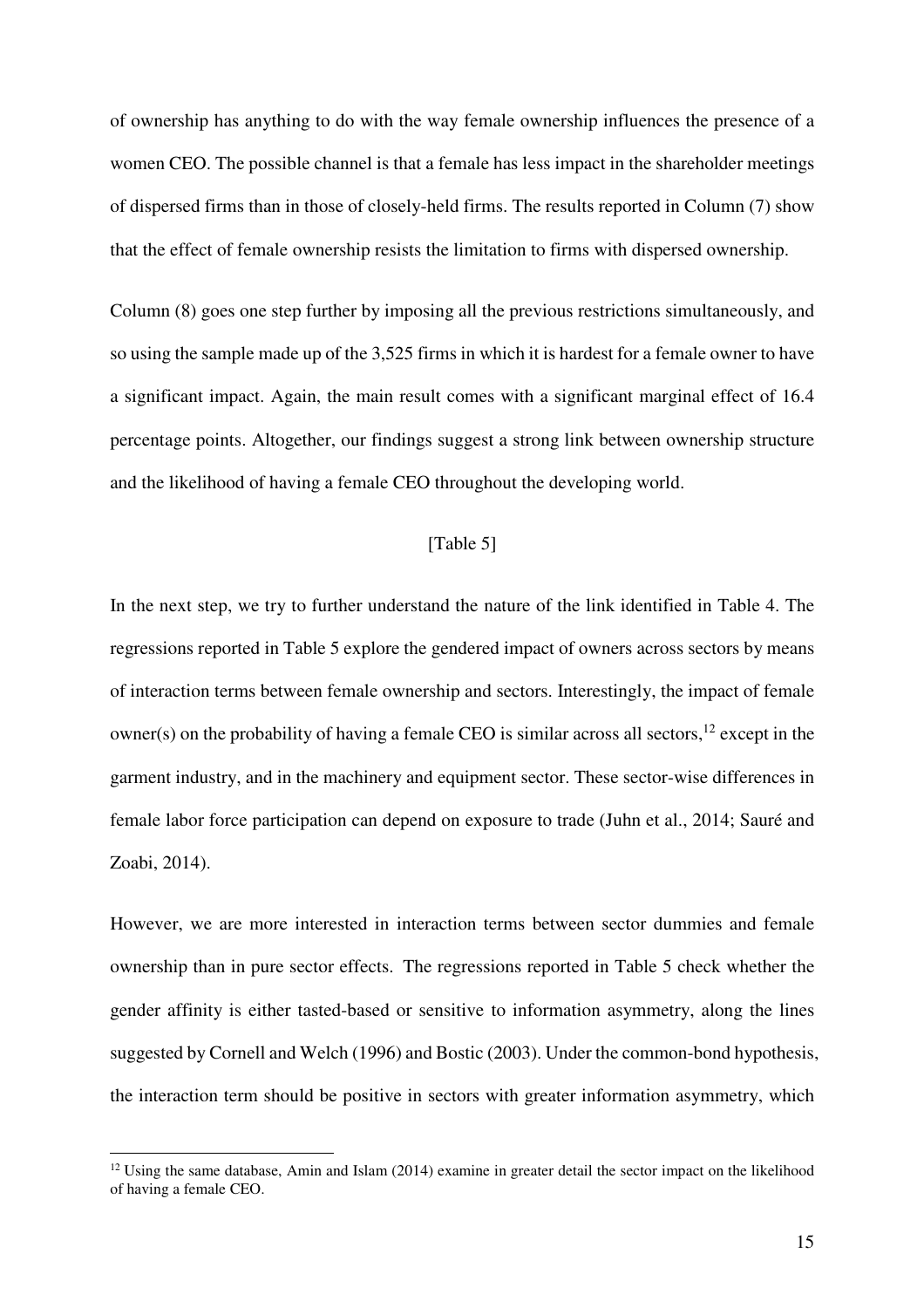are the industries with a lower share of female CEOS.<sup>13</sup> By contrast, Table 5 reveals that a significantly positive coefficient is found only in the most feminized sector, the garment industry, which has  $29\%$  female CEOs and  $51\%$  female owners. <sup>14</sup> The interaction is significantly positive in the machinery and equipment sector, which is very masculine. The estimation suggests that the owner-manager gender affinity we observe is tasted-based rather than grounded in common-bond. Moreover, the fact that gender affinity seems to work better in the garment industry is consistent with the idea that a critical mass of women is needed to gain influence and make a difference. In any case, it dismisses the "queen bee syndrome" theory.

#### **5. Robustness Checks and Extensions**

In this section, we check the robustness of our findings in three directions: adding institutional factors to the specification of Eq. (1), testing the model across jurisdictions, and using alternative measures of female ownership participation.

#### *5.1. Adding Institutional Factors*

The main message distilled from Tables 4 and 5 is that female ownership is key to explaining the CEO's gender, regardless of the country under consideration, since all of the specifications include country-fixed effects. It could be, however, that the gendered owner-manager interaction is affected by country-specific factors relating to social norms and the institutional framework.

To assess this possibility, we run a new set of regressions and replace country dummies with the country value of the Social Institutions and Gender Index (SIGI). Developed by the OECD,

<sup>&</sup>lt;sup>13</sup> Using the same database, Amin and Islam (2014) examine in greater detail the sector impact on the likelihood of having a female CEO.

<sup>&</sup>lt;sup>14</sup> See Table A.3 in the Appendix.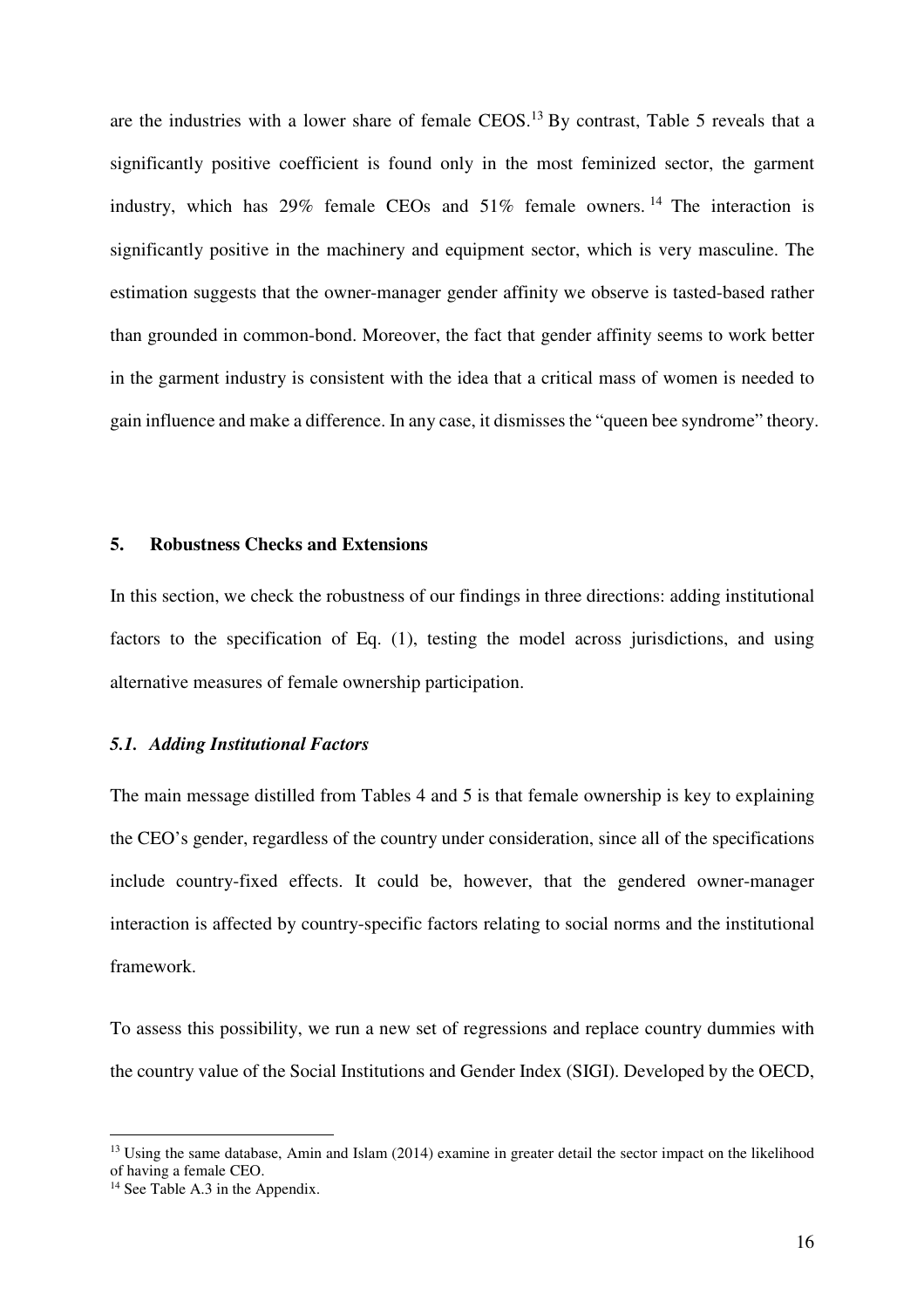SIGI and its specialized sub-indexes <sup>15</sup> measure discrimination against women in social institutions. SIGI captures how norms, traditions, and codes of conduct shape gender inequalities in education and economic participation. Consequently, it can play a role in mediating the gendered dimension of the owner-manager relationship. SIGI takes values between 0 and 1, with 0 meaning no (or very low) inequality and 1 representing the maximal level of inequality. Table 6 summarizes the results of the Tobit regressions: in Panel A, we control for the SIGI global index, while the estimations in Panel B use the SIGI Civil Liberties sub-index, which focuses directly on freedom for women's social participation. The findings reported by Amin and Islam (2015) suggest that nondiscrimination clauses in hiring practice effectively increase female employment.

#### [Table 6]

For the estimations using both indexes, the results are provided in Table 6 with and without the interaction between the index and female ownership participation. These regressions impart several lessons. First, in all specifications the impact of female ownership on the probability that the CEO is a woman is similar to the impact found in country-fixed effect regressions. The significant marginal effect of almost 20% confirms the robustness of our baseline regressions. Second, the coefficient of the SIGI index is significantly negative at the 1% level in all specifications, suggesting that social institutions play a role in promoting female talent. The marginal effect stands at -31.2 percentage points in the case of the global index and at -22.4% percentage points for the SIGI Civil Liberties sub-index. Interestingly, the SIGI indexes have no significant impact on the owner-manager relationship within firms. Dealing with fairer institutions does not seem to affect the way female shareholders can support same-gender CEOs

<sup>&</sup>lt;sup>15</sup> See Appendix A1 for a detailed description of SIGI and its sub-indexes.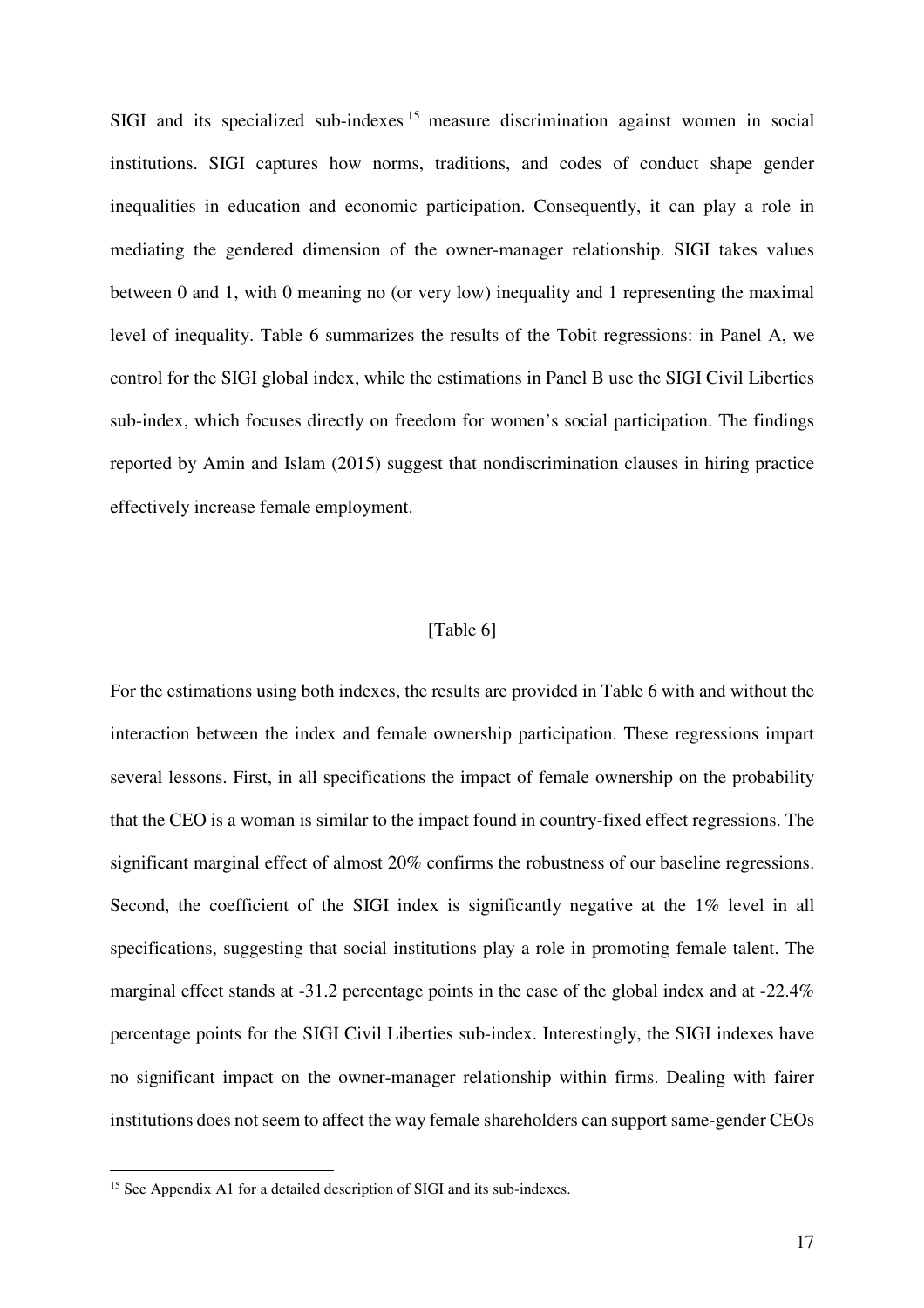at the firm level. The firm-level gender affinity and the country-level low degree of gender discrimination both help in having female CEOs, but the two factors are not necessarily interconnected.

#### *5.2. Testing the Model Across Jurisdictions*

Our previous results highlight the importance of countries in our analysis. In the baseline regressions, this dimension is captured through fixed effects.<sup>16</sup> In subsection 5.1, we replace them with country-level indicators of gender inequality in social institutions. In any case, we observe that jurisdiction matters for promoting female talent in corporations. Here, we assess the regional sensitivity of our results by dividing the countries of interest into four groups: the former Communist bloc, Latin America, Africa, and Asia.

#### [Table 7]

Table 7 shows that in all cases, the coefficient of female ownership participation is positive and significant at the 1% level; this once again supports the baseline results that female ownership has an influential role in determining the CEO's gender. In contrast, the marginal effect varies from 11.6% in Africa to more than 25% in the former Communist bloc, while Asia and Latin America reach values of around 18%. These results emphasize substantial differences across regions. Possibly, this result relates to the scarcity of females among company owners in Africa.

#### *5.3. Using Alternative Measures of Female Ownership Participation*

Up to this point, we have measured the presence women shareholders through the "female ownership participation" indicator. However, as argued by Aterido et al. (2013), this indicator

<sup>16</sup> See Table 4.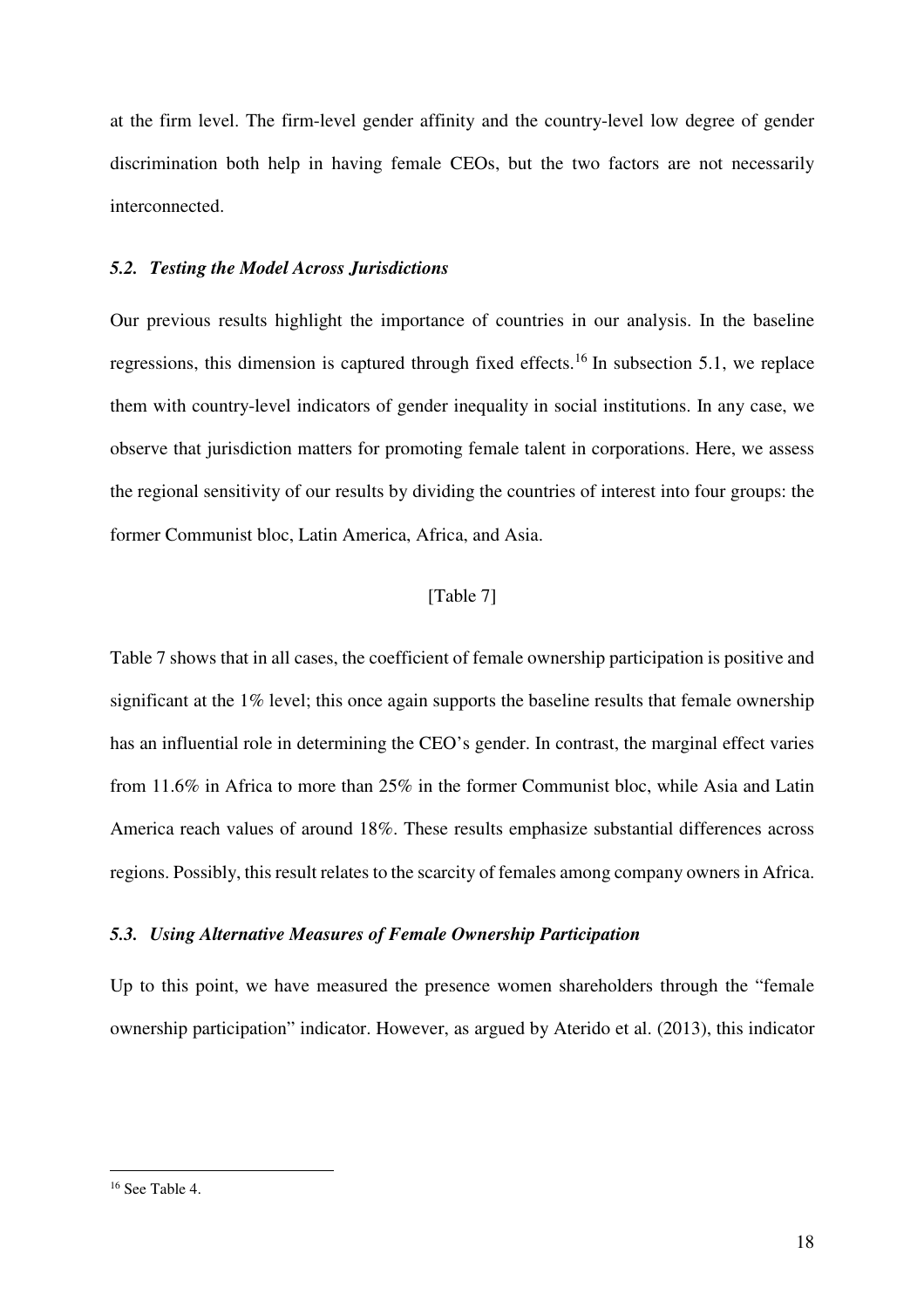does not account for the shares owned by women and men, respectively. In particular, it fails to distinguish firms with a female minority owner and those with female majority owners.

To circumvent this limitation, we exploit additional information collected by the World Bank Enterprise surveys; specifically, we retrieve the gender of the largest owner and the five-class characterization of ownership into "all men"; "all women"; "male majority"; "female majority"; and "equally divided between men and women." Unfortunately, all these variables are available for African countries only. Table 8 displays the estimation results.

#### [Table 8]

Like in previous regressions, the dependent variable is the probability that the CEO is female, and the model includes both country- and sector-fixed effects. To ease comparisons, Table 8 also presents the baseline results obtained for Africa only. Overall, using refined measures of gendered ownership strengthens the relevance of the gender dimension in corporate leadership. The impact of the largest owner being a woman is higher than that of having a least one woman among the owners. More precisely the point estimates pass from 1.070 to 2.222 with a marginal effect gaining 11.7 %. This impressive jump suggests that although gender affinity is always present, it can express itself better when female owners are effectively in control. The specification using a five-item classification of gendered ownership highlights the gradual effect in place. The findings are in line with those of Périlleux and Szafarz (2015), who show that in Senegalese financial cooperatives the agenda of women's empowerment is followed more efficiently when the majority of board members are female.

In sum, the robustness checks and extensions confirm that empowering women through access to corporate ownership is not only a way to level the playing field on property rights; it is also a key driver for empowering female talent, and counteracting the "old boys' club" mentality still prevalent in the developing-country corporate world.

19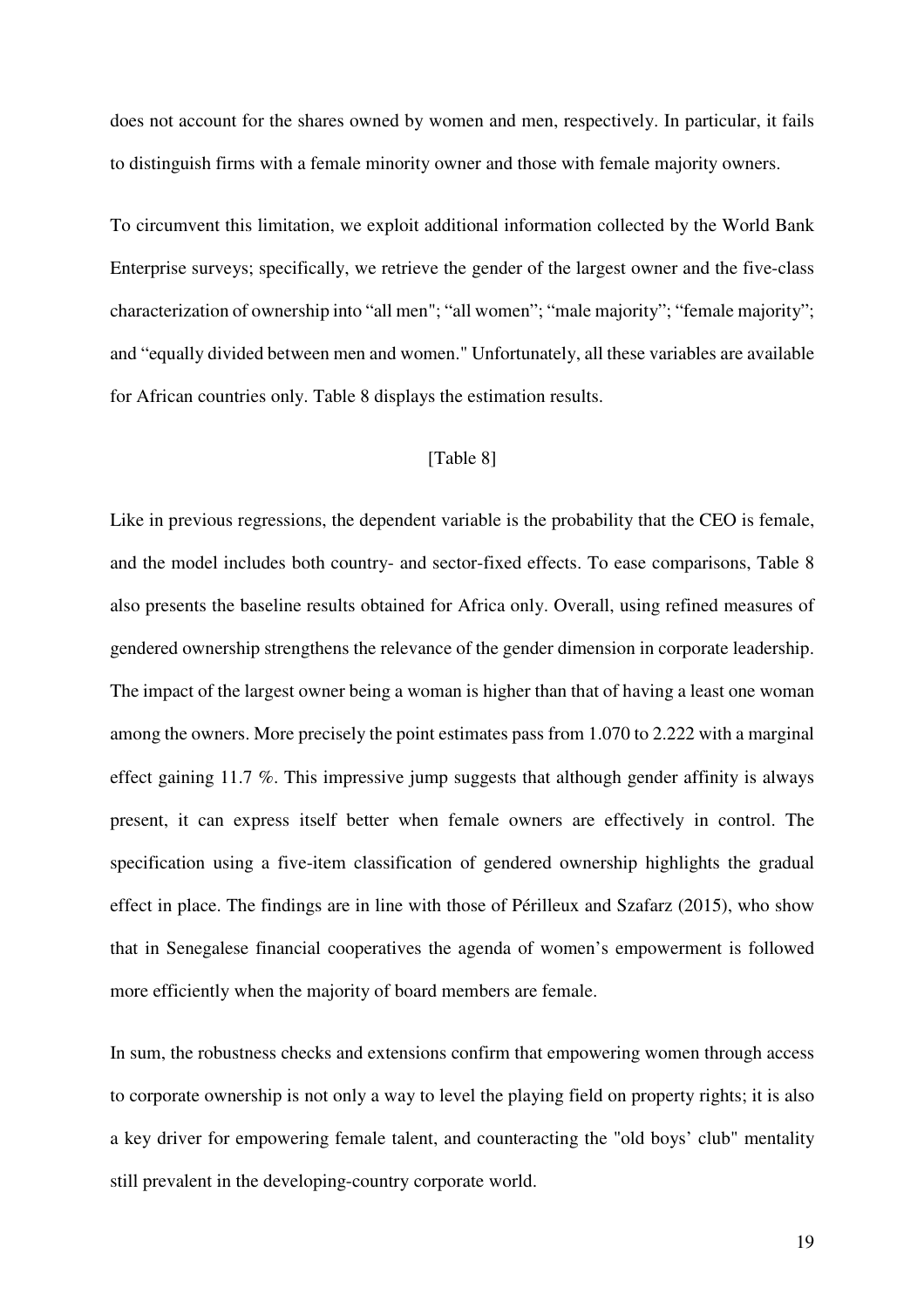#### **6. Conclusion**

In the developing world, social norms associated with discriminatory property rights, resulting from unequal inheritance customs, for example, can be solid barriers to female ownership. Despite unfavorable conditions, some women manage to access corporate ownership. In our sample, 40% of the firms have at least one woman among their owners. By contrast, only 16% of the same firms have a female CEO. The gender gap in the boardroom raises the suspicion of discriminatory practices and talent under-utilization. This paper scrutinizes the influence of women owners on the ability of firms to attract female CEOs. Its main message is that female ownership contributes to explaining the prevalence of female CEOs, after controlling for other firm and country characteristics. Moreover, the higher the share of female ownership, the stronger its impact. Our results also suggest that the gender affinity we observe relates more to solidarity between women than to informational deficiencies. More broadly, group solidarity in developing countries can be seen as a special case of risk sharing networks, which are most needed when social protection is low (Fafchamps and Gubert, 2007).

Access to the World's Bank's Enterprise Surveys is an exceptional opportunity for researchers on a wide variety of issues relating to firms in developing countries. Interestingly, several of the studies that exploit this database are concerned with corporate corruption (Svensson, 2003; Fisman and Svensson, 2007). Closer to our topic, Ramdani and van Witteloostuijn (2011) show that bribery is more frequent in firms led by women than in those with a male CEO. This observation provides an additional rationale for identifying the factors, such as female ownership, that can boost gender diversity in the boardroom.

From a theoretical perspective, our results can be interpreted as an illustration of the gender affinity hypothesis. Although this hypothesis has been tested at the management level (though mostly in developed countries), its owner-CEO version remains unexplored so far. This is

20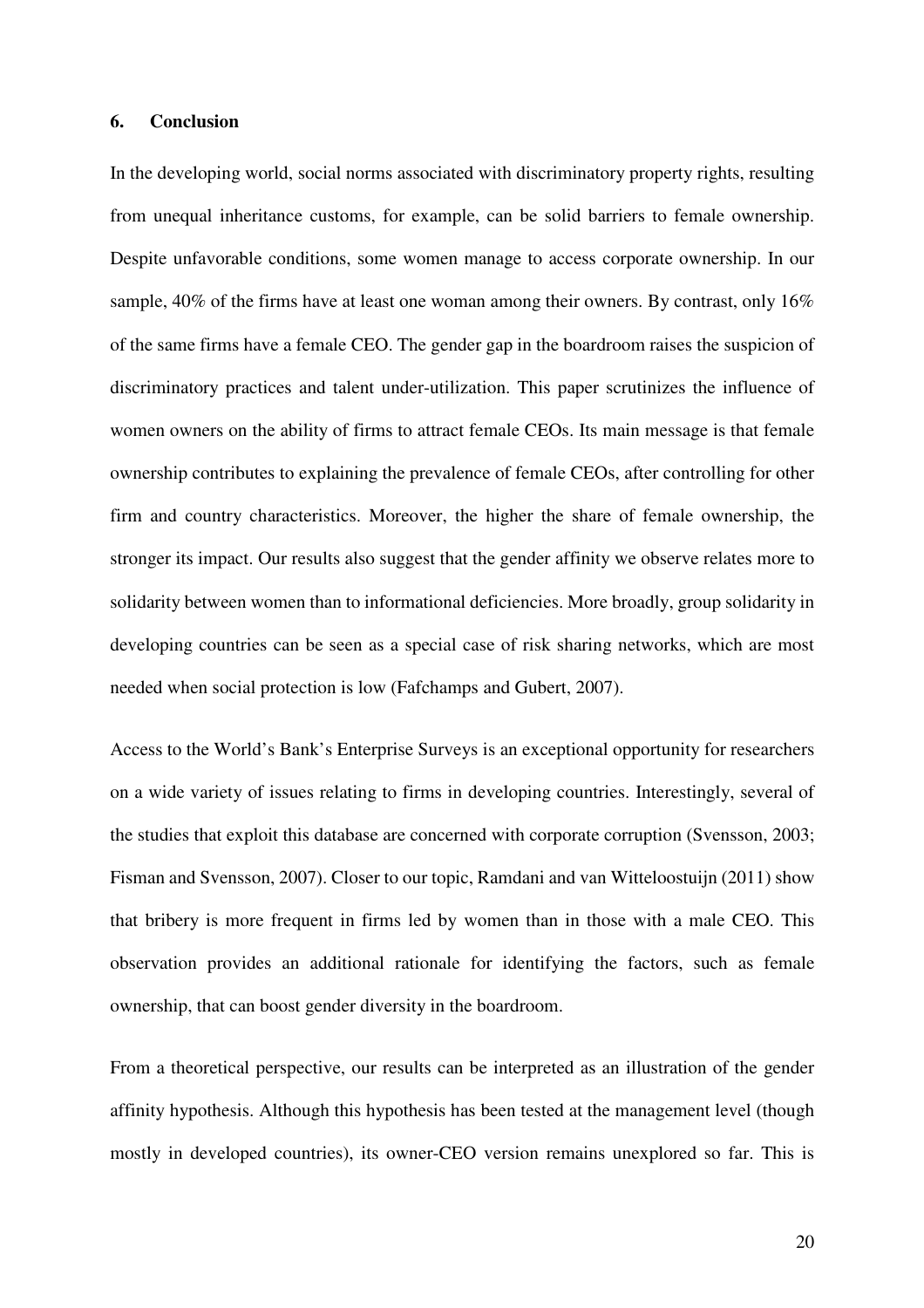probably due to the lack of observations on the sex of corporate owners in developed countries, leaving aside the situation of small firms with little separation between ownership and control.

Aside from pure solidarity stemming from shared identity, gender affinity could also be a rational response to the lack of support given to women leaders by colleagues and subordinates, as observed by Field *et al.* (2014) in India and by Gagliarducci and Paserman (2014) in Germany. However, further work is needed to assess the motivations of female owners at the firm level.

Moreover, despite all the explanatory variables included in the analysis, it may well be that the common occurrence of female owners and female CEOs is boosted by other factors pertaining, for instance, to the history or structure of the company. Although the possibility of missing variables should always be taken seriously, the fact that our regressions systematically control, in one way or another, for country and sector, and that we investigate several sub-samples separately make it likely that some form of gender affinity really exists. In any case, paying closer attention to the micro-foundations of corporate gender interactions in developing countries opens promising avenues, not only to combat discrimination at the firm level, but also to encourage better utilization of talent, acknowledged as a key determinant of economic development. Gender affinity in corporations could possible bring some kind of "free lunch for development policy", as Duflo (2012, p.1074) puts it.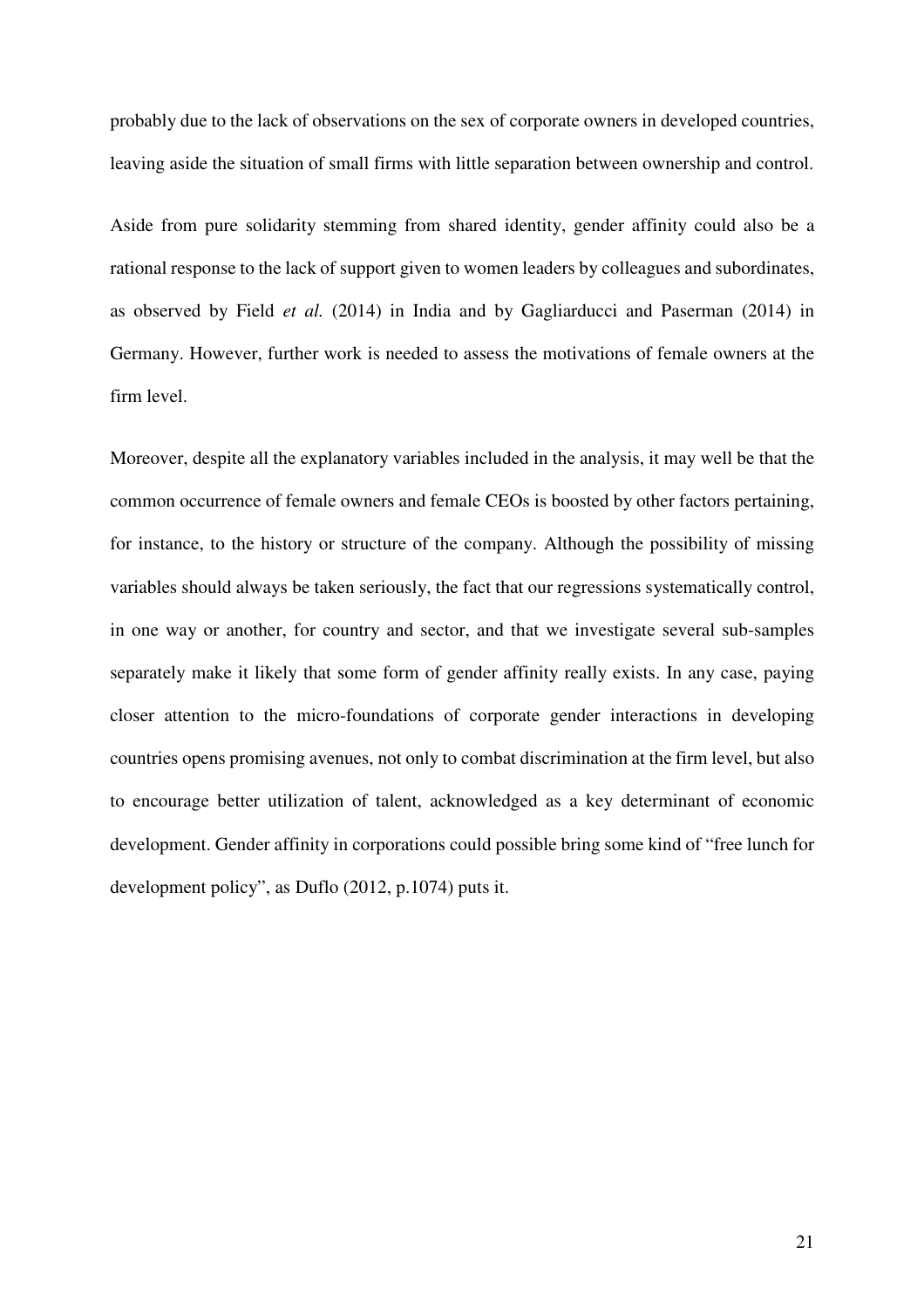#### **References**

- Altonji, J.G., and R.M. Blank (1999). "Race and Gender in Labor Markets", in Ashenfelter, O.A. and D. Card (Eds), *Handbook of Labor Economics: Volume 3C*, Amsterdam: Elsevier, 3143-3259.
- Amin, M. and A. Islam (2014). Are there more Female Managers in the Retail Sector? Evidence from Survey Data in Developing Countries, *Journal of Applied Economics*, 17(2): 213-228.
- Amin, M. and A. Islam (2015). Does Mandating Nondiscrimination in Hiring Practices Influence Women's Employment? Evidence Using Firm-Level Data, *Feminist Economics*, 21(4): 28-60.
- Amore, M.D., O. Garofalo, and A. Minichilli (2014). Gender Interactions within the Family Firm, *Management Science,* 60(5): 1083–1097.
- Aterido, R., Beck, T., and L. Iacovone (2013). Access to Finance in Sub-Saharan Africa: Is there a Gender Gap? *World Development*, *47*: 102-120.
- Becker, G.S. (1957). *The Economics of Discrimination*, Chicago: University of Chicago Press.
- Bednar, S. and D. Gicheva (2014). Are Female Supervisors More Female-Friendly? *American Economic Review*, 104(5): 370-375.
- Bell, L.A. (2005). Women-Led Firms and the Gender Gap in Top Executive Jobs, IZA Discussion Papers, No. 1689
- Black, S.E., and P.E. Strahan (2001). The Division of Spoils: Rent-Sharing and Discrimination in a Regulated Industry, *American Economic Review*, 91(4): 814-831.
- Blau, F.D., and L.M. Kahn (2000). Gender Differences in Pay, *Journal of Economic Perspectives*, 14(4): 75-99.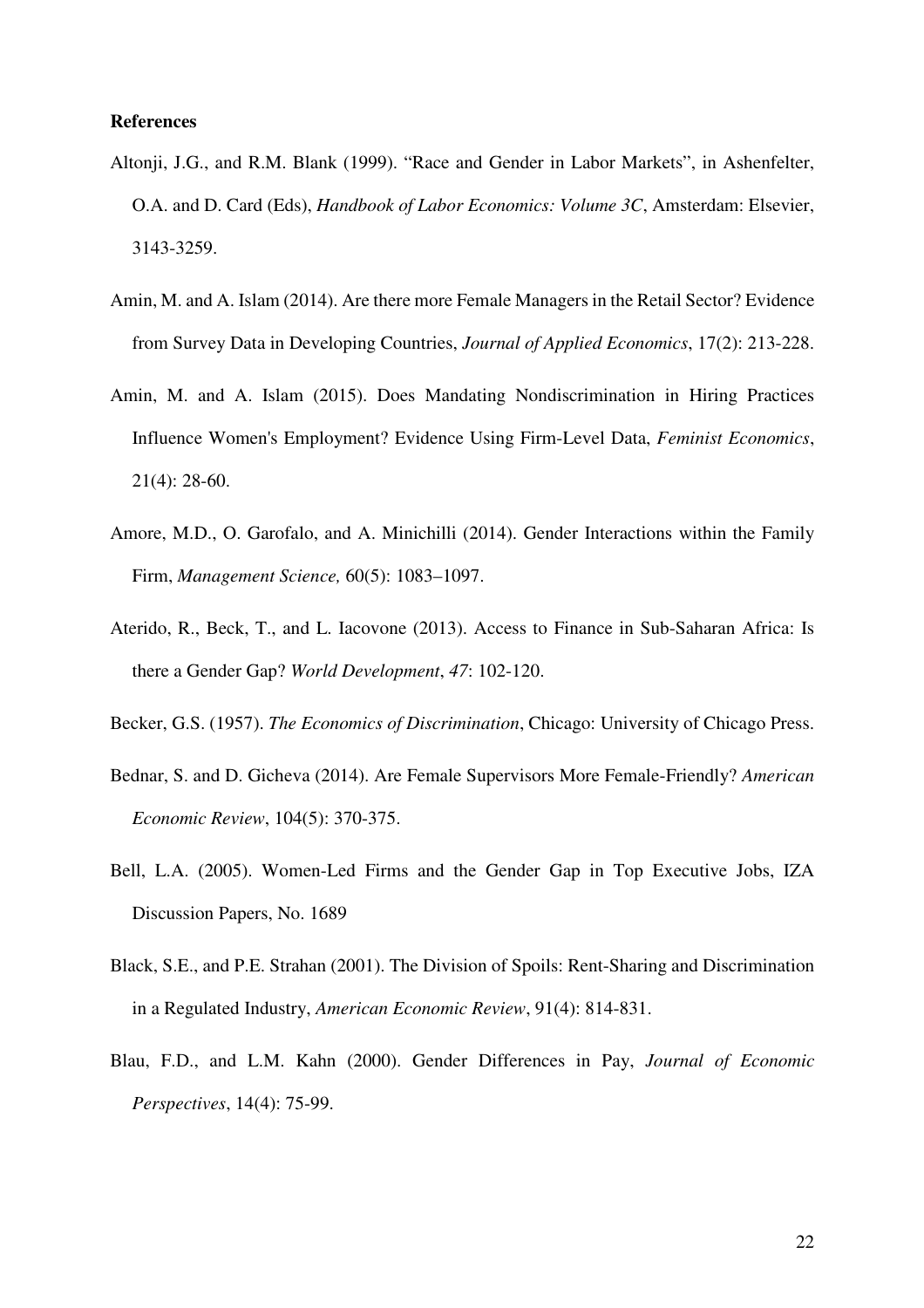- Bostic, R. (2003). A test of Cultural Affinity in Home Mortgage Lending, *Journal of Financial Services Research*, 23(2): 8-112.
- Brians, C.L. (2005). Women for Women? Gender and Party Bias in Voting for Female Candidates, *American Politics Research*, 33(3): 357-375.
- Bruhn M. (2009). Female-Owned Firms in Latin America Characteristics, Performance, and Obstacles to Growth, Policy Research Working Paper 5122, The World Bank.
- Cardoso, A.R., and R. Winter-Ebmer (2010). Female-Led Firms and Gender Wage Policies, *Industrial and Labor Relations Review*, 64(1): 143-163.
- Carter, S. and S. Marlow (2006). Female Entrepreneurship, in Carter, N.M., C. Henry, B.Ó Cinnéide, and K. Johnston (Eds), *Female Entrepreneurship: Implications for Education, Training and Policy*, Abingdon: Routledge, p. 206-215.
- Chander, A. (2003). Minorities, Shareholder and Otherwise, *Yale Law Journal*, 113: 119-178.
- Cornell, B., and I. Welch (1996). Culture, Information, and Screening Discrimination, *Journal of Political Economy*, 104(3): 542-571.
- Das, P. (2014). Women's Participation in Community-Level Water Governance in Urban India: The gap between motivation and ability, *World Development*, 64: 206–218.
- Davidson, M. J., R Burke, A.D. Dillingham, M.A. Ferber, and D.S. Hamermesh (1994). Gender Discrimination by Gender: Voting in a Professional Society, *Industrial and Labor Relations Review*, 47(4): 622-633.
- Dolan, K. (2008). Is There a "Gender Affinity Effect" in American Politics? Information, Affect, and Candidate Sex in U.S. House Elections, *American Politics Research*, 61(1): 79- 89.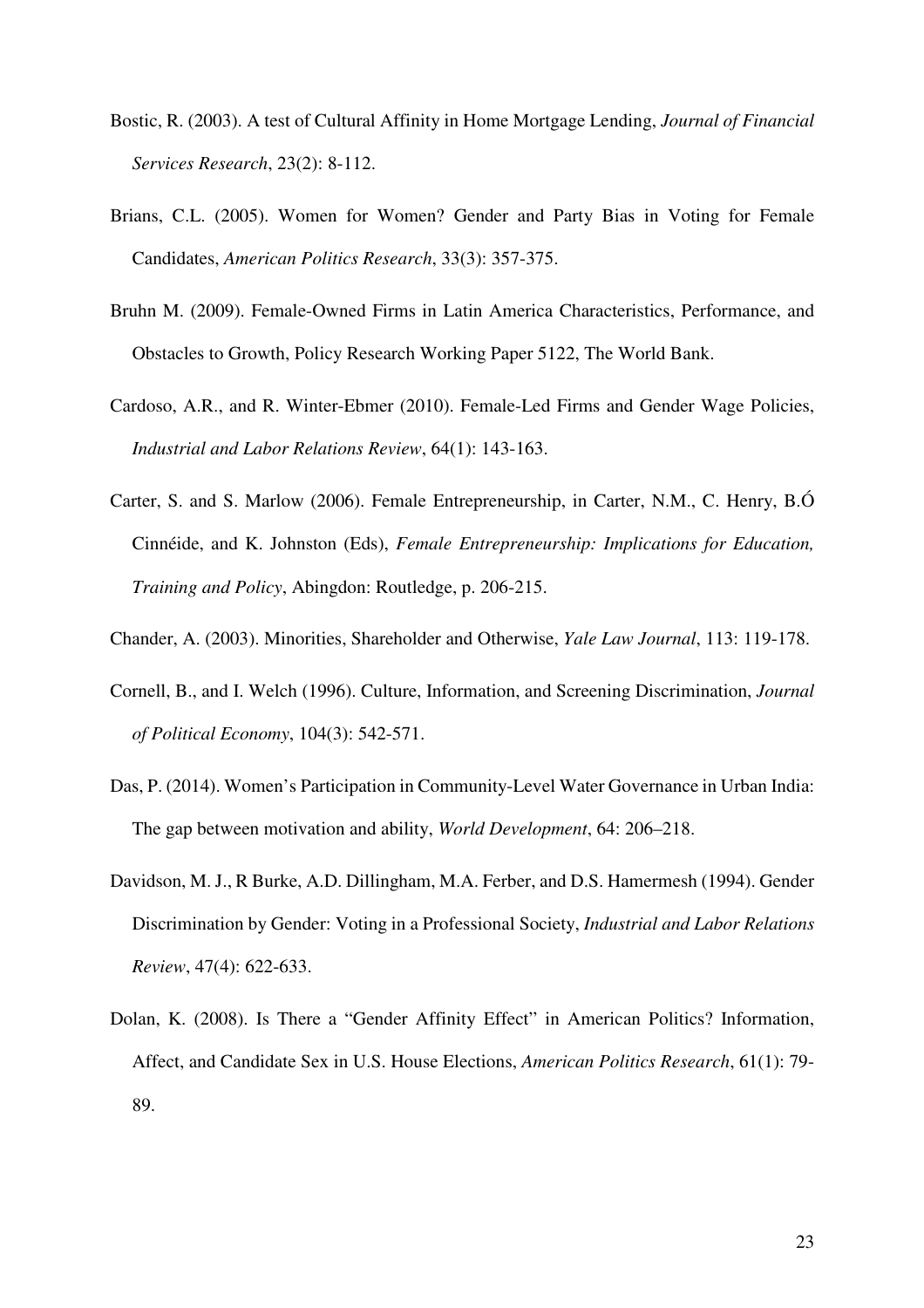- Duflo, E. (2012). Women Empowerment and Economic Development. *Journal of Economic Literature,* 50(4): 1051–1079.
- Fafchamps, M. and F. Gubert (2007). The Formation of Risk Sharing Networks, *Journal of Development Economics*, 83(2): 326-350.
- Field, E., S. Jayachandran, R. Pande, and N. Rigol (2014). Friends at Work: Can Peer Support Stimulate Female Entrepreneurship? Working Paper.
- Fine, M.G. (2009). Women's Leaders' Discursive Constructions of Leadership. *Women's Studies in Communication*, 32(2): 180–202.
- Fisman, R., and J. Svensson (2007). Are Corruption and Taxation Really Harmful to Growth? Firm Level Evidence, *Journal of Development Economics*, 83(1): 63-75.
- Flabbi, L., M. Macis, A. Moro, and F. Schivardi (2014). Do Female Executives Make a Difference? The Impact of Female Leadership on Gender Gaps and Firm Performance, CEPR DP10228.
- Florida, R. (2002). The Economic Geography of Talent, *Annals of the Association of American Geographers*, 92(4): 743-755.
- Gagliarducci, S. and M.D. Paserman (2014) Gender Interactions in Firm Hierarchies: Evidence from Linked Employer-Employee Data, Working Paper.
- Gallego, F., and B. Larrain (2012). CEO Compensation and Large Shareholders: Evidence from Emerging Markets, *Journal of Comparative Economics*, 40: 621-642.
- Goldin, C. (2014). A Grand Gender Convergence: Its Last Chapter, *American Economic Review*, 104(4): 1091–1119.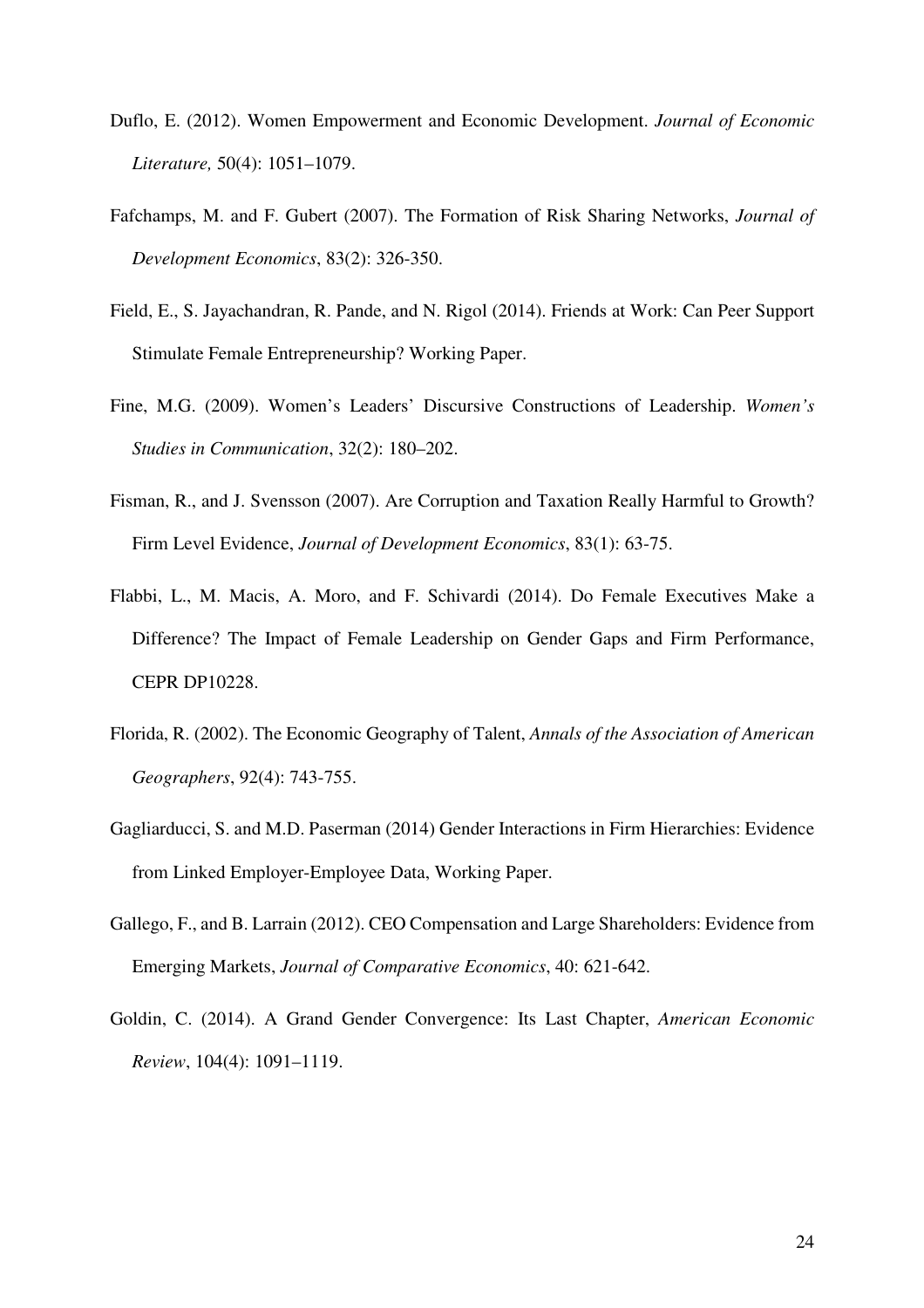- Goldin, C., Katz, L.F., and Kuziemko, I. (2006). The Homecoming of American College Women: The Reversal of the Gender Gap in College, *Journal of Economic Perspectives*, 20(4): 133-156.
- Hewlett, S.A., and R. Rashid (2010). The Battle for Female Talent in Emerging Markets. *Harvard Business Review*, May: 101-106.
- Heyman, F., H. Svaleryd, and J. Vlachos (2013). Competition, Takeovers and Gender Discrimination, *Industrial and Labor Relations Review*, 66(2).
- Juhn, C., G. Ujhelyi, and C. Villegas-Sanchez (2014). Men, Women, and Machines: How Trade Impacts Gender Inequality, *Journal of Development Economics*, 106: 179-193.
- Krishnan, H.A., and D. Park (2005). A Few Good Women—on Top Management Teams. *Journal of Business Research* 58(12): 1712-1720.
- Lee, P.M. and E.H. James (2007). She'-E-Os: Gender Effects and Investor Reactions to the Announcements of Top Executive Appointments, *Strategic Management Journal,* 28: 227– 241.
- Lensink, R. A. Meesters, and I. Naaborg (2008). Bank Efficiency and Foreign Ownership: Do Good Institutions Matter? *Journal of Banking and Finance*, 32(5): 834-844.
- Méon, P.G., and A. Szafarz (2011). The Modern Corporation as a Safe Haven for Taste-Based Discrimination: An Agency Model of Hiring Decisions, *Labour Economics*, 18(4): 487–497.
- Muravyev, A., O. Talavera, and D. Schäfer (2009). Entrepreneurs' Gender and Financial Constraints: Evidence from International Data, *Journal of Comparative Economics*, 37(2): 270-286.Navarro, A.I., and A. Gallo (2014). The Female CEO in Developing Countries' Firms, Working Paper, Universidad Austral.
- Navon, G. and I. Tojerow (2013). Does Rent‐Sharing Profit Female and Male Workers?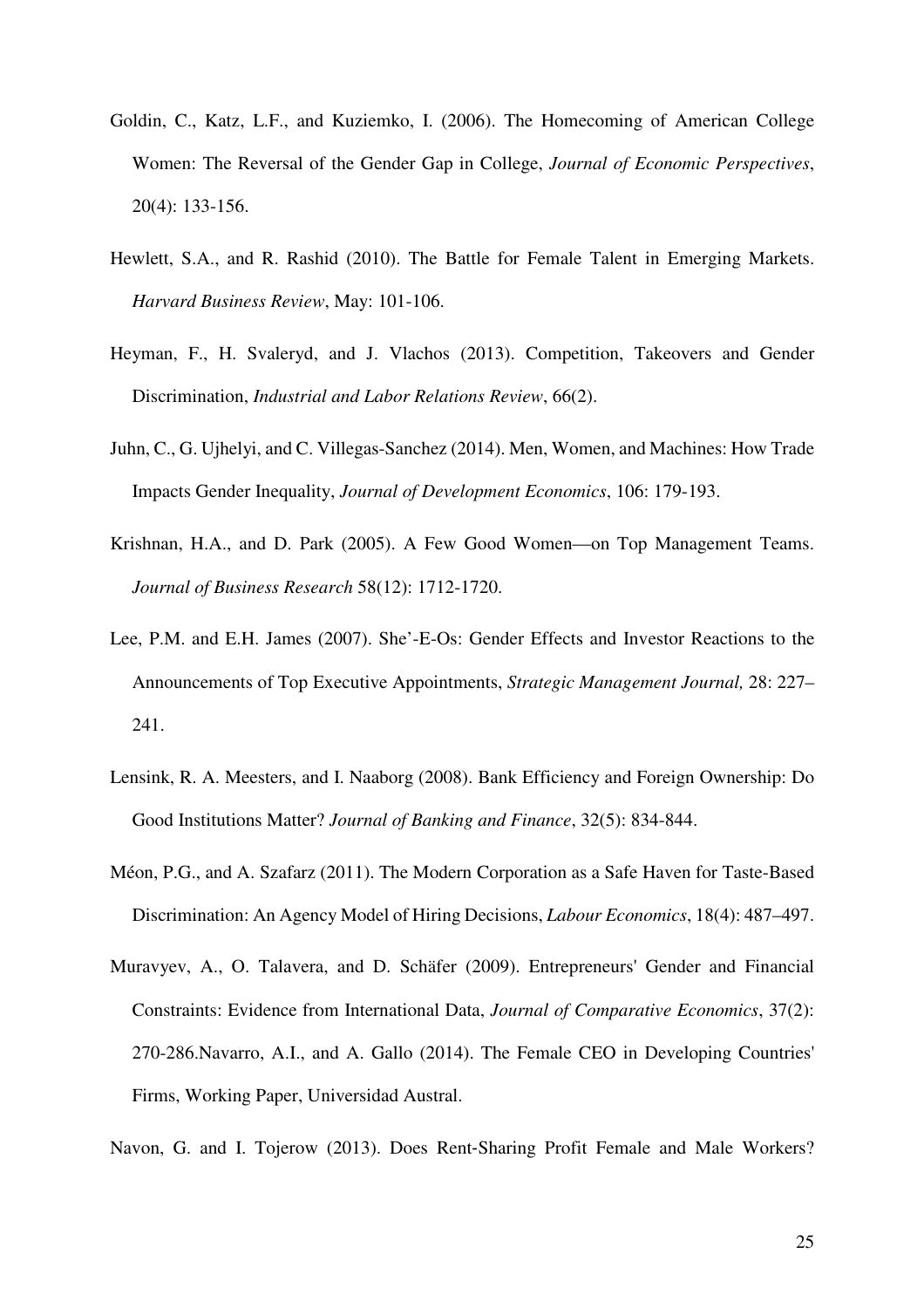Evidence from Israeli Matched Employer–Employee Data, *Labour*, 27(3): 331-349.

Oakley, J.G. (2000). Gender-Based Barriers to Senior Management Positions: Understanding the Scarcity of Female CEOs. *Journal of Business Ethics*, 27(4): 321-334.

OECD (2014). *SIGI Methodological Background Paper*, OECD Development Centre, Paris.

- Olcott, G. and N. Oliver (2014). The Impact of Foreign Ownership on Gender and Employment Relations in Large Japanese Companies, *Work, Employment and Society*, 28(2): 206–224.
- Pande, R., and D. Ford (2011). Gender Quotas and Female Leadership: A Review, Harvard University, Background Paper for the World Development Report on Gender.
- Périlleux, A., and A. Szafarz (2015). Women Leaders and Social Performance: Evidence from Financial Cooperatives in Senegal, *World Development*, 74: 437–452.
- Ramdani, D., and A. van Witteloostuijn (2012). The Shareholder–Manager Relationship and Its Impact on the Likelihood of Firm Bribery, *Journal of Business Ethics*, 108(4): 495-507.
- Rosén, Å. (2003). Search, Bargaining, and Employer Discrimination, *Journal of Labor Economics*, 21 (4): 807-829.
- Rycx, T., and I. Tojerow (2004). Rent Sharing and the Gender Wage Gap in Belgium, *International Journal of Manpower*, 25(3/4): 279-299.
- Sauré, P., and H. Zoabi (2014). International Trade, the Gender Wage Gap and Female Labor Force Participation, *Journal of Development Economics*, 111: 17-33.
- Schuler, R.S., S.E. Jackson, and I. Tarique (2011). Global Talent Management and Global Talent Challenges: Strategic Opportunities for IHRM, *Journal of World Business*, 46: 506- 16.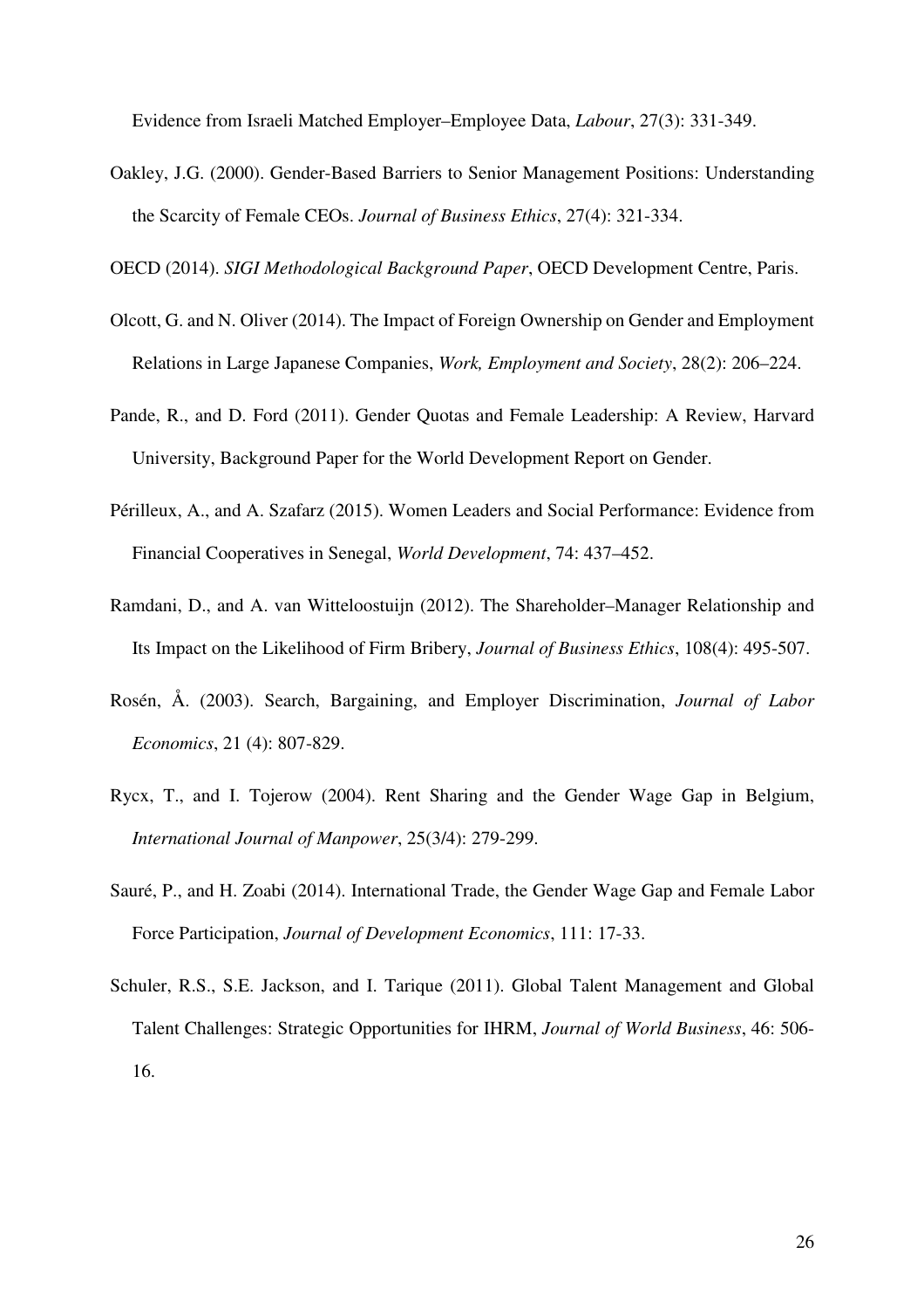- Sheppard, L.D. and K. Aquino (2014). Sisters in Arms. A Theory of Female Same-Sex Conflict and Its Problematization in Organizations, *Journal of Management*, doi: 10.1177/0149206314539348.
- Siegel, J., L. Pyun, and B.Y. Cheon (2010). Multinational Firms, Labor Market Discrimination, and the Capture of Competitive Advantage by Exploiting the Social Divide, Harvard Business School, Working Paper 11-011.
- Smith, N., V. Smith, and M. Verner (2006). Do women in Top Management Affect Firm Performance? A Panel Study of 2,500 Danish Firms. *International Journal of Productivity and Performance Management* 55(7): 569-593.
- Staines, G., C. Tavris, and T. Jayaratne (1974). The Queen Bee Syndrome, *Psychology Today,* 7(8): 63–66.
- Svensson, J. (2003). Who Must Pay Bribes and How Much? Evidence from a Cross Section of Firms, *Quarterly Journal of Economics*, 118(1): 207-230.
- Szafarz, A. (2008). An Alternative to Statistical Discrimination, *Economics Bulletin*, 10(5): 1- 6.
- Vaiman, V., H. Scullion, and D. Collings (2012). Talent Management Decision Making, *Management Decision*, 50(5): 925-941.
- Vishwasrao, S. and W. Bosshardt (2001). Foreign Ownership and Technology Adoption: Evidence from Indian firms, *Journal of Development Economics*, 65(2): 367-387.
- Westphal, J.D. and E.J. Zajac (1995). Who Shall Govern? CEO/Board Power, Demographic Similarity, and New Director Selection, *Administrative Science Quarterly*, 40(1): 60-83.
- Williams, K.Y., and C.A. O'Reilly III (1998). Demography and Diversity in Organizations: A Review of 40 Years of Research, *Research in Organizational Behavior*, 20: 77-140.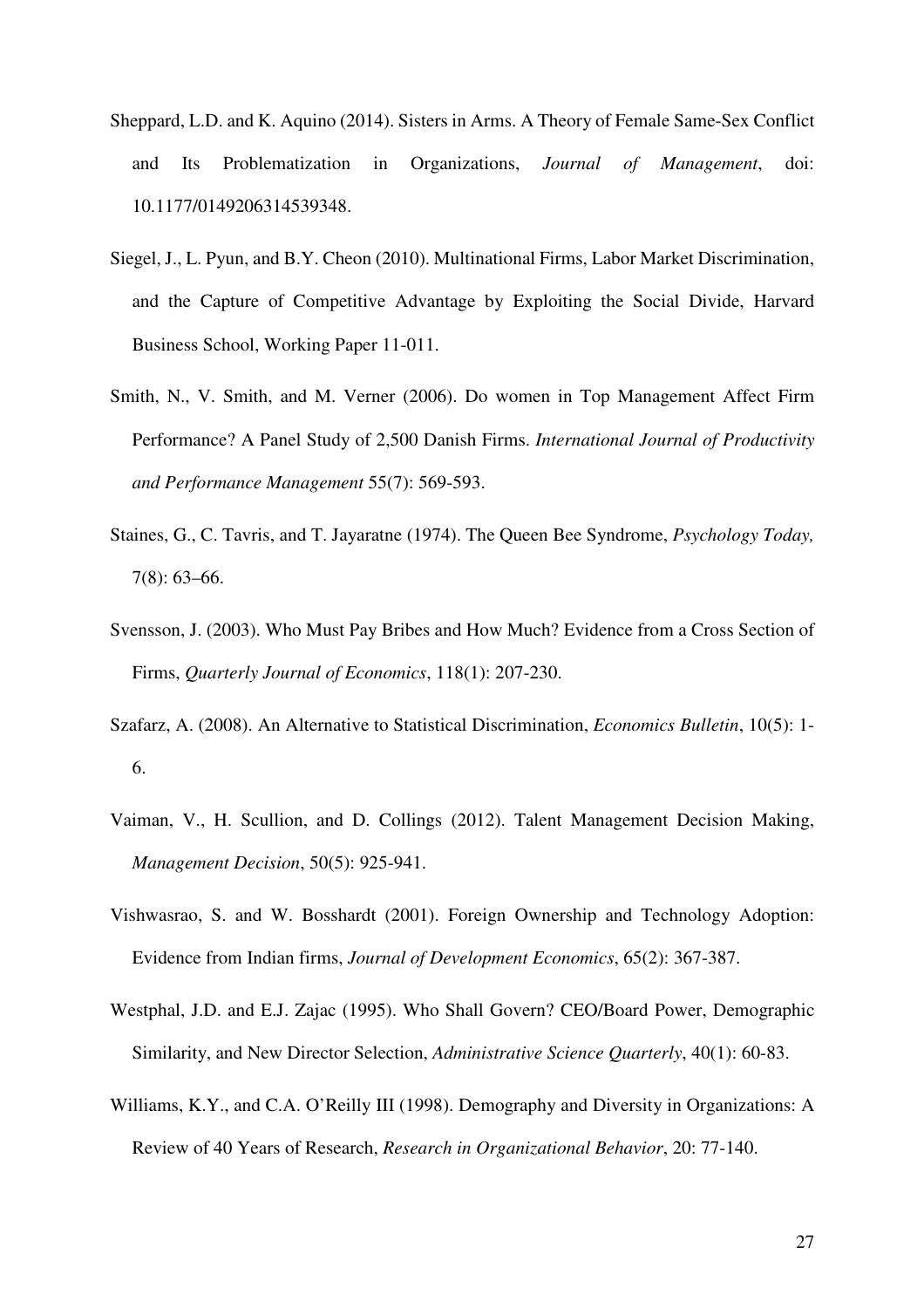|                                   | <b>All Firms</b> | No Sole Prop.<br>with Fem.<br>Owner | More than 5<br><b>Employees</b> | <b>Public Ownership</b><br>$< 50\%$ | <b>Foreign Ownership</b><br>$< 50\%$ | No Owner<br>$>50\%$ | <b>Female</b> among<br>owners |
|-----------------------------------|------------------|-------------------------------------|---------------------------------|-------------------------------------|--------------------------------------|---------------------|-------------------------------|
| <b>CEO's Characteristics:</b>     |                  |                                     |                                 |                                     |                                      |                     |                               |
| Female                            | 0.16             | 0.13                                | 0.15                            | 0.15                                | 0.16                                 | 0.15                | 0.30                          |
| Experience (years)                | 18.75            | 18.90                               | 19.94                           | 19.78                               | 20.05                                | 20.96               | 20.09                         |
|                                   | (11.67)          | (11.70)                             | (11.85)                         | (11.85)                             | (11.96)                              | (12.11)             | (11.96)                       |
| <b>Ownership characteristics:</b> |                  |                                     |                                 |                                     |                                      |                     |                               |
| Female among owners (yes)         | 0.39             | 0.34                                | 0.40                            | 0.40                                | 0.42                                 | 0.49                | 1.00                          |
| Foreign ownership $> 50\%$        | 0.09             | 0.10                                | 0.10                            | 0.09                                | 0.00                                 | 0.04                | 0.06                          |
| Largest Owner $> 50\%$            | 0.65             | 0.65                                | 0.65                            | 0.65                                | 0.63                                 | 0.00                | 0.58                          |
| Public Ownership $> 50\%$         | 0.01             | 0.01                                | 0.01                            | 0.00                                | 0.01                                 | 0.00                | 0.01                          |
| Sole proprietorship               | 0.27             | 0.21                                | 0.04                            | 0.06                                | 0.06                                 | 0.00                | 0.04                          |
| <b>Firm Characteristics:</b>      |                  |                                     |                                 |                                     |                                      |                     |                               |
| Size (full-time employees)        | 124.63           | 131.11                              | 156.22                          | 145.71                              | 128.22                               | 136.65              | 142.71                        |
|                                   | (661.03)         | (682.66)                            | (733.00)                        | (712.79)                            | (679.35)                             | (521.11)            | (899.05)                      |
| Age (years)                       | 20.14            | 20.37                               | 21.63                           | 21.10                               | 21.15                                | 22.30               | 21.57                         |
|                                   | (17.71)          | (17.95)                             | (18.68)                         | (18.34)                             | (18.18)                              | (18.85)             | (18.39)                       |
| Sector:                           |                  |                                     |                                 |                                     |                                      |                     |                               |
| Services                          | 0.44             | 0.44                                | 0.41                            | 0.43                                | 0.43                                 | 0.40                | 0.43                          |
| Manufacturing                     | 0.56             | 0.56                                | 0.59                            | 0.57                                | 0.57                                 | 0.60                | 0.57                          |
| Region:                           |                  |                                     |                                 |                                     |                                      |                     |                               |
| Former Communist Bloc             | 0.21             | 0.22                                | 0.27                            | 0.27                                | 0.28                                 | 0.21                | 0.28                          |
| Latin America                     | 0.40             | 0.41                                | 0.48                            | 0.47                                | 0.47                                 | 0.52                | 0.41                          |
| Africa                            | 0.18             | 0.18                                | 0.06                            | 0.06                                | 0.05                                 | 0.06                | 0.07                          |
| Asia                              | 0.21             | 0.19                                | 0.20                            | 0.20                                | 0.20                                 | 0.21                | 0.24                          |
| <b>Number of Firms:</b>           | 31 541           | 29 4 43                             | 18 629                          | 19 685                              | 17985                                | 6887                | 8038                          |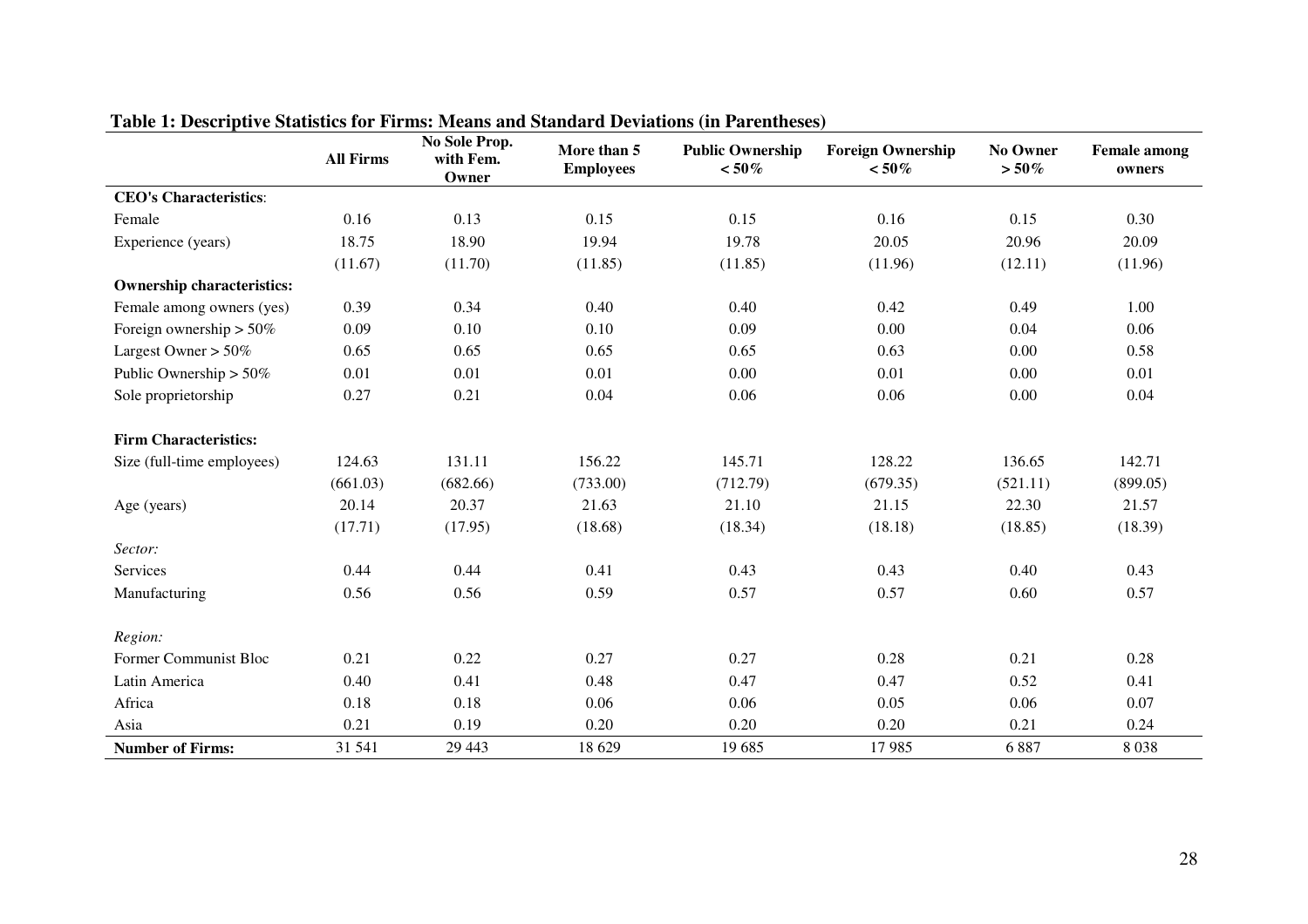| (a) $\alpha$ , best part bansnes for $\alpha$ bos means $\alpha$ banance bettanons (in pareminescs) |              |          |                   |                    |
|-----------------------------------------------------------------------------------------------------|--------------|----------|-------------------|--------------------|
|                                                                                                     | <b>Total</b> | Male CEO | <b>Female CEO</b> | diff. <sup>#</sup> |
| CEO's characteristics:                                                                              |              |          |                   |                    |
| Experience (years)                                                                                  | 18.75        | 19.20    | 16.45             | $2.75***$          |
|                                                                                                     | (11.67)      | (11.73)  | (11.09)           | (0.18)             |
| <b>Ownership characteristics:</b>                                                                   |              |          |                   |                    |
| Female among owners (yes)                                                                           | 0.39         | 0.31     | 0.81              | $-0.49***$         |
|                                                                                                     | (0.49)       | (0.46)   | (0.40)            | (0.007)            |
| Foreign ownership $> 50\%$                                                                          | 0.09         | 0.10     | 0.06              | $0.04***$          |
|                                                                                                     | (0.29)       | (0.30)   | (0.24)            | (0.004)            |
| Largest owner $> 50\%$                                                                              | 0.65         | 0.65     | 0.65              | 0.001              |
|                                                                                                     | (0.48)       | (0.476)  | (0.48)            | (0.009)            |
| Public ownership $> 50\%$                                                                           | 0.01         | 0.01     | 0.01              | 0.002              |
|                                                                                                     | (0.08)       | (0.09)   | (0.08)            | (0.001)            |
| Sole proprietorship                                                                                 | 0.27         | 0.25     | 0.33              | $-0.08***$         |
|                                                                                                     | (0.44)       | (0.44)   | (0.47)            | (0.01)             |
| <b>Firm characteristics:</b>                                                                        |              |          |                   |                    |
| Size (full-time employees)                                                                          | 124.6        | 135.3    | 70.44             | 64.88***           |
|                                                                                                     | (661.0)      | (710.0)  | (305.2)           | (10.04)            |
| Age (years)                                                                                         | 20.14        | 20.56    | 18.00             | $2.57***$          |
|                                                                                                     | (17.71)      | (18.10)  | (15.44)           | (0.27)             |
| Sector:                                                                                             |              |          |                   |                    |
| Services                                                                                            | 0.44         | 0.43     | 0.46              | $-0.03***$         |
|                                                                                                     | (0.5)        | (0.50)   | (0.50)            | (0.01)             |
| Manufacturing                                                                                       | 0.56         | 0.57     | 0.53              | $0.03***$          |
|                                                                                                     | (0.50)       | (0.50)   | (0.50)            | (0.01)             |
| Region:                                                                                             |              |          |                   |                    |
| Former Communist bloc                                                                               | 0.21         | 0.21     | 0.26              | $-0.05***$         |
|                                                                                                     | (0.41)       | (0.40)   | (0.44)            | (0.01)             |
| Latin America                                                                                       | 0.40         | 0.41     | 0.35              | $0.06***$          |
|                                                                                                     | (0.49)       | (0.49)   | (0.48)            | (0.01)             |
| Africa                                                                                              | 0.18         | 0.19     | 0.15              | $0.04***$          |
|                                                                                                     | (0.23)       | (0.39)   | (0.35)            | (0.01)             |
| Asia                                                                                                | 0.20         | 0.20     | 0.24              | $-0.04***$         |
|                                                                                                     | (0.41)       | (0.40)   | (0.43)            | (0.01)             |

| Table 2: Descriptive Statistics for CEOs: Means & Standard Deviations (in parentheses) |       |                 |                   |           |
|----------------------------------------------------------------------------------------|-------|-----------------|-------------------|-----------|
|                                                                                        | Total | <b>Male CEO</b> | <b>Female CEO</b> | diff. #   |
| CEO's characteristics:                                                                 |       |                 |                   |           |
| Experience (years)                                                                     | 18.75 | 19.20           | 16.45             | $2.75***$ |

 $*$  Results from t-tests for equal means (standard errors in parentheses):  $*$   $p$  < 0.05,  $*$   $p$  < 0.01,  $*$  $*$   $p$  < 0.001).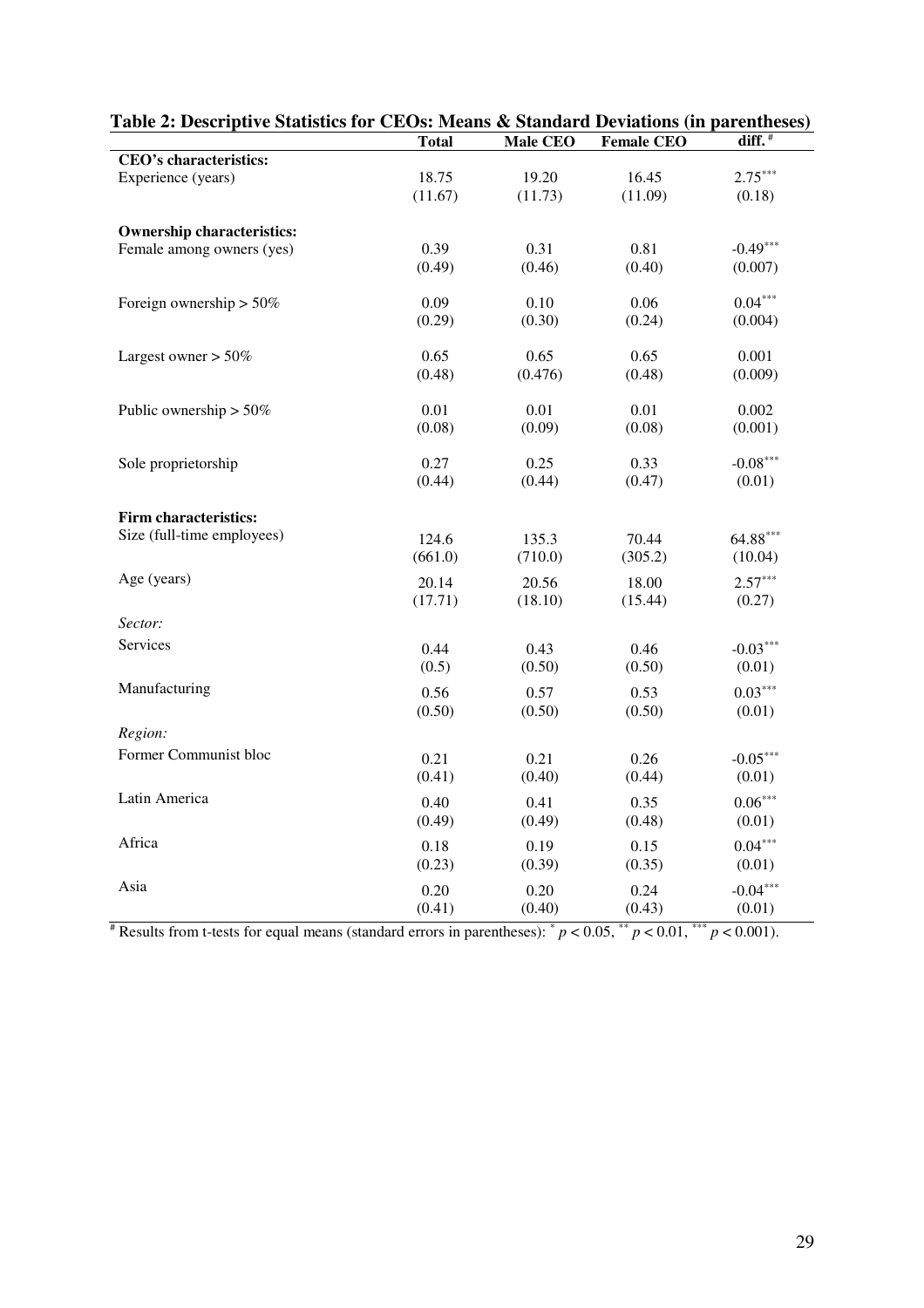| <b>Former Communist Bloc</b> |        |                 |                       | <b>Latin America</b> |                 |                             | Africa |                 |             | Asia   |                 |
|------------------------------|--------|-----------------|-----------------------|----------------------|-----------------|-----------------------------|--------|-----------------|-------------|--------|-----------------|
|                              | Female | Female          |                       | Female               | Female          |                             | Female | Female          |             | Female | Female          |
| Country                      | CEO    | Among<br>Owners | Country               | <b>CEO</b>           | Among<br>Owners | Country                     | CEO    | Among<br>Owners | Country     | CEO    | among<br>owners |
|                              | $(\%)$ | $(\%)$          |                       | $(\%)$               | $(\%)$          |                             | $(\%)$ | $(\%)$          |             | $(\%)$ | $(\%)$          |
| Armenia                      | 0.13   | 0.37            | Argentina             | 0.07                 | 0.30            | Angola                      | 0.15   |                 | Indonesia   | 0.25   | 0.37            |
| Azerbaijan                   | 0.05   | 0.13            | Bolivia               | 0.22                 | 0.41            | Benin                       | 0.13   | 0.36            | Lao PDR     | 0.37   | 0.44            |
| <b>Belarus</b>               | 0.29   | 0.51            | <b>Brazil</b>         | 0.15                 | 0.55            | Botswana                    | 0.17   |                 | Nepal       | 0.11   | 0.32            |
| Bulgaria                     | 0.21   | 0.32            | Chile                 | 0.09                 | 0.27            | Burkina Faso                | 0.13   | 0.33            | Philippines | 0.29   | 0.66            |
| Czech Republic               | 0.20   | 0.32            | Colombia              | 0.18                 | 0.42            | Cameroon                    | 0.11   | 0.43            | Sri Lanka   | 0.12   | 0.32            |
| Estonia                      | 0.25   | 0.41            | Costa Rica            | 0.13                 | 0.37            | Cape Verde                  | 0.15   | 0.50            | Turkey      | 0.09   | 0.44            |
| Georgia                      | 0.19   | 0.40            | Dominican<br>Republic | 0.14                 | 0.34            | Central African<br>Republic | 0.11   |                 | Vietnam     | 0.22   | 0.53            |
| Hungary                      | 0.11   | 0.42            | Ecuador               | 0.16                 | 0.29            | Chad                        | 0.07   | 0.23            | Total:      | 0.19   | .44             |
| Kazakhstan                   | 0.24   | 0.34            | El Salvador           | 0.14                 | 0.42            | Congo                       | 0.15   | 0.39            |             |        |                 |
| Kyrgyzstan                   | 0.27   | 0.61            | Guatemala             | 0.14                 | 0.33            | <b>DRC</b>                  | 0.13   |                 |             |        |                 |
| Latvia                       | 0.34   | 0.50            | Honduras              | 0.23                 | 0.38            | Eritrea                     | 0.10   | 0.49            |             |        |                 |
| Lithuania                    | 0.16   | 0.38            | Jamaica               | 0.20                 | 0.40            | Ethiopia                    | 0.12   |                 |             |        |                 |
| Moldova                      | 0.20   | 0.55            | Mexico                | 0.11                 | 0.26            | Gabon                       | 0.09   | 0.37            |             |        |                 |
| Poland                       | 0.26   | 0.50            | Nicaragua             | 0.27                 | 0.50            | <b>Ivory Coast</b>          | 0.10   | 0.38            |             |        |                 |
| Romania                      | 0.17   | 0.46            | Panama                | 0.21                 | 0.23            | Lesotho                     | 0.22   | 0.65            |             |        |                 |
| Russia                       | 0.22   | 0.42            | Paraguay              | 0.17                 | 0.47            | Liberia                     | 0.22   | 0.53            |             |        |                 |
| Slovakia                     | 0.24   | 0.33            | Peru                  | 0.12                 | 0.27            | Madagascar                  | 0.18   | 0.57            |             |        |                 |
| Slovenia                     | 0.16   | 0.48            | Suriname              | 0.14                 | 0.18            | Malawi                      | 0.08   | 0.46            |             |        |                 |
| Tajikistan                   | 0.11   | 0.32            | Uruguay               | 0.18                 | 0.32            | Mali                        | 0.13   |                 |             |        |                 |
| Ukraine                      | 0.26   | 0.46            | Venezuela             | 0.23                 | 0.33            | Mauritius                   | 0.15   | 0.58            |             |        |                 |
| Uzbekistan                   | 0.10   | 0.47            | Total:                | 0.15                 | 0.35            | Niger                       | 0.10   | 0.40            |             |        |                 |
| Total:                       | 0.20   | 0.42            |                       |                      |                 | Rwanda                      | 0.20   |                 |             |        |                 |
|                              |        |                 |                       |                      |                 | Sierra Leone                | 0.09   | 0.53            |             |        |                 |
|                              |        |                 |                       |                      |                 | Togo                        | 0.12   | 0.21            |             |        |                 |
|                              |        |                 |                       |                      |                 | Yemen                       | 0.01   | 0.11            |             |        |                 |
|                              |        |                 |                       |                      |                 | Zimbabwe                    | 0.16   |                 |             |        |                 |
|                              |        |                 |                       |                      |                 | Total:                      | 0.13   | 0.42            |             |        |                 |

**Table 3: Descriptive Statistics for Gendered Leadership by Country: Means & Standard Deviations (in parentheses)**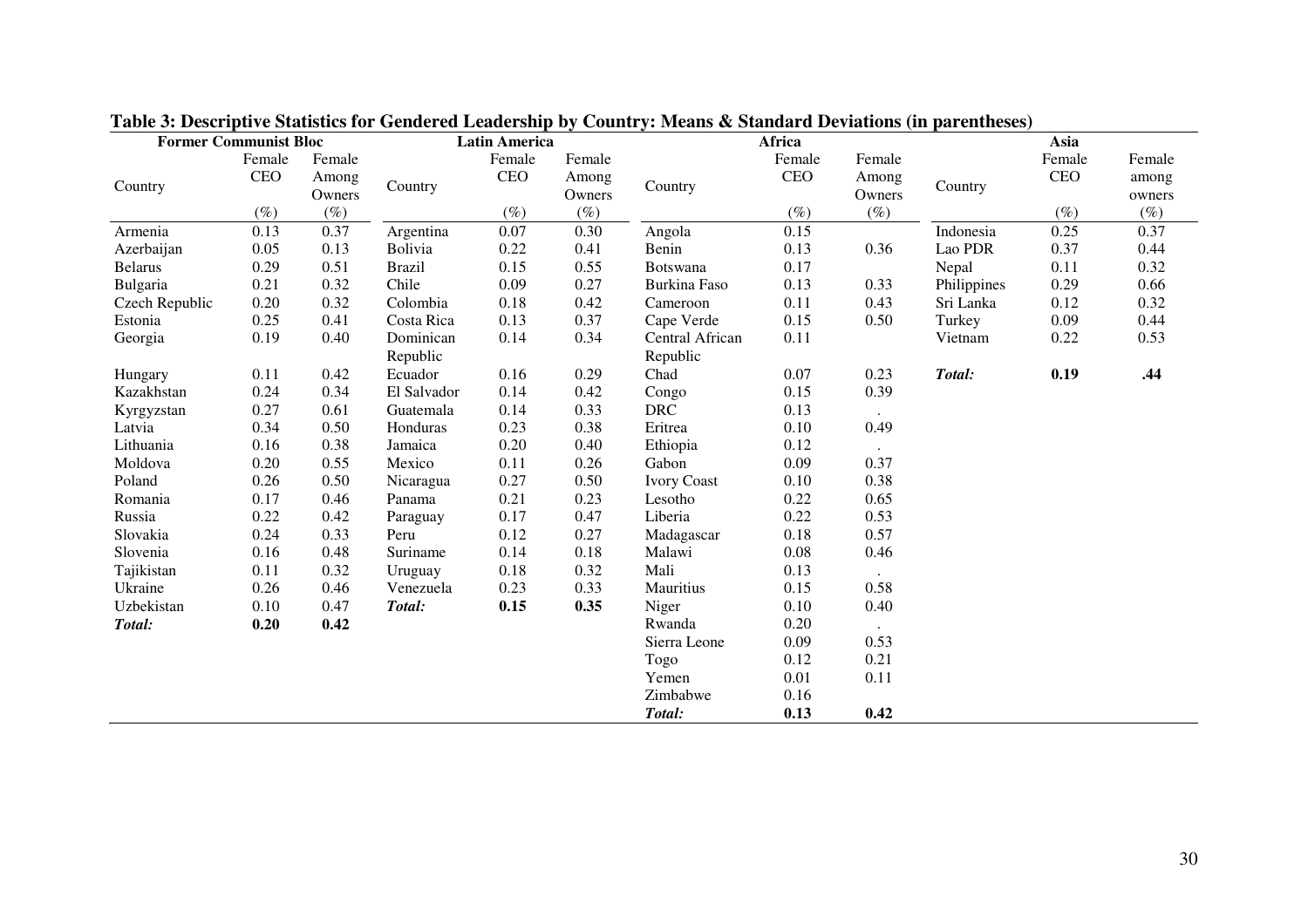| Dependent variable: female CEO                   | (1)                         | (2)                        | (3)                         | (4)                        | (5)                        | (6)                        | (7)                       | (8)                       |
|--------------------------------------------------|-----------------------------|----------------------------|-----------------------------|----------------------------|----------------------------|----------------------------|---------------------------|---------------------------|
| Selected estimates (t-statistics in parentheses) |                             |                            |                             |                            |                            |                            |                           |                           |
| Female among owners                              | 1.225<br>$(59.233)$ ***     | 1.209<br>$(54.942)$ ***    | 1.051<br>$(44.729)$ ***     | 1.031<br>$(39.326)$ ***    | 1.092<br>$(42.966)$ ***    | 1.141<br>$(41.999)$ ***    | 0.851<br>$(13.6)$ ***     | 0.855<br>$(12.894)$ ***   |
| CEO's experience                                 | $-0.015$<br>$(-17.424)$ *** | $-0.012$<br>$(-12.83)$ *** | $-0.013$<br>$(-12.027)$ *** | $-0.012$<br>$(10.119)$ *** | $-0.012$<br>$(11.015)$ *** | $-0.012$<br>$(10.462)$ *** | $-0.007$<br>$(2.871)$ *** | $-0.006$<br>$(2.499)$ *** |
| <b>Marginal effect</b>                           |                             |                            |                             |                            |                            |                            |                           |                           |
| Female among owners                              | 0.255                       | 0.237                      | 0.185                       | 0.195                      | 0.210                      | 0.221                      | 0.163                     | 0.164                     |
| CEO's experience                                 | $-0.003$                    | $-0.002$                   | $-0.002$                    | $-0.002$                   | $-0.002$                   | $-0.002$                   | $-0.001$                  | $-0.001$                  |
| Country-fixed effects                            | N <sub>o</sub>              | Yes                        | Yes                         | Yes                        | Yes                        | Yes                        | Yes                       | Yes                       |
| Sector-fixed effects                             | N <sub>o</sub>              | Yes                        | Yes                         | Yes                        | Yes                        | Yes                        | Yes                       | Yes                       |
| Number of observations                           | 27 061                      | 27 061                     | 25 007                      | 19 508                     | 20 547                     | 18 574                     | 3887                      | 3 5 2 5                   |
| Number of positive observations                  | 4 5 4 2                     | 4 5 4 2                    | 3 3 4 8                     | 2858                       | 3 1 7 1                    | 2943                       | 554                       | 507                       |
| Fraction of correct predictions                  | 83%                         | 84%                        | $87\%$                      | 86%                        | 85%                        | 85%                        | 86%                       | 86%                       |

#### **Table 4: Female CEO and Female Ownership: Probit Regressions**

Fraction of correct predictions 83% 84% 87% 86% 85% 85% 86% 86% Notes: The regressions are based on Eq. (1). The specifications differ only with respect to the sample: (1) & (2) whole sample; (3) whole sample except sole female proprietorships; (4) firms with more than 5 employees; (5) firms with public ownership < 50%; (6) firms with foreign ownership < 50%; (7) firms with dispersed ownership (no shareholder > 50%); (8) firms fulfilling all the previous constraints altogether.

The full results for specification (2) & (3) are provided in Table A.4 in the Appendix. T-stat in parentheses;  $p < 0.05$ ,  $p < 0.01$ ,  $p < 0.01$ ,  $p < 0.001$ .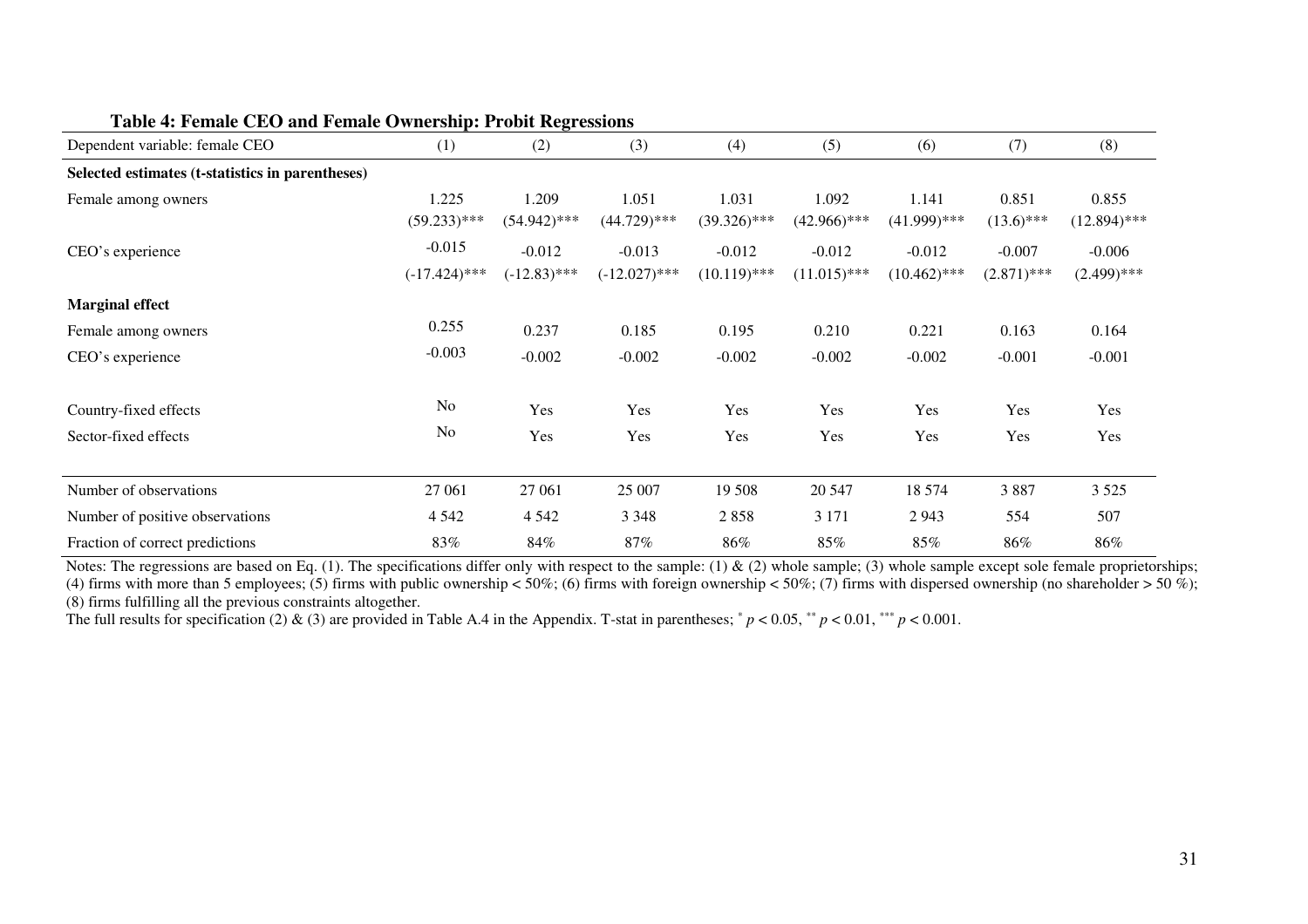|                                                               |             | (9)                |                        |
|---------------------------------------------------------------|-------------|--------------------|------------------------|
| Dependent variable: female CEO                                | Coefficient | <b>T-statistic</b> | <b>Marginal effect</b> |
| Female among owners                                           | $1.021***$  | 15.748             | 0.179                  |
| CEO's experience                                              | $-0.013***$ | $-11.993$          | $-0.002$               |
| <b>Sectors</b>                                                |             |                    |                        |
| <b>Textiles</b>                                               | $-0.106$    | $-1.062$           | $-0.019$               |
| Garments                                                      | $0.151*$    | 1.939              | 0.027                  |
| Chemicals                                                     | 0.066       | 0.763              | 0.012                  |
| Plastics & rubber                                             | $-0.281***$ | $-3.277$           | $-0.049$               |
| <b>Basic metals</b>                                           | $-0.169*$   | $-1.953$           | $-0.030$               |
| Fabricate metal products                                      | $-0.966***$ | $-3.522$           | $-0.170$               |
| Non-metallic mineral products                                 | $-0.270*$   | $-1.829$           | $-0.047$               |
| Machinery and equipment                                       | 0.090       | 0.658              | 0.016                  |
| Electronics                                                   | $-0.223***$ | $-2.884$           | $-0.039$               |
| Construction                                                  | $-0.214**$  | $-2.253$           | $-0.038$               |
| Transport                                                     | $-0.515***$ | $-2.917$           | $-0.090$               |
| Hotel and restaurants                                         | $0.393***$  | 4.564              | 0.069                  |
| IT                                                            | $-0.355$    | $-1.380$           | $-0.062$               |
| Retail                                                        | 0.073       | 1.250              | 0.013                  |
| Wholesale                                                     | $-0.353**$  | $-2.513$           | $-0.062$               |
| Other services                                                | $-0.074$    | $-0.914$           | $-0.013$               |
| <b>Interactions between "Female among owners" and Sectors</b> |             |                    |                        |
| Manufacturing:                                                |             |                    |                        |
| <b>Textiles</b>                                               | 0.141       | 1.090              | 0.025                  |
| Garments                                                      | $0.320***$  | 3.184              | 0.056                  |
| Chemicals                                                     | $-0.026$    | $-0.229$           | $-0.005$               |
| Plastics & rubber                                             | 0.019       | 0.167              | 0.003                  |
| <b>Basic</b> metals                                           | $-0.010$    | $-0.087$           | $-0.002$               |
| Fabricate metal products                                      | 0.465       | 1.515              | 0.082                  |
| Non-metallic mineral products                                 | $-0.355*$   | $-1.774$           | $-0.062$               |
| Machinery and equipment                                       | $-0.655***$ | $-3.149$           | $-0.115$               |
|                                                               |             |                    |                        |
| Services:                                                     |             |                    |                        |
| Electronics                                                   | $-0.021$    | $-0.211$           | $-0.004$               |
| Construction                                                  | $-0.198$    | $-1.531$           | $-0.035$               |
| Transport                                                     | $-0.193$    | $-0.801$           | $-0.034$               |
| Hotel and restaurants                                         | $-0.112$    | $-0.933$           | $-0.020$               |
| IT                                                            | $-0.013$    | $-0.038$           | $-0.002$               |
| Retail                                                        | 0.105       | 1.347              | 0.018                  |
| Wholesale                                                     | 0.245       | 1.359              | 0.043                  |
| Other services                                                | $-0.193*$   | $-1.711$           | $-0.034$               |
| Constant                                                      | $-1.563***$ | $-12.087$          |                        |
| Number of observations                                        |             | 25 007             |                        |
| Number of positive observations                               |             | 3 3 4 8            |                        |
| Fraction of correct predictions                               |             | $87\%$             |                        |

#### **Table 5: Female CEO and Female Ownership: Sectoral Interactions**

Notes: The probit regressions include country and sector fixed effects. Armenia and food are the references. \* *p* < 0.05, \*\*  $p < 0.01$ , \*\*\*  $p < 0.001$ .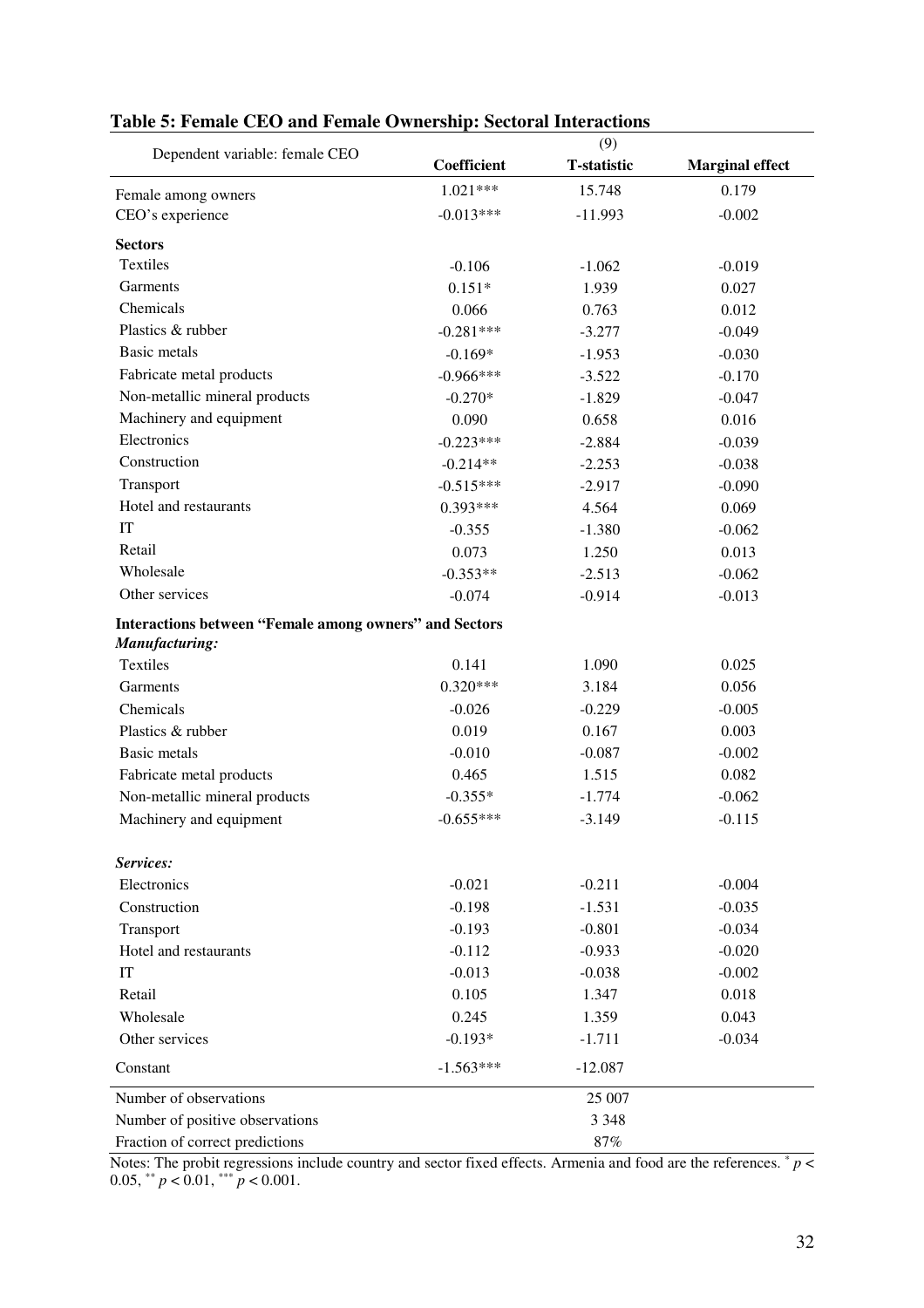| Dependent variable:                |             | (10)      |                           | (11)        |           |                           |  |
|------------------------------------|-------------|-----------|---------------------------|-------------|-----------|---------------------------|--|
| female CEO                         | Coef.       | T-Stat.   | <b>Marginal</b><br>effect | Coef.       | T-Stat.   | <b>Marginal</b><br>effect |  |
| Panel A. global index              |             |           |                           |             |           |                           |  |
| Female among owners                | $1.063***$  | 40.22     | 0.196                     | $1.074***$  | 33.811    | 0.198                     |  |
| CEO's experience                   | $-0.015***$ | $-13.00$  | $-0.003$                  | $-0.015***$ | $-12.984$ | $-0.003$                  |  |
| SIGI index                         | $-1.698***$ | $-8.83$   | $-0.312$                  | $-1.586***$ | $-5.921$  | $-0.292$                  |  |
| SIGI index X female among owners   |             |           |                           | $-0.221$    | $-0.590$  | $-0.041$                  |  |
| Sector-fixed effects               | Yes         |           |                           | Yes         |           |                           |  |
| Number of observations             |             | 17840     |                           | 17840       |           |                           |  |
| Number of positive<br>observations |             | 2464      |                           | 2464        |           |                           |  |
| Fraction of correct predictions    |             | 86%       |                           |             | 86%       |                           |  |
| Panel B. Civil Liberties sub-index |             |           |                           |             |           |                           |  |
| Female among owners                | $1.036***$  | 40.252    | 0.192                     | $1.048***$  | 39.198    | 0.194                     |  |
| CEO's experience                   | $-0.015***$ | $-12.845$ | $-0.003$                  | $-0.015***$ | $-12.854$ | $-0.003$                  |  |
| SIGI index                         | $-1.212***$ | $-9.610$  | $-0.224$                  | $-1.024***$ | $-6.411$  | $-0.189$                  |  |
| SIGI index X female among owners   |             |           |                           | $-0.437*$   | $-1.754$  | $-0.081$                  |  |
| Sector-fixed effects               | Yes         |           |                           | Yes         |           |                           |  |
| Number of observations             | 18 631      |           |                           | 18 631      |           |                           |  |
| Number of positive<br>observations | 2 5 7 7     |           |                           | 2 5 7 7     |           |                           |  |
| Fraction of correct predictions    |             | 86%       |                           | 86%         |           |                           |  |

#### **Table 6: Female CEO and Female Ownership: SIGI Index**

Notes: The probit regressions include sectoral dummies. The SIGI global index and its Civil Liberties sub-index Notes: replace country dummies, respectively. The values of both indexes are between 0 and 1, where 0 means no inequality and 1 is the highest inequality.  $p < 0.05$ ,  $p < 0.01$ ,  $p < 0.001$ .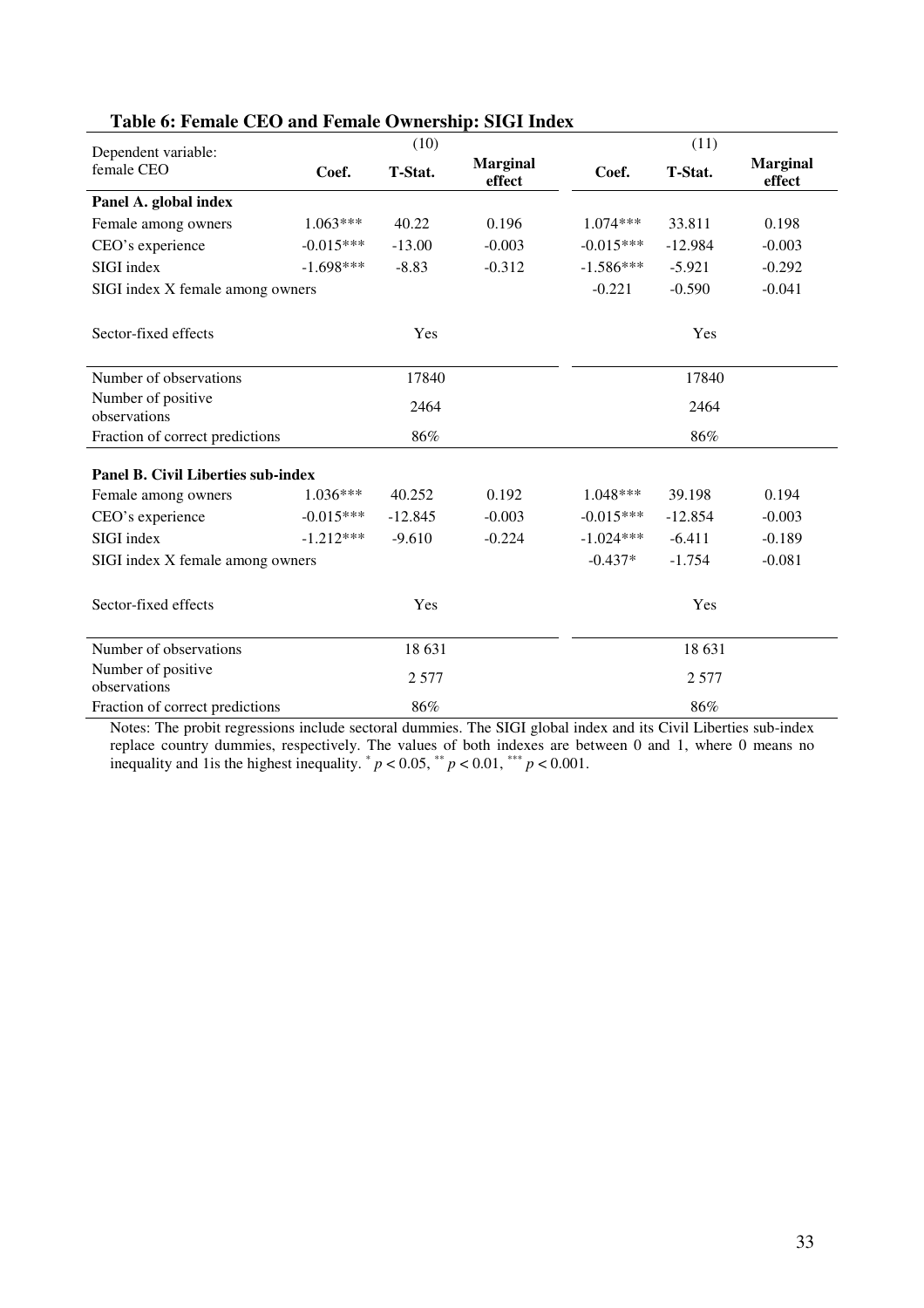| Dependent variable:                |                         | (12)     |                           | rable $\alpha$ . Follar CDO and Female O whereing, by Technic From Technical<br>(13) |           |                           |  |  |
|------------------------------------|-------------------------|----------|---------------------------|--------------------------------------------------------------------------------------|-----------|---------------------------|--|--|
| female CEO                         | Coef.                   | t-Stat.  | <b>Marginal</b><br>effect | Coef.                                                                                | t-Stat.   | <b>Marginal</b><br>effect |  |  |
| <b>Regions:</b>                    | <b>Former Communist</b> |          |                           | <b>Latin America</b>                                                                 |           |                           |  |  |
| Female among owners                | $1.210***$              | 26.795   | 0.254                     | $1.012***$                                                                           | 30.108    | 0.176                     |  |  |
| CEO's experience                   | $-0.005**$              | $-2.183$ | $-0.001$                  | $-0.018***$                                                                          | $-12.238$ | $-0.003$                  |  |  |
| Number of observations             |                         | 5 6 8 9  |                           | 11 184                                                                               |           |                           |  |  |
| Number of positive<br>observations |                         | 1053     |                           |                                                                                      | 1383      |                           |  |  |
| Fraction of correct<br>predictions |                         | 83%      |                           |                                                                                      | 88%       |                           |  |  |
|                                    |                         | (14)     |                           | (15)                                                                                 |           |                           |  |  |
| <b>Regions:</b>                    |                         | Africa   |                           | Asia                                                                                 |           |                           |  |  |
| Female among owners                | $0.828***$              | 9.649    | 0.116                     | $1.054***$                                                                           | 21.561    | 0.188                     |  |  |
| CEO's experience                   | $-0.017***$             | $-3.875$ | $-0.002$                  | $-0.016***$                                                                          | $-7.463$  | $-0.003$                  |  |  |
| Number of observations             |                         | 2080     |                           | 5394                                                                                 |           |                           |  |  |
| Number of positive<br>observations |                         | 180      |                           |                                                                                      | 679       |                           |  |  |
| Fraction of correct<br>predictions |                         | 91%      |                           | 87%                                                                                  |           |                           |  |  |

# **Table 7: Female CEO and Female Ownership, by Region: Probit Regressions**

Note: The regressions include sector-fixed effects.  $p < 0.05$ ,  $p < 0.01$ ,  $p < 0.001$ .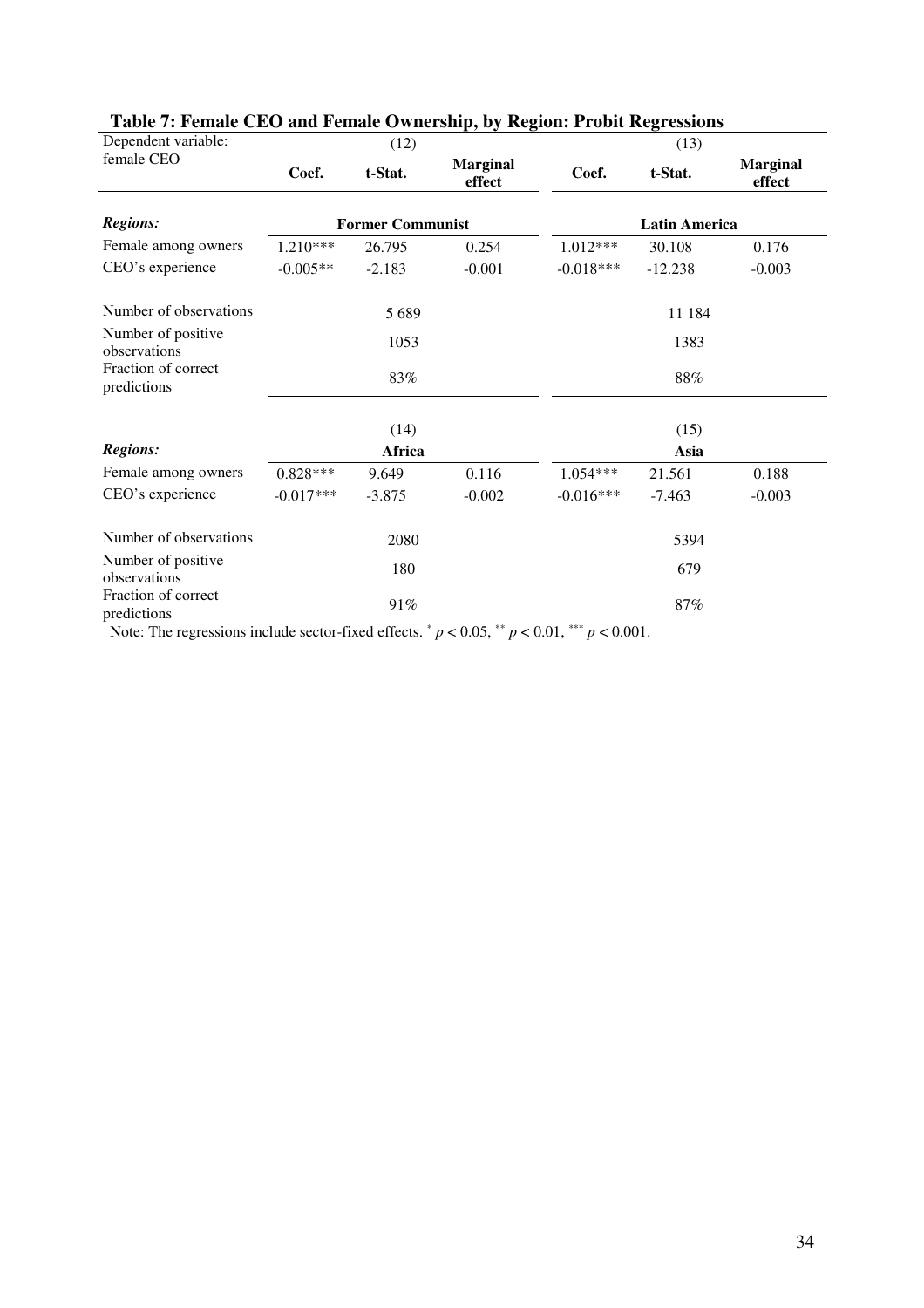| Table 8: Female CEO and Female Ownership Structure: African Countries |                         |                         |                                         |
|-----------------------------------------------------------------------|-------------------------|-------------------------|-----------------------------------------|
| Dependent variable: female CEO                                        | (14)                    | (15)                    | (16)                                    |
| Female among owners                                                   | 1.070<br>$(13.416)$ *** |                         |                                         |
| The largest owner is a woman                                          |                         | 2.222<br>$(16.392)$ *** |                                         |
| Owners of the firm                                                    |                         |                         |                                         |
| All women                                                             |                         |                         | 1.786                                   |
| Female majority                                                       |                         |                         | $(8.882)$ ***<br>0.868<br>$(5.391)$ *** |
| Male majority                                                         |                         |                         | $-0.535$<br>$(4.246)$ ***               |
| All men                                                               |                         |                         | $-0.993$<br>$(8.206)$ ***               |
| CEO's experience                                                      | $-0.018$                | $-0.018$                | $-0.013$                                |
|                                                                       | $(4.521)$ ***           | $(2.777)****$           | $(2.983)$ ***                           |
| <b>Marginal effects:</b>                                              |                         |                         |                                         |
| Female among owners                                                   | 0.183                   |                         |                                         |
| The largest owner is a woman                                          |                         | 0.300                   |                                         |
| Owners of the firm:                                                   |                         |                         |                                         |
| All women                                                             |                         |                         | 0.252                                   |
| Female majority                                                       |                         |                         | 0.122                                   |
| Male majority                                                         |                         |                         | $-0.076$                                |
| All men                                                               |                         |                         | $-0.140$                                |
| CEO's experience                                                      | $-0.003$                | $-0.002$                | $-0.002$                                |
| Number of observations                                                | 2 3 8 6                 | 1015                    | 2 3 7 4                                 |
| Number of positive observations                                       | 298                     | 176                     | 297                                     |
| Fraction of correct predictions                                       | 88%                     | 91%                     | 91%                                     |

Note: The probit regressions are run on the subsample made of the 17 African countries reported in Table 1. The specifications differ in the way female ownership is captured: (1) same as in previous estimations; (2) dummy for female largest owner; (3) five dummies with the reference being "ownership equally divided between men and women.

T-stat in parentheses;  $^* p < 0.05$ ,  $^* p < 0.01$ ,  $^{**} p < 0.001$ .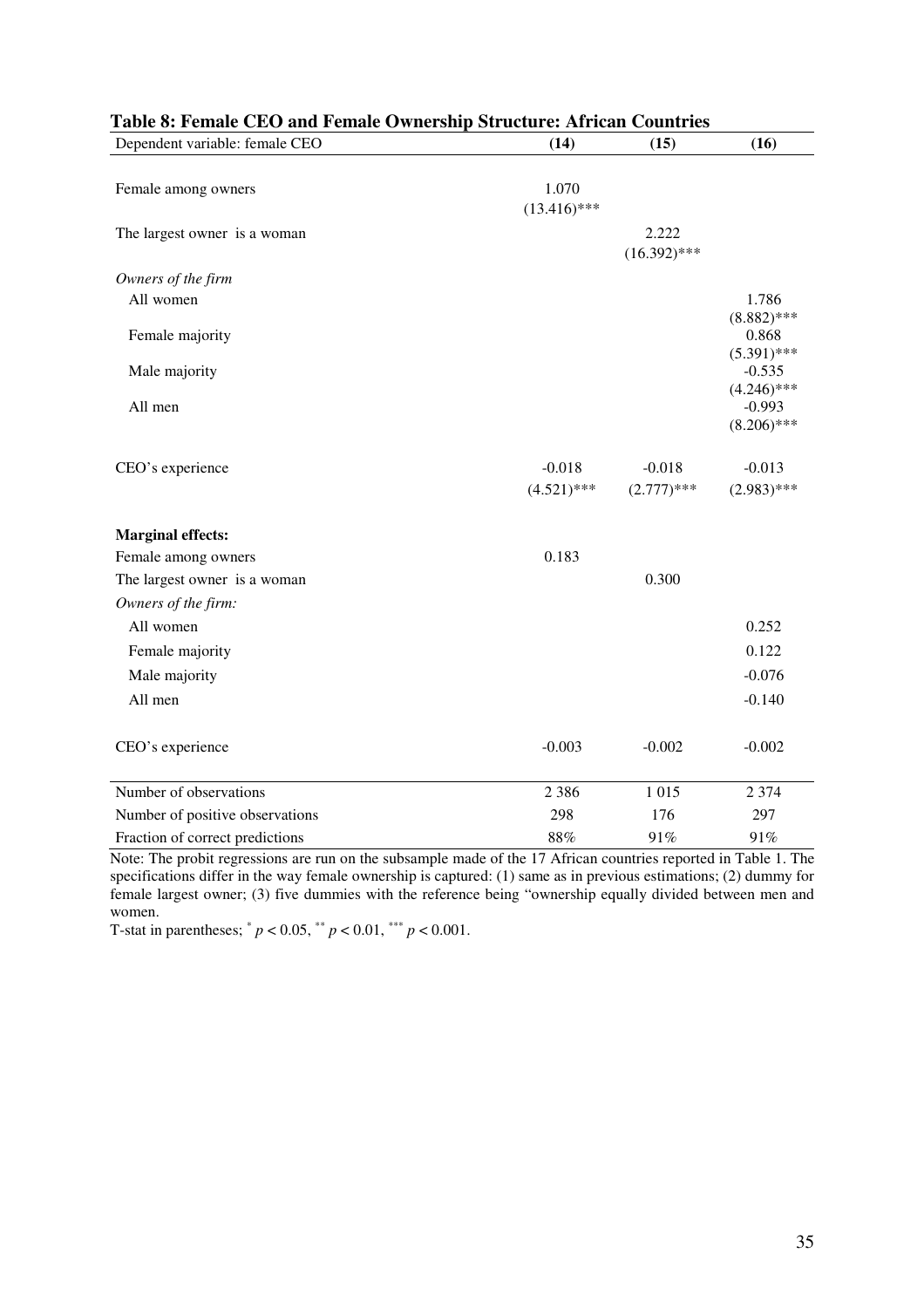# **Appendix: Additional Tables**

| <b>Former Communist</b><br><b>Bloc</b> |      | <b>Latin America</b>                                    |         | Africa                          |      | Asia                   |         |  |
|----------------------------------------|------|---------------------------------------------------------|---------|---------------------------------|------|------------------------|---------|--|
| Country                                | Obs. | <b>Country</b>                                          | Obs.    | Country                         | Obs. | Country                | Obs.    |  |
| Armenia*                               | 252  | Argentina <sup>§</sup>                                  | 1028    | Angola <sup>§</sup>             | 351  | Indonesia*             | 1426    |  |
| Azerbaijan*                            | 348  | <b>Bolivia</b> <sup>§</sup>                             | 353     | Benin*                          | 149  | Lao PDR <sup>+</sup>   | 230     |  |
| Belarus*                               | 272  | Brazil*                                                 | 1790    | Botswana <sup>\$</sup>          | 268  | Nepal*                 | 368     |  |
| Bulgaria*                              | 225  | Chile <sup>\$</sup>                                     | 1015    | Burkina Faso*                   | 392  | Philippines*           | 1288    |  |
| Czech Rep.*                            | 179  | Colombia <sup>\$</sup>                                  | 929     | Cameroon*                       | 363  | Sri Lanka <sup>%</sup> | 593     |  |
| Estonia*                               | 246  | Costa Rica <sup>§</sup>                                 | 527     | Cape Verde*                     | 155  | Turkey <sup>#</sup>    | 1138    |  |
| Georgia*                               | 367  | Dominican Rep. <sup>\$</sup>                            | 354     | Central African R. <sup>%</sup> | 150  | Vietnam*               | 1049    |  |
| Hungary*                               | 270  | Ecuador <sup>\$</sup>                                   | 360     | $Chad*$                         | 150  | Yemen <sup>§</sup>     | 472     |  |
| Kazakhstan*                            | 411  | El Salvador <sup>\$</sup>                               | 355     | Congo* \$                       | 440  |                        |         |  |
| Kyrgyzstan*                            | 176  | Guatemala <sup>§</sup>                                  | 578     | Eritrea*                        | 178  |                        |         |  |
| Latvia*                                | 232  | Honduras <sup>\$</sup>                                  | 354     | Ethiopia <sup>%</sup>           | 639  |                        |         |  |
| Lithuania*                             | 222  | Jamaica <sup>§</sup>                                    | 353     | Gabon*                          | 77   |                        |         |  |
| Moldova*                               | 347  | Mexico <sup>\$</sup>                                    | 1459    | Ivory Coast*                    | 178  |                        |         |  |
| Poland*                                | 254  | Nicaragua <sup>\$</sup>                                 | 328     | Lesotho*                        | 81   |                        |         |  |
| Romania*                               | 306  | Panama <sup>§</sup>                                     | 361     | Liberia*                        | 45   |                        |         |  |
| Russia*                                | 657  | Paraguay <sup>\$</sup>                                  | 360     | Madagascar*                     | 219  |                        |         |  |
| Slovakia*                              | 174  | Peru <sup>\$</sup>                                      | 995     | Malawi*                         | 150  |                        |         |  |
| Slovenia*                              | 255  | Suriname <sup>\$</sup>                                  | 152     | Mali <sup>\$</sup>              | 358  |                        |         |  |
| Tajikistan*                            | 353  | Uruguay <sup>\$</sup>                                   | 586     | Mauritius*                      | 185  |                        |         |  |
| Ukraine*                               | 831  | Venezuela <sup>§</sup>                                  | 297     | Niger*                          | 150  |                        |         |  |
| Uzbekistan*                            | 362  |                                                         |         | Rwanda <sup>%</sup>             | 232  |                        |         |  |
|                                        |      |                                                         |         | Sierra Leone*                   | 47   |                        |         |  |
|                                        |      |                                                         |         | Togo*                           | 155  |                        |         |  |
|                                        |      |                                                         |         | Zimbabwe <sup>%</sup>           | 592  |                        |         |  |
| <b>Total:</b>                          | 6739 | Note: Sample year: #2008, *2009, \$2010, % 2011, +2012. | 12 5 34 |                                 | 5704 |                        | 6 5 6 4 |  |

**Table A1: Sample Composition**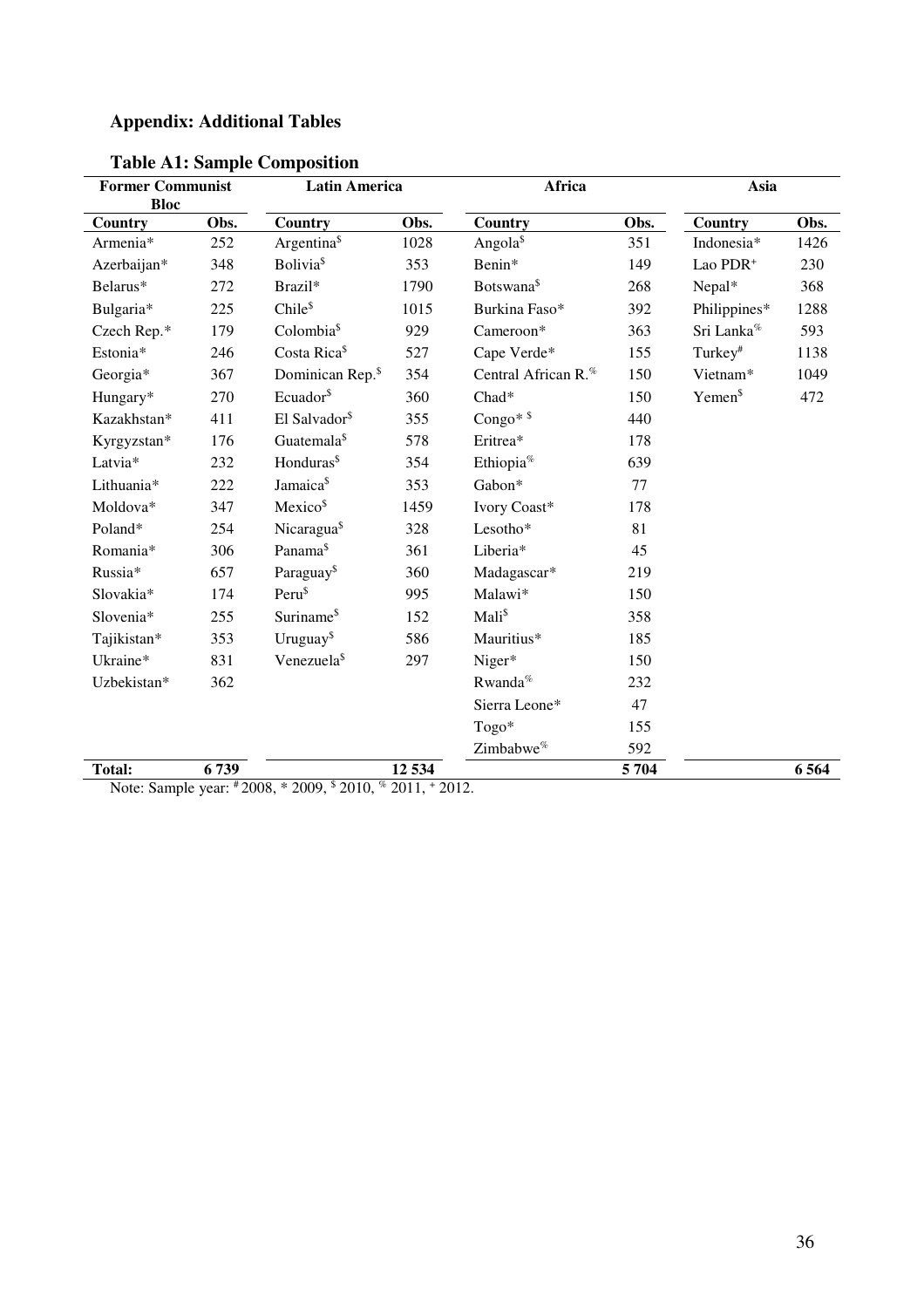| <b>Variable</b>                                             | <b>Description</b>                                                                                                                                                                                                                                                                                        |
|-------------------------------------------------------------|-----------------------------------------------------------------------------------------------------------------------------------------------------------------------------------------------------------------------------------------------------------------------------------------------------------|
| <b>World Bank Enterprise Surveys:</b>                       |                                                                                                                                                                                                                                                                                                           |
| CEO:                                                        |                                                                                                                                                                                                                                                                                                           |
| Female CEO                                                  | Is the top manager female? "yes" / "no"                                                                                                                                                                                                                                                                   |
| CEO's experience                                            | Years of professional experience                                                                                                                                                                                                                                                                          |
| <b>Ownership:</b>                                           |                                                                                                                                                                                                                                                                                                           |
| Female among owners                                         | Are any of the owners female? "yes" / "no"                                                                                                                                                                                                                                                                |
| Female largest owner <sup>+</sup>                           | Is the largest owner female? "yes" / "no"                                                                                                                                                                                                                                                                 |
| Gender ownership structure $(1/5)$ : all men                | Are the owners of the firm all men? "yes" / "no"                                                                                                                                                                                                                                                          |
| Gender owner. struct. (2/5): <sup>+</sup> all women         | Are the owners of the firm all women? "yes" / "no"                                                                                                                                                                                                                                                        |
| Gender owner. struct. (3/5): <sup>+</sup> majority of w.    | Are the majority of owners of the firm women? "yes" / "no"                                                                                                                                                                                                                                                |
| Gender owner. struct. (4/5): <sup>+</sup> majority of men   | Are the majority of owners of the firm men? "yes" / "no"                                                                                                                                                                                                                                                  |
| Gender owner. struct. (5/5): <sup>+</sup> equally divided   | Are the owners of the firm equally divided between women<br>and men? "yes" / "no"                                                                                                                                                                                                                         |
| Ownership concentration                                     | Share of the largest owner $(\%)$                                                                                                                                                                                                                                                                         |
| Ownership composition (1/4): private                        | Share of private national owners $(\%)$                                                                                                                                                                                                                                                                   |
| Ownership composition (2/4): foreign                        | Share of private foreign owners (%)                                                                                                                                                                                                                                                                       |
| Ownership composition (3/4): public                         | Share of public sector as owner $(\%)$                                                                                                                                                                                                                                                                    |
| Ownership composition (4/4): other                          | Share of other owner $(\%)$                                                                                                                                                                                                                                                                               |
| <b>Industry affiliation</b>                                 | Manufacturing: Food, Textiles, Garments, Chemicals, Plastics<br>& rubber, Basic metals, Fabricate metal products, Non-<br>metallic mineral products, Machinery and equipment,<br>Electronics (10). Services: Construction, Transport, Hotel and<br>restaurants, IT, Retail, Wholesale, Other services (7) |
| <b>Legal status</b>                                         | Publicly listed company; Private held, limited liability<br>company; Sole proprietorship; Partnership; Limited<br>partnership                                                                                                                                                                             |
| <b>Size</b>                                                 | How many permanent, full-time employees did you have last<br>year?                                                                                                                                                                                                                                        |
| <b>OECD</b> (Social Institutions and Gender Index (SIGI): % |                                                                                                                                                                                                                                                                                                           |

# **Table A2: Description of the Firm Characteristics**

The indexes take values between 0 and 1: 0 means no or very low inequality, 1 indicates very high inequality.

| Civil liberties sub-index<br>The <i>Civil Liberties</i> sub index of the SIGI global index, it<br>includes the following variables. Freedom of Movement<br>indicates the freedom of women to move outside the home.<br>Freedom of Dress is based on the obligation of women to | global index | Instead of measuring gender inequalities in education, health,<br>economic or political participation and other dimensions, the<br>$SIGI$ measures important inputs – social institutions – to such<br>outcome inequalities in non-OECD countries. These social<br>institutions are conceived as long-lasting codes of conduct,<br>norms, traditions, informal and formal laws. It is composed of<br>five sub-indices: Family Code, Restricted Resources and<br>Assets, Civil Liberties, Physical Integrity, and Son Preference<br>(OECD, 2014). |
|--------------------------------------------------------------------------------------------------------------------------------------------------------------------------------------------------------------------------------------------------------------------------------|--------------|--------------------------------------------------------------------------------------------------------------------------------------------------------------------------------------------------------------------------------------------------------------------------------------------------------------------------------------------------------------------------------------------------------------------------------------------------------------------------------------------------------------------------------------------------|
| body in the public (OECD, 2014).                                                                                                                                                                                                                                               |              | captures the freedom of social participation of women and<br>follow a certain dress code, for example to cover parts of their                                                                                                                                                                                                                                                                                                                                                                                                                    |

Notes: % See genderindex.org for more details. + Variable only for African countries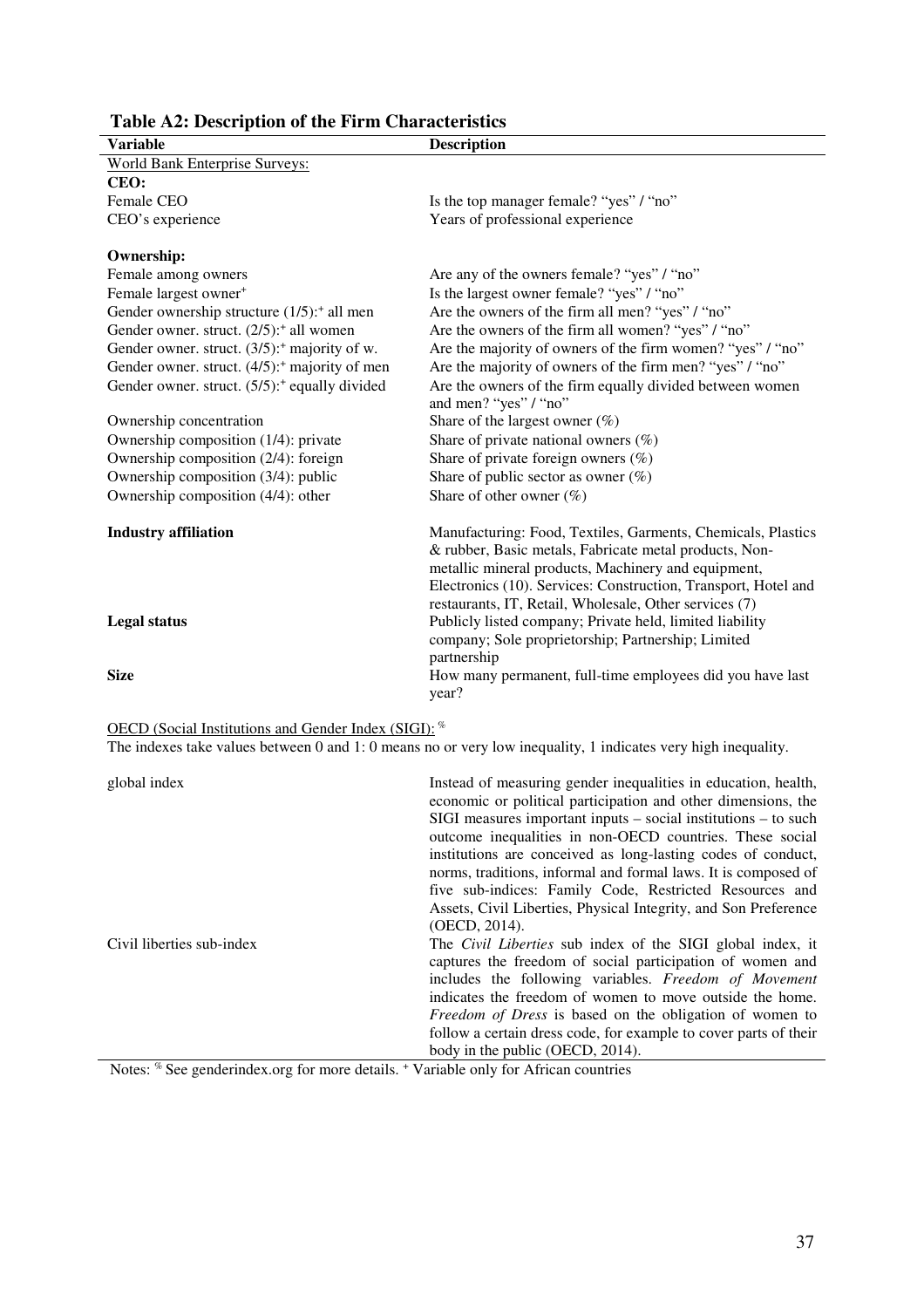| Sectors                       | Female CEO<br>$(\%)$ | Female among owners<br>$(\%)$ |  |
|-------------------------------|----------------------|-------------------------------|--|
| <b>Manufacturing:</b>         |                      |                               |  |
| Food                          | 0.17                 | 0.40                          |  |
| <b>Textiles</b>               | 0.20                 | 0.44                          |  |
| Garments                      | 0.29                 | 0.51                          |  |
| Chemicals                     | 0.17                 | 0.44                          |  |
| Plastics & rubber             | 0.12                 | 0.36                          |  |
| <b>Basic metals</b>           | 0.08                 | 0.30                          |  |
| Fabricate metal products      | 0.06                 | 0.39                          |  |
| Non-metallic mineral products | 0.12                 | 0.36                          |  |
| Machinery and equipment       | 0.07                 | 0.37                          |  |
|                               |                      |                               |  |
| Services:                     |                      |                               |  |
| Electronics                   | 0.11                 | 0.33                          |  |
| Construction                  | 0.09                 | 0.34                          |  |
| Transport                     | 0.06                 | 0.32                          |  |
| Hotel and restaurants         | 0.25                 | 0.42                          |  |
| IT                            | 0.09                 | 0.36                          |  |
| Retail                        | 0.21                 | 0.42                          |  |
| Wholesale                     | 0.15                 | 0.36                          |  |
| Other services                | 0.10                 | 0.32                          |  |

# **Table A3: Percentages of Female CEOs and Female among Owners by Sector**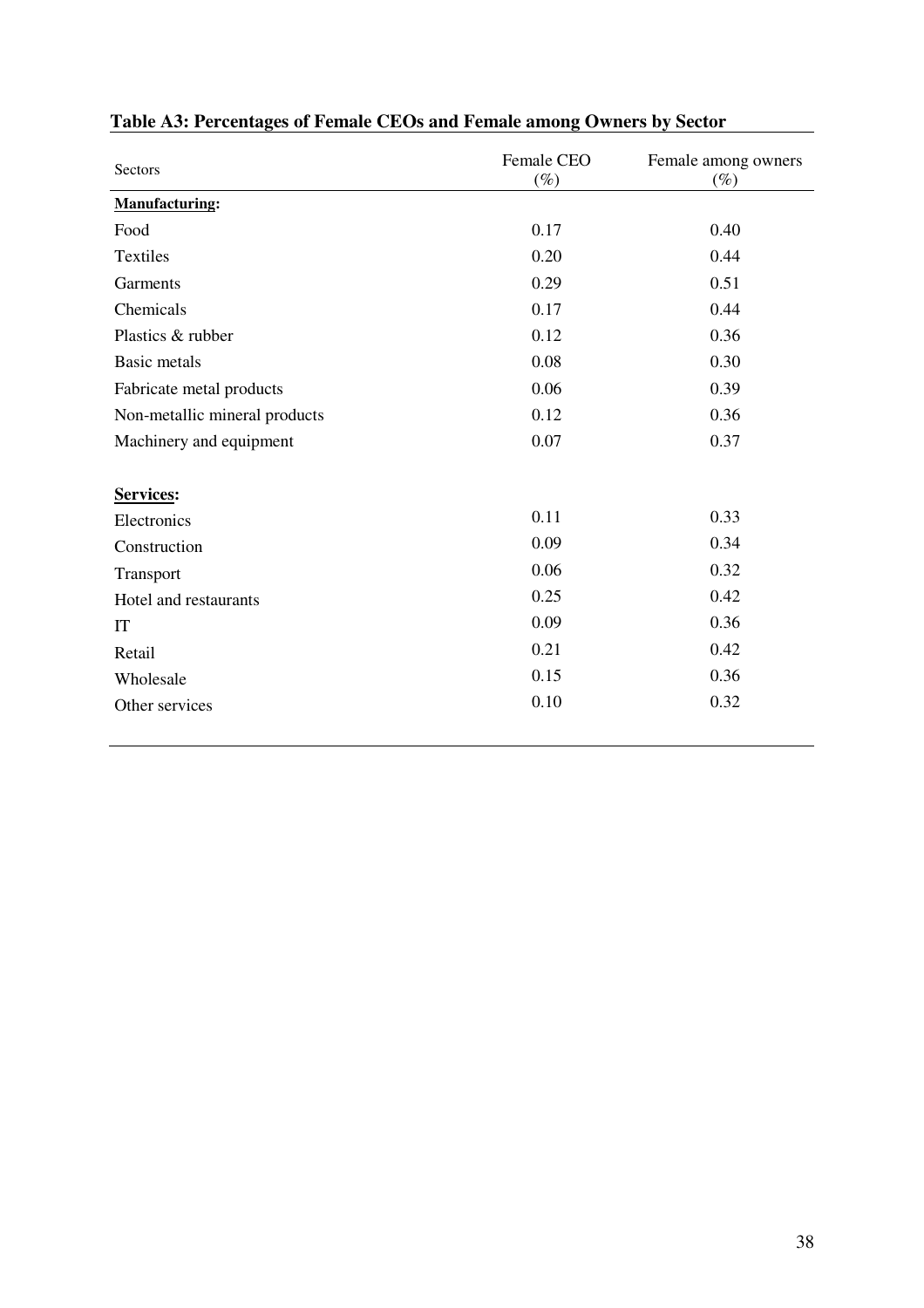| Dependent variable: female CEO        | All firms   |             | <b>Except sole female owner</b> |             |  |
|---------------------------------------|-------------|-------------|---------------------------------|-------------|--|
|                                       | Coefficient | t-statistic | Coefficient                     | t-statistic |  |
|                                       |             |             |                                 |             |  |
| Female among owners                   | 1.209       | 54.942      | 1.051                           | 44.729      |  |
| CEO's experience                      | $-0.012$    | $-12.830$   | $-0.013$                        | $-12.027$   |  |
|                                       |             |             |                                 |             |  |
| Country-fixed effects (ref.: Armenia) |             |             |                                 |             |  |
| <b>Former Communist Block:</b>        |             |             |                                 |             |  |
| Azerbaijan                            | $-0.118$    | $-0.676$    | $-0.188$                        | $-1.020$    |  |
| <b>Belarus</b>                        | $0.597***$  | 4.048       | $0.592***$                      | 3.840       |  |
| Bulgaria                              | $0.585***$  | 3.664       | $0.480***$                      | 2.862       |  |
| Czech Republic                        | $0.645***$  | 3.870       | $0.656***$                      | 3.772       |  |
| Estonia                               | $0.639***$  | 4.163       | $0.672***$                      | 4.350       |  |
| Georgia                               | $0.363**$   | 2.480       | $0.312**$                       | 2.065       |  |
| Hungary                               | 0.035       | 0.213       | 0.070                           | 0.415       |  |
| Kazakhstan                            | $0.623***$  | 4.425       | $0.614***$                      | 4.288       |  |
| Kyrgyzstan                            | $0.466***$  | 2.896       | $0.510***$                      | 3.111       |  |
| Latvia                                | $0.820***$  | 5.415       | $0.871***$                      | 5.683       |  |
| Lithuania                             | 0.227       | 1.391       | 0.166                           | 0.970       |  |
| Moldova                               | 0.210       | 1.456       | 0.225                           | 1.522       |  |
| Poland                                | 0.595***    | 3.847       | $0.514***$                      | 3.101       |  |
| Romania                               | 0.197       | 1.276       | 0.249                           | 1.600       |  |
| Russia                                | $0.454***$  | 3.394       | $0.488***$                      | 3.600       |  |
| Slovakia                              | $0.705***$  | 4.225       | $0.697***$                      | 4.084       |  |
| Slovenia                              | $0.278*$    | 1.774       | $0.322**$                       | 2.032       |  |
| Tajikistan                            | 0.047       | 0.307       | 0.053                           | 0.336       |  |
| Ukraine                               | $0.540***$  | 4.161       | $0.491***$                      | 3.640       |  |
| Uzbekistan                            | $-0.238$    | $-1.564$    | $-0.281*$                       | $-1.714$    |  |
|                                       |             |             |                                 |             |  |
| Latin America:                        |             |             |                                 |             |  |
| <b>Brazil</b>                         | 0.019       | 0.147       | 0.084                           | 0.637       |  |
| Argentina                             | $-0.175$    | $-1.275$    | $-0.159$                        | $-1.136$    |  |
| Bolivia                               | $0.408***$  | 2.822       | $0.317**$                       | 2.064       |  |
| Chile                                 | 0.040       | 0.295       | 0.009                           | 0.064       |  |
| Colombia                              | $0.313**$   | 2.410       | $0.350***$                      | 2.643       |  |
| Costa Rica                            | 0.079       | 0.564       | 0.101                           | 0.707       |  |
| Dominican Republic                    | 0.204       | 1.375       | 0.245                           | 1.628       |  |
| Ecuador                               | $0.377**$   | 2.579       | $0.411***$                      | 2.785       |  |
| El Salvador                           | 0.079       | 0.531       | 0.110                           | 0.719       |  |
| Guatemala                             | 0.153       | 1.107       | 0.114                           | 0.790       |  |
| Honduras                              | $0.516***$  | 3.600       | $0.415***$                      | 2.752       |  |
| Jamaica                               | $0.307**$   | 2.079       | 0.217                           | 1.396       |  |
| Mexico                                | $0.219*$    | 1.709       | 0.143                           | 1.075       |  |
| Nicaragua                             | $0.562***$  | 3.918       | $0.317*$                        | 1.977       |  |
| Panama                                | $0.529***$  | 3.711       | $0.525***$                      | 3.628       |  |
| Paraguay                              | 0.167       | 1.135       | 0.244                           | 1.643       |  |
| Peru                                  | 0.165       | 1.253       | 0.165                           | 1.225       |  |
| Suriname                              | $0.471***$  | 2.621       | $0.480**$                       | 2.550       |  |
| Uruguay                               | $0.404***$  | 2.980       | $0.411***$                      | 2.964       |  |
| Venezuela                             | $0.544***$  | 3.720       | $0.571***$                      | 3.837       |  |
| Africa:                               |             |             |                                 |             |  |
| Benin                                 | 0.037       | 0.181       | $-0.546*$                       | $-1.905$    |  |
| Chad                                  | $-0.043$    | $-0.212$    | $-0.154$                        | $-0.667$    |  |
| Congo                                 | 0.150       | 0.603       | 0.194                           | 0.689       |  |
| Eritrea                               | $-0.289$    | $-1.439$    | $-0.353$                        | $-1.587$    |  |
| Gabon                                 | $-0.131$    | $-0.474$    | $-0.253$                        | $-0.805$    |  |
| <b>Ivory Coast</b>                    | $-0.128$    | $-0.670$    | $-0.208$                        | $-0.918$    |  |

### **Table A4: Female CEO and Ownership Structure: Probit Regressions**